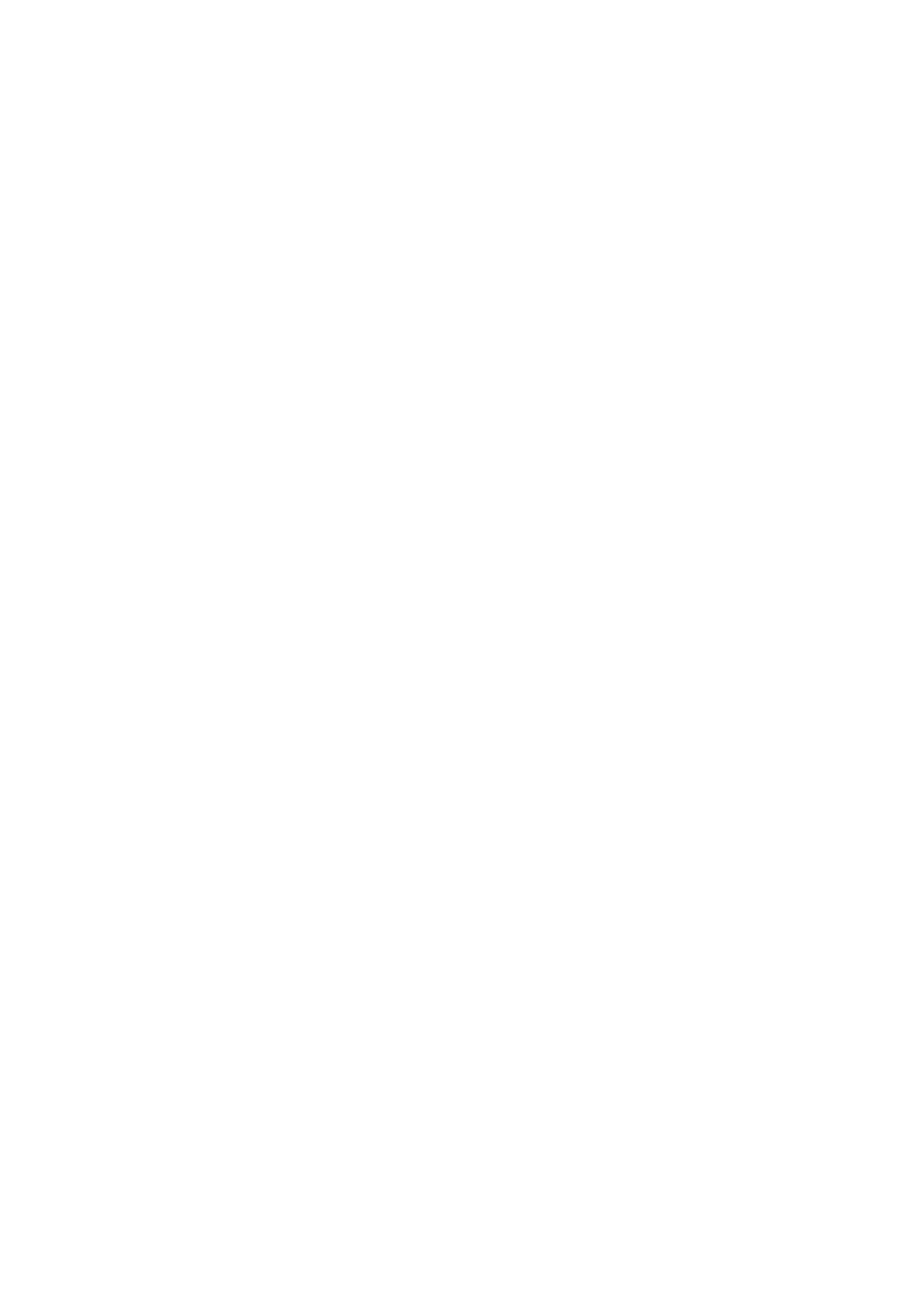RCE-12

# Application of the 2007 Recommendations of the ICRP to the UK

Advice from the Health Protection Agency

Documents of the Health Protection Agency Radiation, Chemical and Environmental Hazards July 2009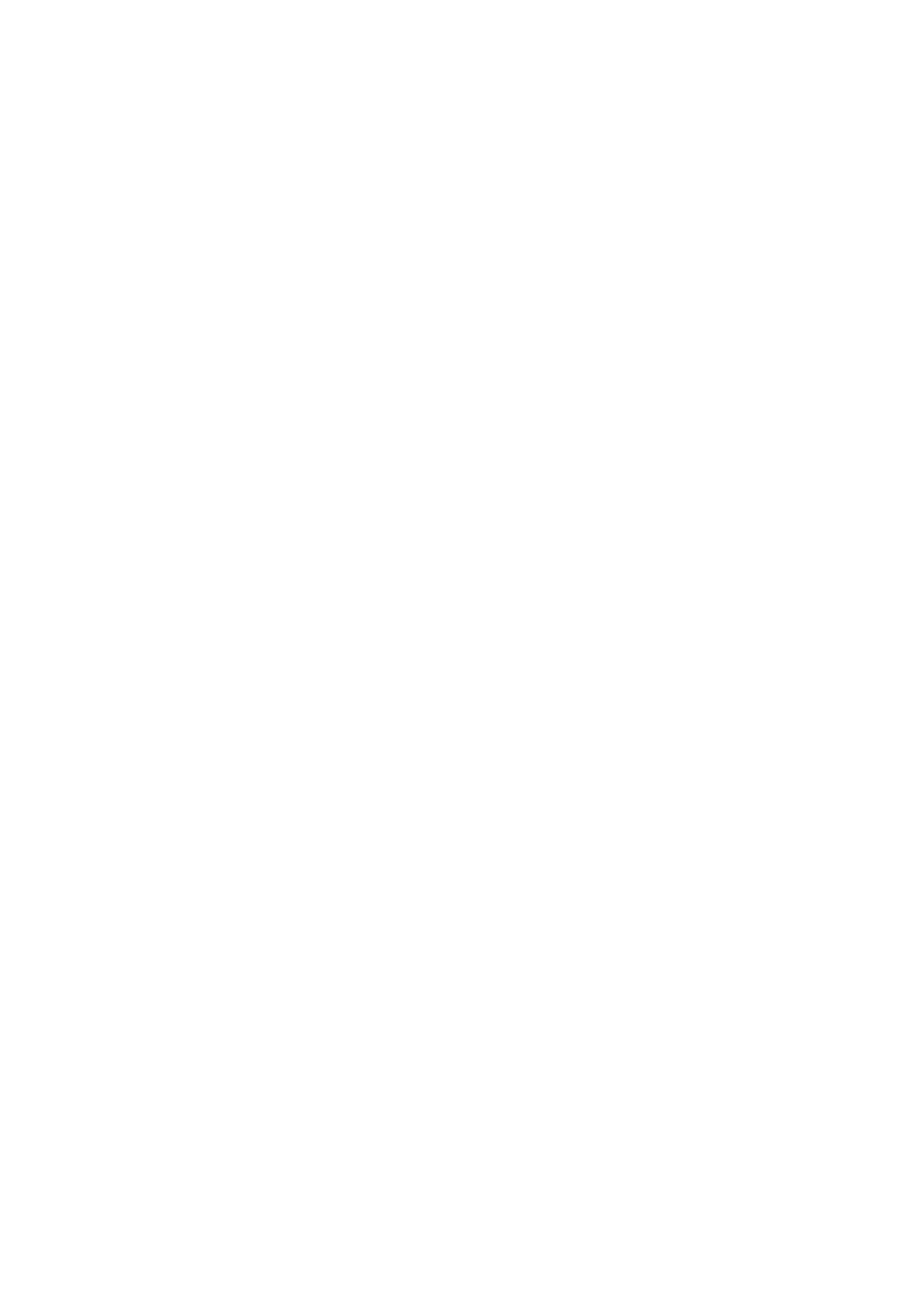# **Contents**

|   |                                                      | Application of the 2007 Recommendations of the ICRP to the UK<br>Advice from the Health Protection Agency                                                                                                                                                                                               | 1                                                                              |
|---|------------------------------------------------------|---------------------------------------------------------------------------------------------------------------------------------------------------------------------------------------------------------------------------------------------------------------------------------------------------------|--------------------------------------------------------------------------------|
| 1 | Introduction                                         |                                                                                                                                                                                                                                                                                                         | 3                                                                              |
| 2 | <b>Background</b>                                    |                                                                                                                                                                                                                                                                                                         | 4                                                                              |
|   | 2.1                                                  | Summary of changes to the ICRP recommendations                                                                                                                                                                                                                                                          | $\overline{4}$                                                                 |
| 3 | 3.1<br>3.2<br>3.3<br>3.4<br>3.5<br>3.6<br>3.7<br>3.8 | Biological Basis for the 2007 Recommendations of the ICRP<br>Deterministic effects (tissue reactions)<br>Cancer<br>Heritable effects<br>Nominal risk coefficients<br>Genetic susceptibility<br>Non-cancer diseases<br>Effects in the embryo and fetus<br>Interaction between radiation and other agents | $\overline{7}$<br>$\overline{7}$<br>$\,8\,$<br>9<br>10<br>11<br>11<br>12<br>12 |
| 4 | Dosimetry<br>4.1<br>4.2<br>4.3<br>4.4<br>4.5<br>4.6  | Radiation weighting factors<br>Tissue weighting factors<br>Calculation of effective dose<br>Doses from external exposures<br>Doses from internal exposures<br>Collective dose                                                                                                                           | 13<br>14<br>16<br>17<br>19<br>20<br>22                                         |
| 5 | 5.1<br>5.2<br>5.3<br>5.4<br>5.5<br>5.6               | <b>ICRP System of Protection</b><br>Categories of exposure<br>Types of exposure situation<br>Definition of a source<br>Principles of protection<br>Dose limits, constraints and reference levels<br>Medical exposure of patients, comforters and carers and volunteers in<br>biomedical research        | 25<br>25<br>26<br>27<br>28<br>32<br>36                                         |
| 6 | 6.1<br>6.2<br>6.3                                    | Application of the ICRP System of Protection<br>Planned exposure situations<br>Emergency exposure situations<br>Existing exposure situations                                                                                                                                                            | 40<br>40<br>46<br>55                                                           |
| 7 | <b>Conclusions</b>                                   |                                                                                                                                                                                                                                                                                                         | 63                                                                             |
| 8 | Acknowledgements                                     |                                                                                                                                                                                                                                                                                                         |                                                                                |
| 9 | <b>References</b>                                    |                                                                                                                                                                                                                                                                                                         | 65                                                                             |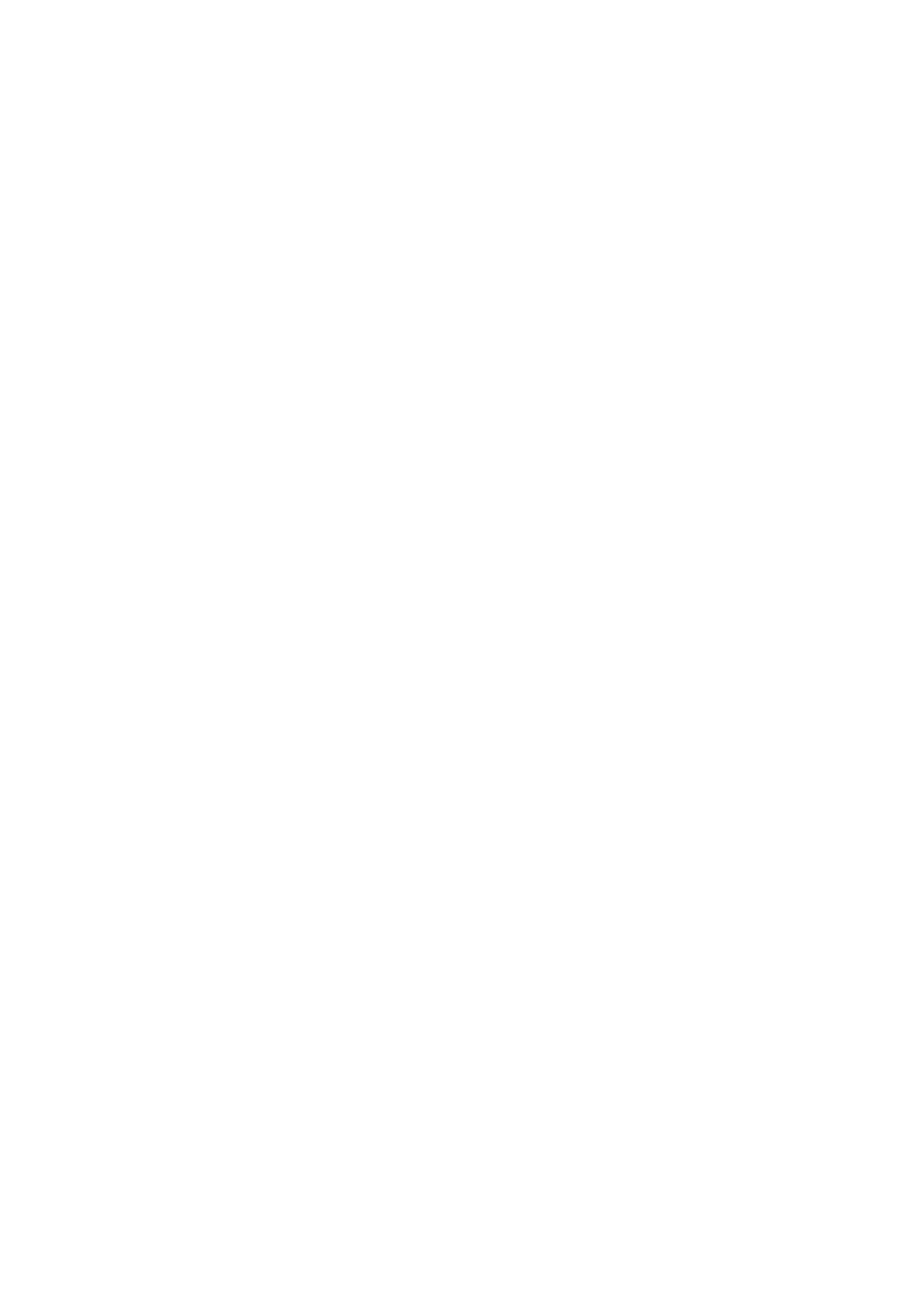# Application of the 2007 Recommendations of the ICRP to the UK

# Advice from the Health Protection Agency

Prepared by J R Cooper, S D Bouffler, S Ebdon-Jackson, J D Harrison, N P McColl, M Morrey, C R Muirhead, R A Paynter, J R Simmonds and J E Stewart

### **Abstract**

The Health Protection Agency (HPA) advises UK bodies with responsibility for protection against radiation on the applicability to the UK of recommendations issued by the International Commission on Radiological Protection (ICRP). After a consultation process lasting several years, the ICRP issued new recommendations for a system of radiological protection in 2007. These recommendations replace the previous recommendations issued in 1991.

Following a period of public consultation, the HPA has developed this advice on the application of the new ICRP recommendations to the UK. The HPA welcomes the ICRP recommendations, which represent an update, consolidation and development on the previous recommendations. Overall, they do not imply any major changes to the system of protection applied in the UK.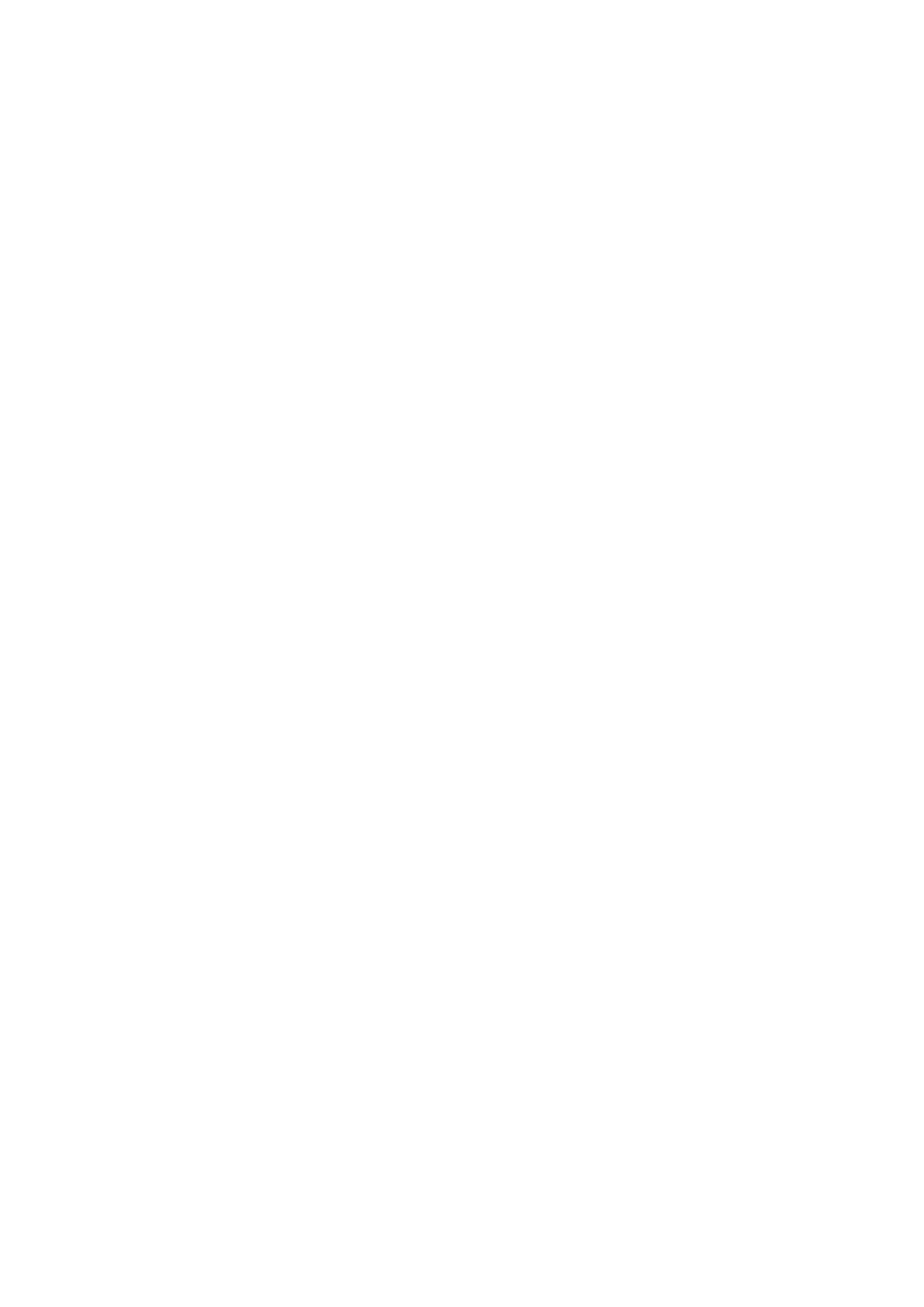# 1 Introduction

A function of the Health Protection Agency (HPA) is the provision of information and advice on radiological protection of the community (or any part of the community) from risks connected with radiation. This function is inherited from one of the predecessor organisations of the HPA – the National Radiological Protection Board (NRPB). The NRPB specifically advised UK bodies with responsibility for protection against radiation on the applicability to the UK of recommendations issued by the International Commission on Radiological Protection (ICRP). The HPA is continuing with this function and, following public consultation in 2008, has developed the following advice on the applicability to the UK of the 2007 recommendations of the ICRP (ICRP, 2007a). The HPA response to the comments received during the consultation is given elsewhere (Cooper et al, 2009).

This HPA response to the 2007 recommendations is structured as follows. Section 2 provides background on the ICRP recommendations, summarising the key differences between the new recommendations and the previous recommendations. Section 3 addresses the biological basis for the recommendations, Section 4 discusses dosimetric aspects and Section 5 addresses the system of protection. Issues related to implementation of the system are discussed in Section 6.

For the first time the ICRP has considered the protection of the environment explicitly in its recommendations. This is outside the remit of the HPA unless any issues related to protection of the environment also impact on public health.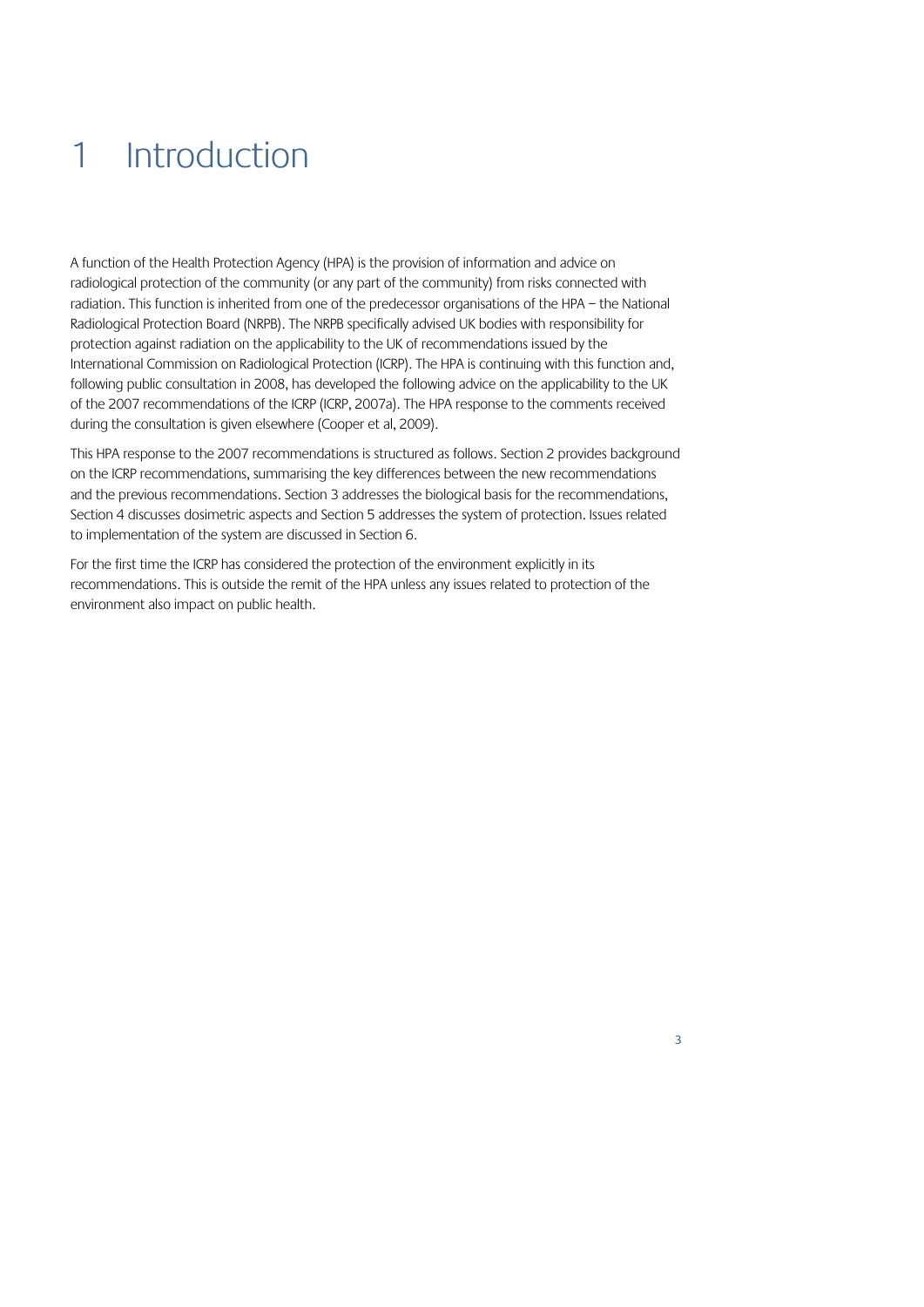# 2 Background

After a consultation process lasting several years, in 2007 the ICRP issued new recommendations for a system of radiological protection in Publication 103 (ICRP, 2007a). These recommendations replace the previous recommendations published in 1991 as the 1990 recommendations of the ICRP (ICRP, 1991a).

The aims stated by the ICRP in undertaking this revision were:

- a to take account of new biological and physical information and of trends in the setting of radiation safety standards,
- b to improve and streamline the presentation of the recommendations.

### 2.1 Summary of changes to the ICRP recommendations

In this section the main points of the 2007 recommendations are compared with those of the 1990 recommendations. Further details on these points are given in subsequent sections of this report.

#### 2.1.1 Biological effects

In both sets of recommendations, the ICRP recognises two categories of health effects from radiation\* exposure.

- a Effects which have a threshold above which the severity of the effect is related to radiation dose These effects are referred to as deterministic effects in the 1990 recommendations and either deterministic effects or harmful tissue reactions in the 2007 recommendations. The introduction of the term 'tissue reaction' does not mark any change in the understanding of such effects but rather is intended as a descriptive aid.
- b Effects with no threshold for which the probability of occurrence, but not severity, is related to dose These effects, which continue to be termed stochastic effects, are the induction of cancer and the induction of heritable effects.

The body of information on the health effects of radiation has expanded since 1990 but there are few significant changes to the qualitative understanding of such effects. It remains the case that deterministic effects are not expected to occur at absorbed doses less than about 100 mGy. The ICRP has acknowledged, however, that forthcoming data on radiosensitivity of the eye may indicate that its

\* The term 'radiation' in this document refers to ionising radiation.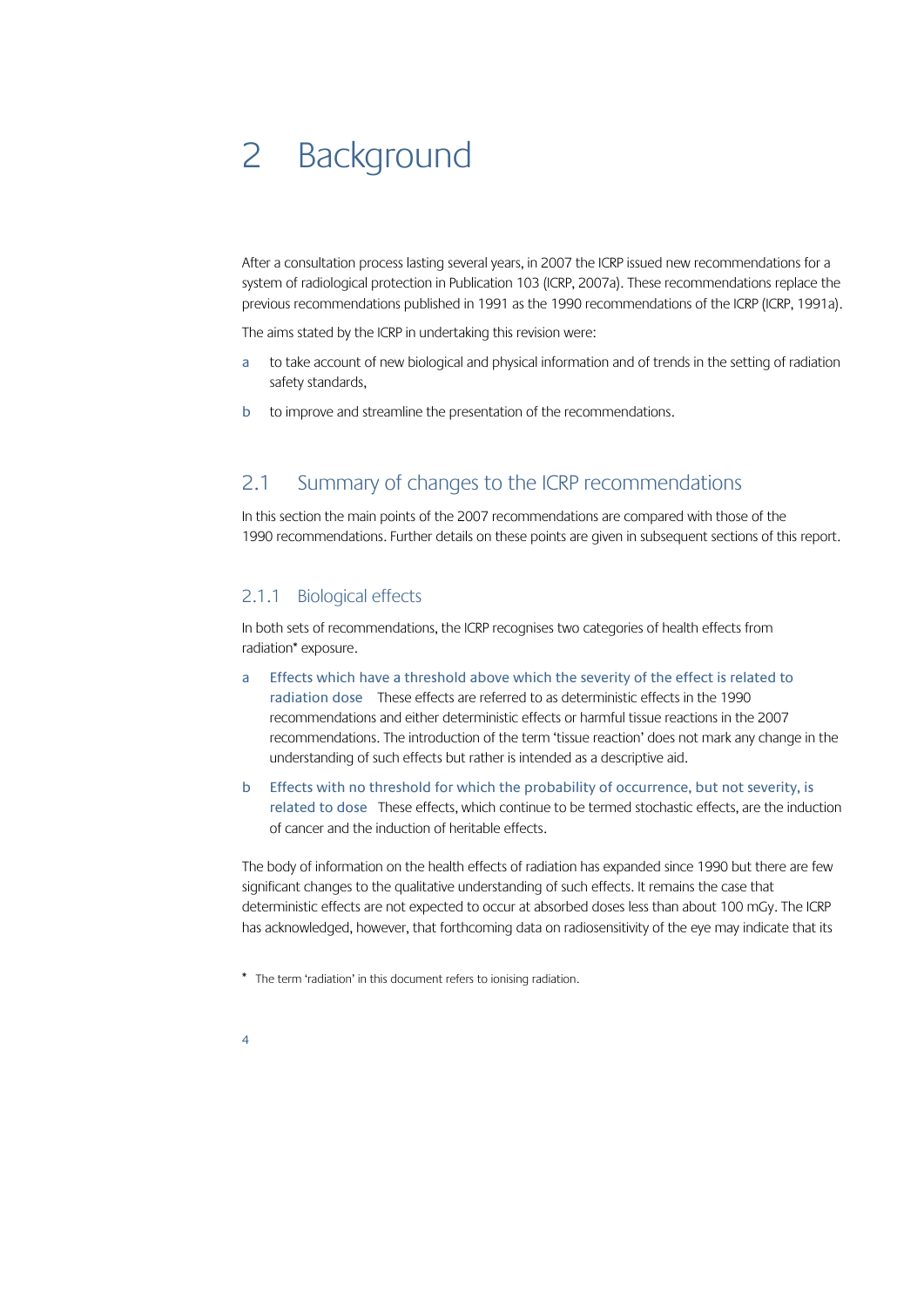currently quoted threshold value for cataract induction is too high. These data will be considered by the ICRP when available.

The ICRP continues to maintain that for radiological protection purposes a linear non-threshold dose–response model is appropriate for estimating stochastic effects at effective doses below 100 mSv. The risk factor (risk per unit dose) used for fatal and non-fatal cancer is substantially unchanged between the 1990 and 2007 recommendations. The risk of breast cancer is judged to be greater than previously estimated and the risk of heritable disease is judged to be lower than estimated before.

Since 1990, evidence has emerged for the induction of circulatory disorders by radiation at absorbed doses above 500 mGy. Currently there is no agreed scientific basis for extrapolation of such risks to lower doses. The ICRP does not, therefore, recommend the inclusion of these non-cancer diseases in the calculation of radiation detriment\*.

#### 2.1.2 Dosimetry

The dosimetric system is essentially unchanged. There are, however, a few changes to some of the factors used in the calculation of the ICRP protection quantities, equivalent dose and effective dose. The radiation weighting factor for protons is decreased from 5 (in the 1990 recommendations) to 2 (in the 2007 recommendations) and is also applied to charged pions. The factor for neutrons is represented as a revised continuous function of neutron energy, replacing the previous continuous function and without an alternative step function since this has not been used in practice.

There have been a number of changes to values of tissue weighting factors used in the derivation of the quantity effective dose. The main changes are a reduction in the value for the gonads, reflecting current understanding of heritable risk, and an increase in the value for the breast, reflecting increased knowledge. There is also an improved procedure for dealing with remainder tissues. Other developments include the adoption of defined male and female phantoms for use in dose calculation, and the explicit averaging of equivalent doses to males and females in the calculation of effective dose.

#### 2.1.3 System of protection

The fundamental principles of radiological protection – justification, optimisation and application of dose limits – remain the same and the dose limits are unchanged. The ICRP has, however, made some changes to the structure and terminology of the system of protection in order to improve clarity and utility.

The 1990 recommendations subdivided the system of protection into 'practices' and 'interventions'. Practices are where radiation exposures and risks are being added to the prevailing levels, such as during the operation of nuclear power stations. *Interventions* are where radiation exposures and risks are being

\* Radiation detriment is a concept used to quantify the harmful effects of radiation exposure in different parts of the body. It is defined by the ICRP as a function of several factors, including incidence of radiation-induced cancer and heritable effects, lethality of these conditions, quality of life and years of life lost owing to these conditions.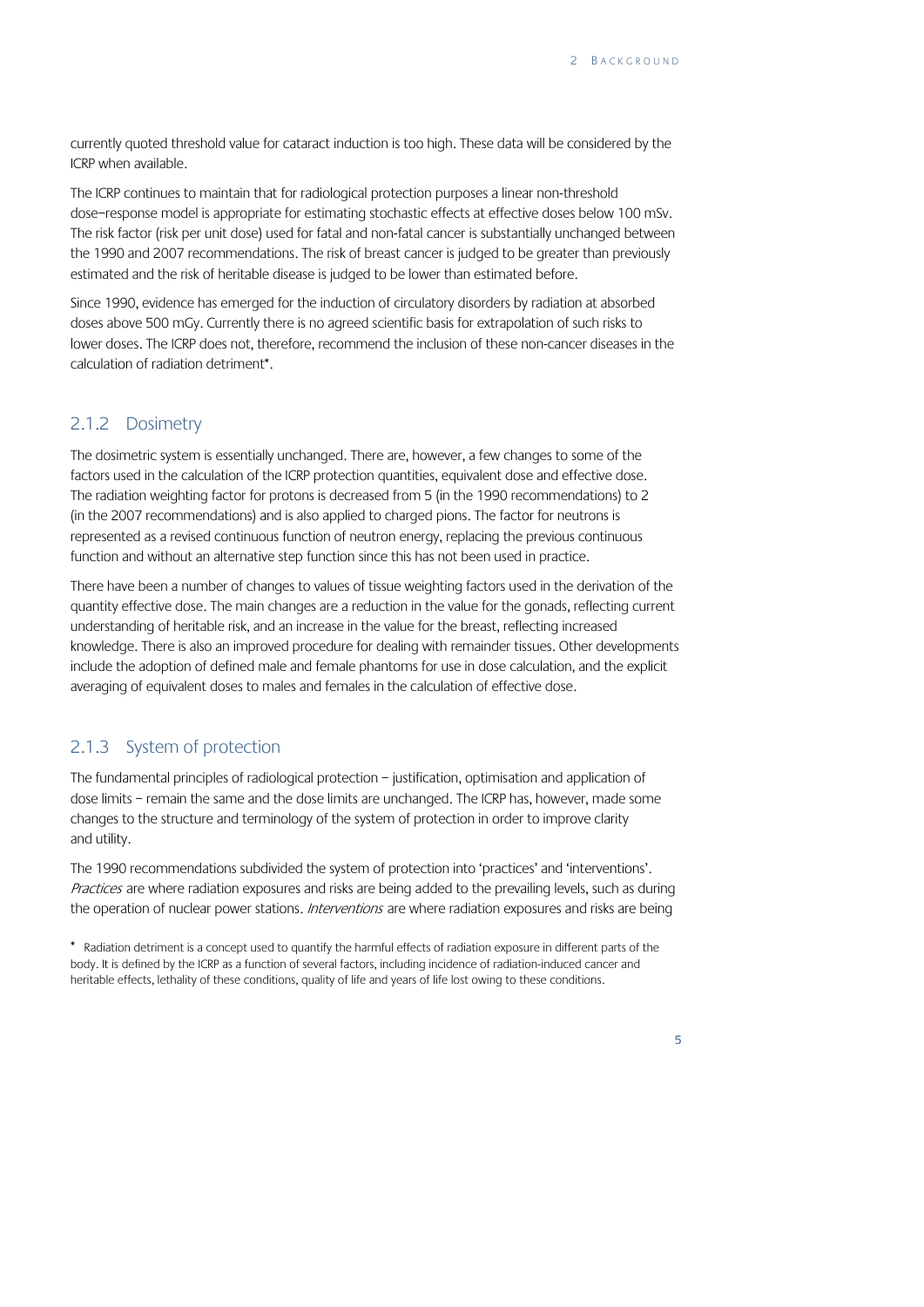reduced, such as during actions taken to reduce existing radon exposures. The system of protection is applied somewhat differently in the two cases.

The 2007 recommendations identify a core system of protection – justification and optimisation – which should be applied to any situation of radiation exposure. The ICRP has divided exposure situations into three types, namely: *planned exposure situations* which involve the deliberate, legitimate introduction and operation of sources; *existing exposure situations* which are situations where exposures already exist when a decision on protection has to be taken; and emergency exposure situations which require urgent action to avoid or reduce undesirable exposures. These three types of situation encompass the entire range of plausible exposure situations. The ICRP now emphasises that optimisation with restrictions should be universally applied prospectively in these situations, when a decision on radiological protection is being taken. These restrictions are termed constraints for planned exposure situations and reference levels for existing and emergency exposure situations. Constraints and reference levels are important as they mark a boundary between acceptable and unacceptable protective options. The value selected for the constraint or reference level will be dependent upon the characteristics of the exposure situation under consideration. Guidance is given by the ICRP on the selection of the value for a constraint or reference level in these three types of exposure situation. Dose limits continue to be applied to sources subject to regulatory control, which are a subset of planned exposure situations.

The main implications of this change from practices and interventions to the three types of exposure situations occur in the area of emergency exposure situations. In the 1990 recommendations these situations were regarded as interventions with optimisation considering mainly the magnitude of the reduction in projected doses. In the 2007 recommendations application of optimisation with reference levels places additional emphasis on the level of dose remaining after action has been taken; the intention of emergency planning should be to select protective options that will result in a residual dose below the value of the reference level.

Additionally, the ICRP has recognised the need for stability in international and national regulations and has maintained as much stability in the recommendations as is consistent with new scientific information and societal expectations.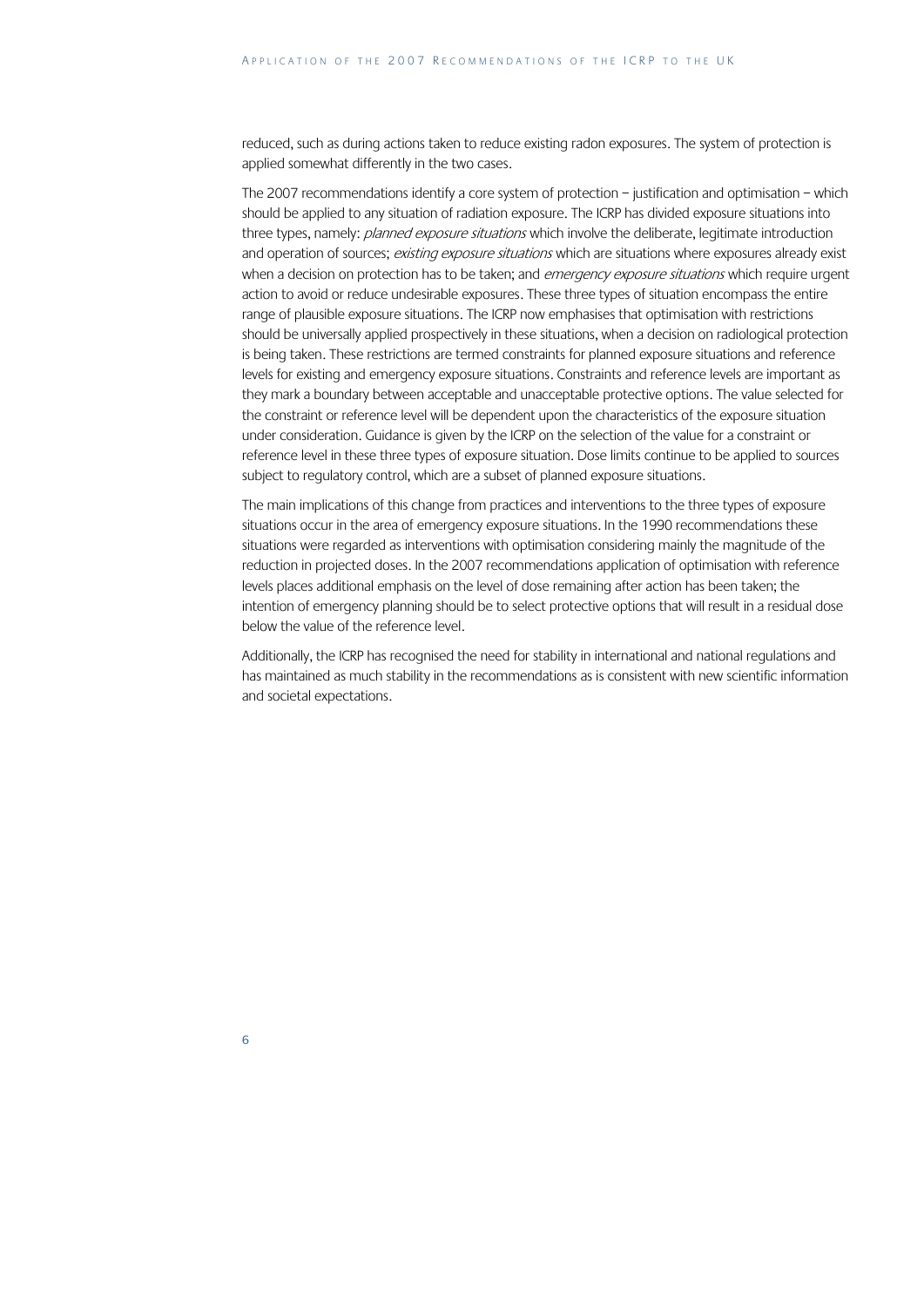# 3 Biological Basis for the 2007 Recommendations of the ICRP

The 2007 recommendations of the ICRP summarise the judgements and recommended policies on the biological effects of radiation exposure and the health risks associated with such exposures (ICRP, 2007a). The treatment of biological issues is structured around the major classes of recognised health effect of radiation – deterministic effects (harmful tissue reactions) and stochastic effects (cancer and heritable effects) with consideration being given to non-cancer diseases, the impact of genetic susceptibility and exposure in utero.

## 3.1 Deterministic effects (tissue reactions)

Having reviewed the available data, the ICRP recommends no changes in dose limits for specific tissues and it remains the case that at absorbed doses below 100 mGy of high or low LET radiation\*, no deterministic tissue injury is expected. The ICRP notes that new data on risks to the eye may become available and expects to provide further recommendations on protection of the eye in 2010.

The HPA agrees with the ICRP judgements on radiation-induced tissue injury. However, it is noted that data incompatible with the judgements on risk to the eye are now available from studies of Chernobyl clean-up workers (Worgul et al, 2007) and the Japanese atomic-bomb survivors (Neriishi et al, 2007), in addition to earlier analyses cited by the ICRP. The HPA has conducted a review of the effects of radiation on the eye, concluding that the lens of the eye is more sensitive than is assumed in the ICRP recommendations (Ainsbury et al, 2009).

The ICRP has undertaken to explore risk to the eye and the HPA is supportive of this initiative. Pending the outcome of the ICRP review of effects on the eye, the annual dose limits for the eye recommended by the ICRP for planned exposure situations appear to be satisfactory (15 mSv for members of the public and 150 mSv for workers). However, in considering other exposure situations, the HPA wishes to highlight the possibility that cataracts may develop at absorbed doses below the threshold of 1.5 Gy given by the ICRP. The HPA will comment on recommendations made by the ICRP on protection of the eye.

\* Linear energy transfer (LET): the average amount of energy lost per unit track length. Low LET is characteristic of electrons, X-rays and gamma rays; high LET is characteristic of alpha particles and neutrons.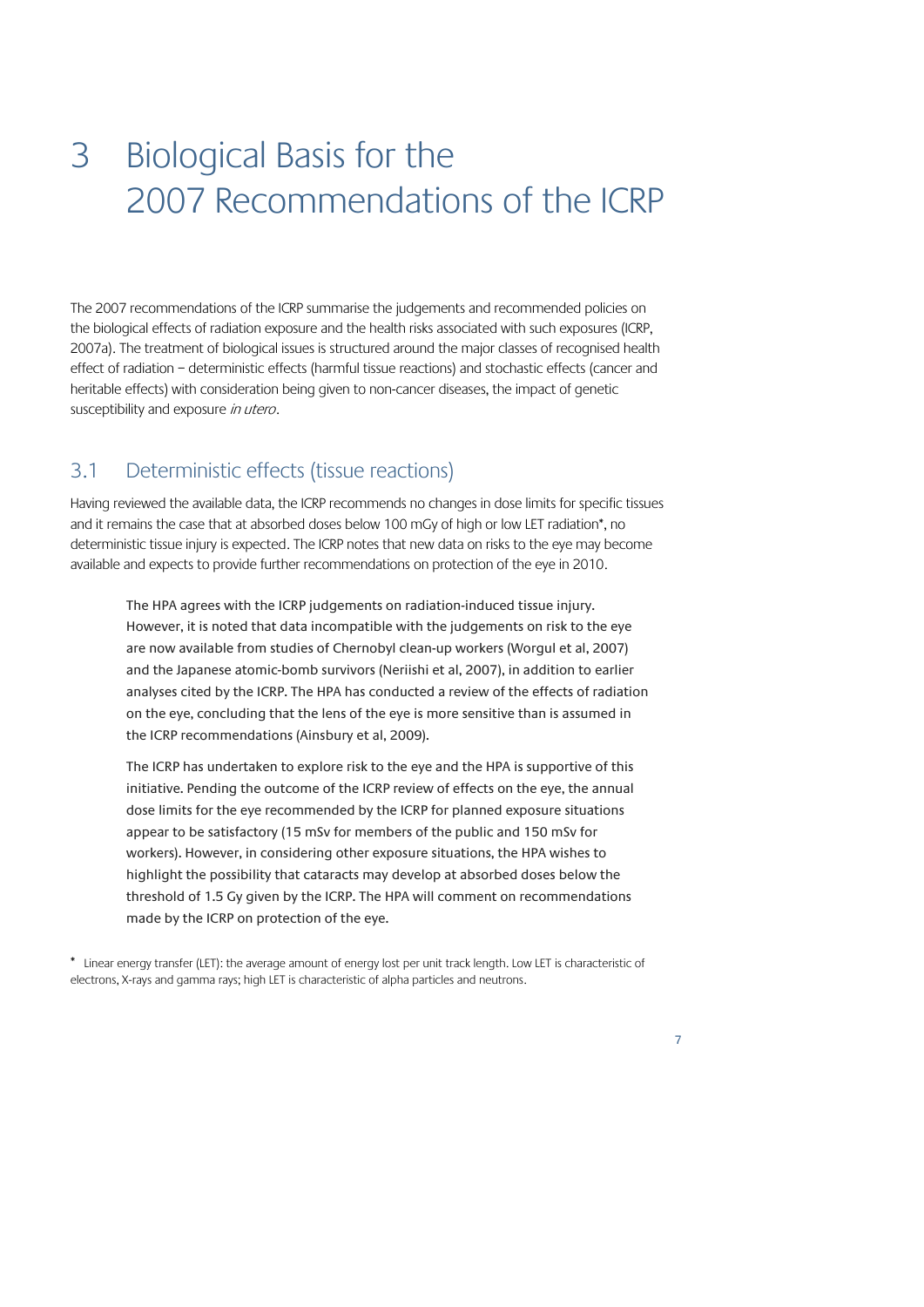### 3.2 Cancer

The ICRP maintains that for radiological protection purposes a 'linear non-threshold' (LNT) dose–response model is appropriate for the projection of risk at acute or annual doses below 100 mSv (effective dose\*).

The HPA agrees that the LNT model remains the best justified model for setting radiological protection standards and criteria and provides an approach that will continue to encourage justification and optimisation. Furthermore, the HPA suggests that above 100 mSv and up to 500 mSv, effective dose may be used for practical radiological protection purposes, although the results should be treated with some caution. Above 500 mSv deterministic effects may become more important for some tissues.

The ICRP notes that there remains some uncertainty on the processes that contribute to or modulate radiation tumorigenesis. Further, the ICRP notes that there has been and remains significant interest in the potential impact of phenomena such as genomic instability, bystander signalling and adaptive response.

The HPA agrees that knowledge and understanding of these and other processes is insufficiently developed to prompt any change in approach to cancer risk estimation. As noted by the ICRP, human epidemiological studies remain the primary source of quantitative risk data and all contributing processes should be accounted for adequately. However, some uncertainties remain on the mechanisms operating at low doses and the associated risks.

The ICRP estimates of cancer risks are based mainly on new data on cancer incidence from the Life Span Study (LSS) of Japanese atomic-bomb survivors (Preston et al, 2007). These incidence data, which were not available at the time of the 1990 recommendations, should provide more accurate information on cancer diagnoses when compared with mortality data. Whilst information is available from epidemiological studies of other radiation-exposed groups, the LSS is particularly valuable in estimating radiation risks, because of the very long follow-up, the large size of the cohort and the inclusion of people of all ages and both sexes who received a wide range of doses. The estimates of cancer incidence from this study are broadly compatible with those from studies of populations with medical and occupational radiation exposures.

The HPA agrees with the ICRP approach of relying primarily upon the atomic-bomb survivor LSS supplemented by other data for the calculation of cancer risk coefficients.

\* If unqualified, it should be assumed that in this report 'dose' refers to 'effective dose'.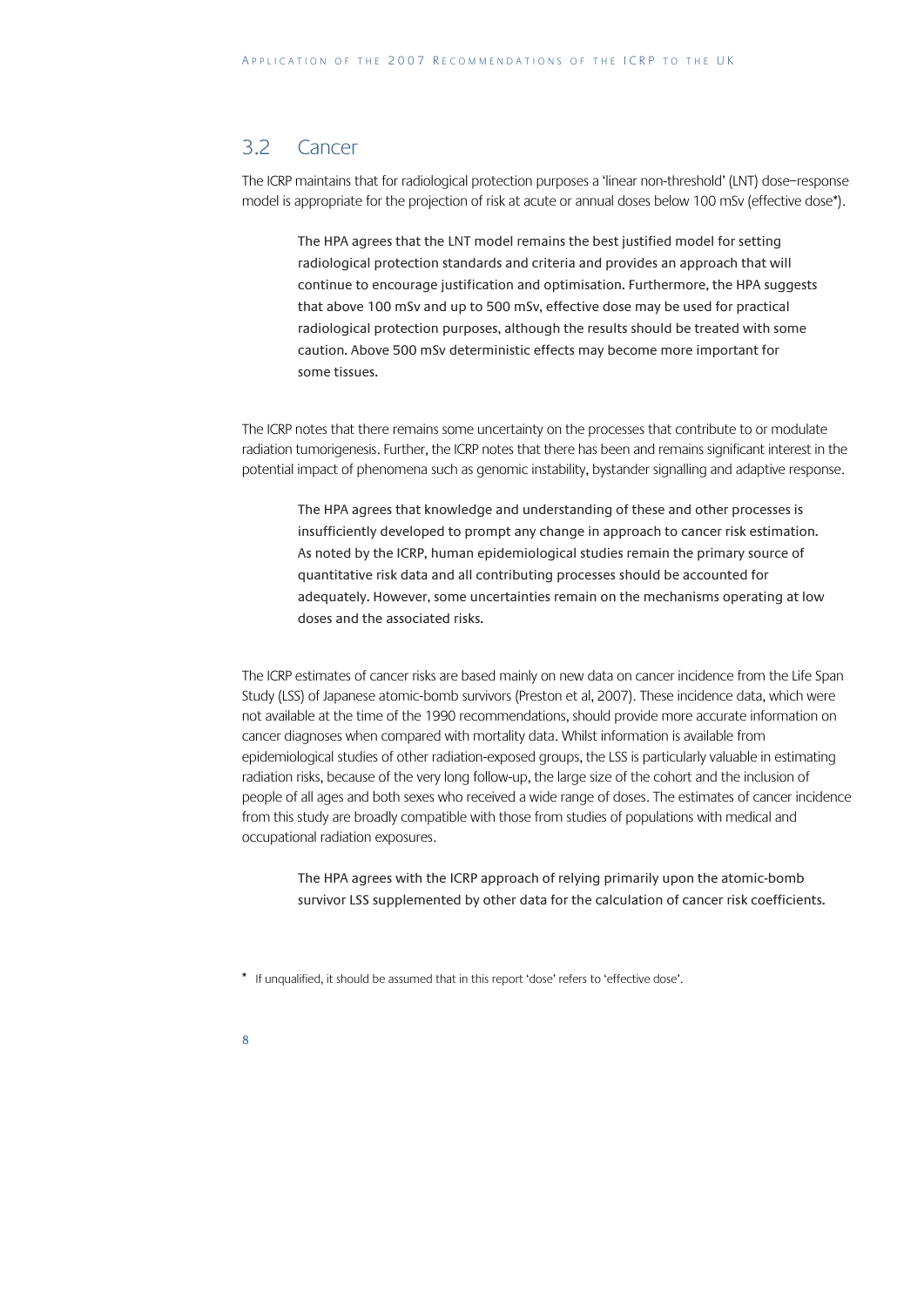It is argued by the ICRP that the Dose and Dose Rate Effectiveness Factor (DDREF), used in the calculation of risks at low or chronic exposures from high dose data, cannot be precisely calculated at present and that the recommended value of 2 is compatible with other recent estimates, notably the estimate of 1.5 presented by the BEIR VII Committee (2006).

The HPA agrees that a value of 2 remains a reasonable estimate of DDREF and that any more precise estimate would be incompatible with the generalised approach adopted by the ICRP for radiological protection purposes. The HPA notes that recent findings from the UK National Registry for Radiation Workers (Muirhead et al, 2009) provide more evidence in favour of a value of DDREF for all cancers other than leukaemia that is less than 2 rather than greater than 2, although the latter possibility cannot be ruled out; the corresponding data for leukaemia are in line with a value of DDREF of 2. The HPA also notes that a working party of the ICRP is currently reviewing information on DDREF and the HPA will continue to monitor developments.

# 3.3 Heritable effects

The ICRP notes that there remains no direct evidence from human epidemiological studies of heritable effects of radiation exposure and justifies the inclusion of a component of heritable risk in detriment estimates on the basis of the observed mutational effects in experimental animals. An explicit and scientifically justified approach to estimation of heritable risk is used by the ICRP. This change is welcomed by the HPA. The move to extend estimates of heritable risk over two generations rather than, as previously, to equilibrium in the population is justified by the ICRP on the basis that this is not expected to lead to a significant underestimation of heritable effects as calculations indicate that the risk projected over ten generations is not substantially different from that projected over two generations (see ICRP, 2007a: Annex A, and UNSCEAR, 2001). The overall impact of the new method of calculation is a reduction in the contribution of heritable effects to radiation detriment (see Table 3.1).

| TABLE 3.1 Detriment-adjusted nominal risk coefficients for stochastic effects after exposure                     |
|------------------------------------------------------------------------------------------------------------------|
| to radiation at low doses or low dose rates ( $10^{-2}$ Sv <sup>-1</sup> ), based on an average across Asian and |
| European-American populations (from ICRP, 1991a, 2007a)                                                          |

|                              | <b>Cancer</b>    |                  | <b>Heritable effects</b> |                  | <b>Total</b>     |                  |  |
|------------------------------|------------------|------------------|--------------------------|------------------|------------------|------------------|--|
| <b>Exposed</b><br>population | <b>ICRP 2007</b> | <b>ICRP 1990</b> | <b>ICRP 2007</b>         | <b>ICRP 1990</b> | <b>ICRP 2007</b> | <b>ICRP 1990</b> |  |
| Whole                        | 5.5              | 6.0              | 0.2                      | 1.3              | 5.7              | 7.3              |  |
| Adult                        | 4.1              | 4.8              | 0.1                      | 0.8              | 4.2              | 5.6              |  |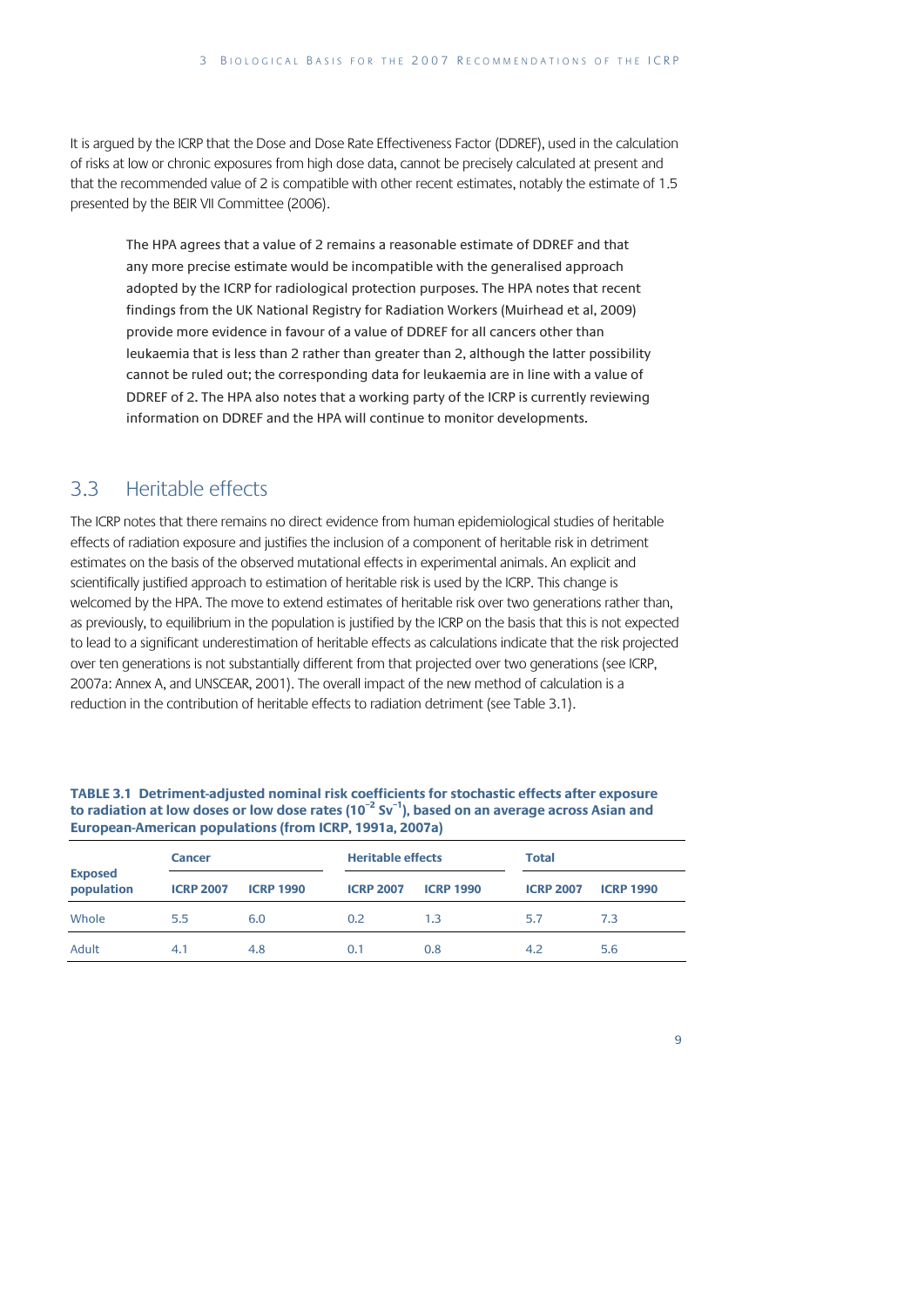The HPA agrees that it is still not possible to estimate risks of heritable disease from human epidemiological studies and endorses the new methods for estimating heritable disease risks. The HPA wishes to note that scientific expertise in the calculation of heritable risk is very scarce and the ICRP may encounter difficulties in revising estimates of heritable risk in the future. Mutation data from repeat sequences such as minisatellites now provide some direct evidence for human germline mutation by radiation. This evidence may increase in the future and could impact on estimation of heritable disease risk.

## 3.4 Nominal risk coefficients

The ICRP argues that its nominal risk coefficients should apply to whole populations and not to individuals. It is noted by the ICRP that differences exist in risks to males and females and that age-atexposure can also have an impact on risk. While presenting risk data specific for females and males, sex- and age-averaged risk coefficients continue to be recommended. Discussion of ICRP judgements on the radiation weighting factors ( $w<sub>g</sub>$ ) and tissue weighting factors ( $w<sub>T</sub>$ ) used to calculate equivalent and effective dose can be found in Section 4. The recommended risk coefficient values are presented in Table 3.1 alongside the previously recommended values from the 1990 recommendations (ICRP, 1991a).

The HPA agrees that the approach adopted by the ICRP is appropriate within a system of radiological protection. However, it is clear that there is now a level of precision in risk estimates for certain population subgroups be they defined by sex, age or other factors and this is likely to increase. Therefore there will be situations where population subgroup risk coefficients will be more useful – for example, in estimating risk to individuals after specific known exposures. Nonetheless, the HPA agrees that a simple set of averaged risk coefficients is appropriate for regulatory purposes and general usage in radiological protection. For other purposes, such as calculating probability of causation for an individual or known population, the HPA agrees with the ICRP view that more specific data should be used. The independent Advisory Group on Ionising Radiation (AGIR) published estimates of leukaemia risk for a UK population in 2003 (AGIR, 2003). The AGIR is preparing a report on risk estimates for solid cancers in a UK population; see the HPA website (www.hpa.org.uk).

Due largely to the change in method for the calculation of the risk of heritable effects, the detrimentadjusted nominal risk coefficients have reduced somewhat. The ICRP points out that this drop is not significant and should not justify any increase in exposure. This is particularly true in the case of the gonads; although hereditary risk estimates are smaller now, the HPA does not consider that this justifies any reduction in protection of these organs.

For the first time cancer incidence rather than mortality data are used in risk coefficient calculation. Given the uncertainties discussed in Annex A of the 2007 recommendations, the ICRP recommends that a value of 5% per Sv is used as the approximate overall fatal risk coefficient. This risk coefficient is wholly compatible with that presented by the ICRP in its 1990 recommendations.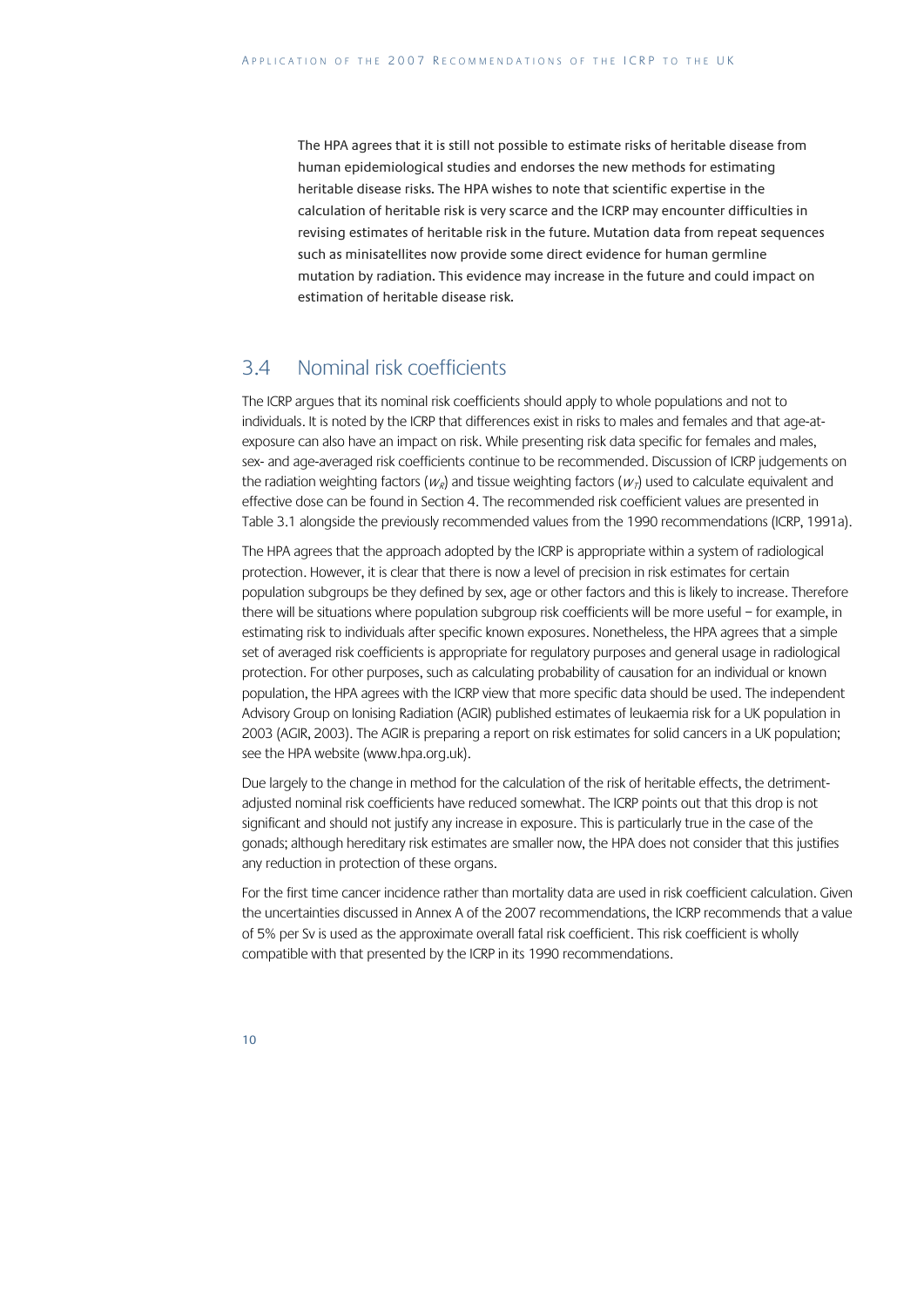The HPA agrees with the ICRP conclusion that the small difference in the estimate of nominal risk since 1990 is of no practical significance.

## 3.5 Genetic susceptibility

On the issue of whether genetic susceptibility might influence estimates of radiation risk, the ICRP argues that strongly acting genetic modifiers of cancer risk are too rare in the population to have a significant impact. Further, it is judged that the impact of weak genetic risk modifiers is too uncertain to be taken into account at present.

The HPA agrees with these population-based judgements and notes that the existing human genetic variation in disease risk should, to some extent, be accounted for in the range of risk coefficient values calculated from human epidemiological data. However, as noted in Publication 79 (ICRP, 1999), there are possible implications for radiation cancer risk in individual carriers of strongly acting genetic modifiers, particularly those receiving high dose medical exposures.

## 3.6 Non-cancer diseases

The ICRP notes that some studies, particularly the atomic-bomb survivor LSS (Preston et al, 2003), have identified an increased mortality and/or incidence for non-cancer diseases in irradiated populations. These are mainly circulatory, respiratory or digestive disease. The ICRP judges that, while evidence for increased mortality from these diseases is good at absorbed doses of several gray (Gy) or more, there are uncertainties in the shape of the dose–response at low doses and the LSS data are consistent both with there being no dose threshold for risks of disease mortality and with a threshold of around 0.5 Sv. On this basis the ICRP does not recommend the inclusion of non-cancer disease risk into calculations of nominal risk coefficients for stochastic effects.

The HPA agrees with this position in relation to radiological protection at normal levels of exposure. However, it is likely that further data will emerge, both epidemiological and mechanistic, that may impact upon these judgements – for example, from analyses of radiation workers in the UK (McGeoghegan et al, 2008; Muirhead et al, 2009) and at the Mayak nuclear plant in Russia (Azizova and Muirhead, 2009). The HPA will keep this situation under review.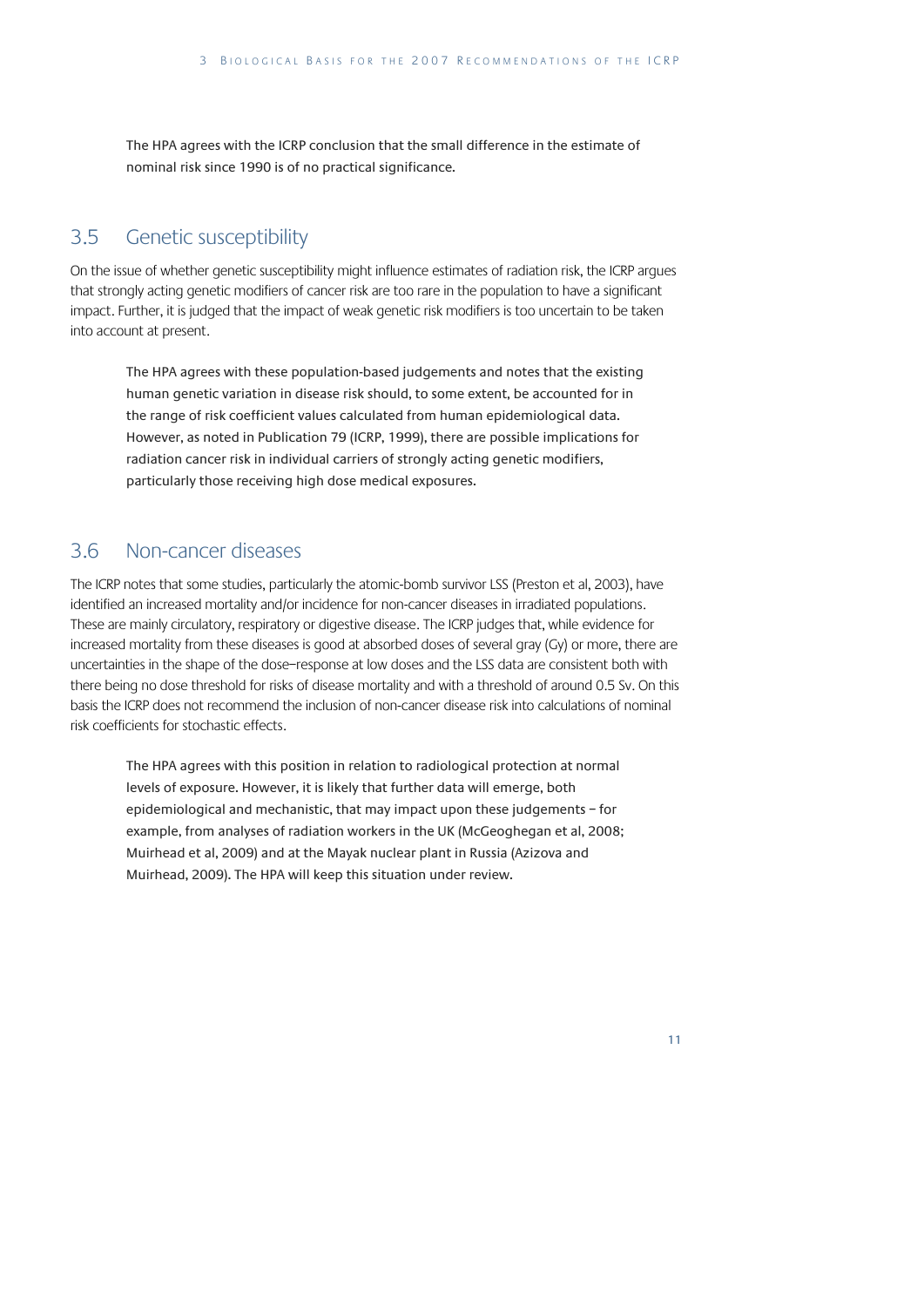## 3.7 Effects in the embryo and fetus

The 2007 recommendations note that the human embryo and fetus present a special case for protection. In the absorbed dose range below 100 mGy lethality and malformations are unlikely and the impact on IQ should be low. Given the limitations of the available data, no specific estimate was made of lifetime cancer risk following in utero exposure, but the conclusion was reached that the risk is no greater than that following exposure in early childhood, at most a few times greater than to the population as a whole. It was also concluded that the available data were insufficient to delineate cancer risks in different organs and tissues.

The HPA agrees with these points. In particular, it notes that new findings for the Japanese atomic-bomb survivors support the idea that the lifetime cancer risk following *in utero* exposure is no greater than that following exposure in early childhood (Preston et al, 2008). However, given the highly dynamic nature of development, in utero risk to specific tissues is highly unlikely to be uniform at all gestational ages. Risks of specific cancers can be expected to vary substantially during fetal development and similarity to risks following exposure in early childhood should be seen as an approximation relating to overall risk. Nonetheless the HPA endorses the approach that, in the absence of further evidence, for protection purposes the age- and sex-averaged tissue weighting factors used for postnatal exposures should be applied also to prenatal exposures.

### 3.8 Interaction between radiation and other agents

The ICRP states that there is insufficient evidence for interaction between radiation and other agents to justify modification of low dose risk estimates.

The HPA agrees that there is insufficient information available to justify modification of risk estimates due to interactions with other agents in general, although there is sound evidence for an interaction between tobacco smoke and radon exposure in the causation of lung cancer (eg Darby et al, 2005). However, there are few data from other epidemiological studies that can be used to distinguish radiation risk to smokers and non-smokers. Therefore the HPA agrees that it is currently inappropriate to develop radiation risk coefficients that apply specifically to smokers and non-smokers or that incorporate other modification factors to account for exposures to other agents.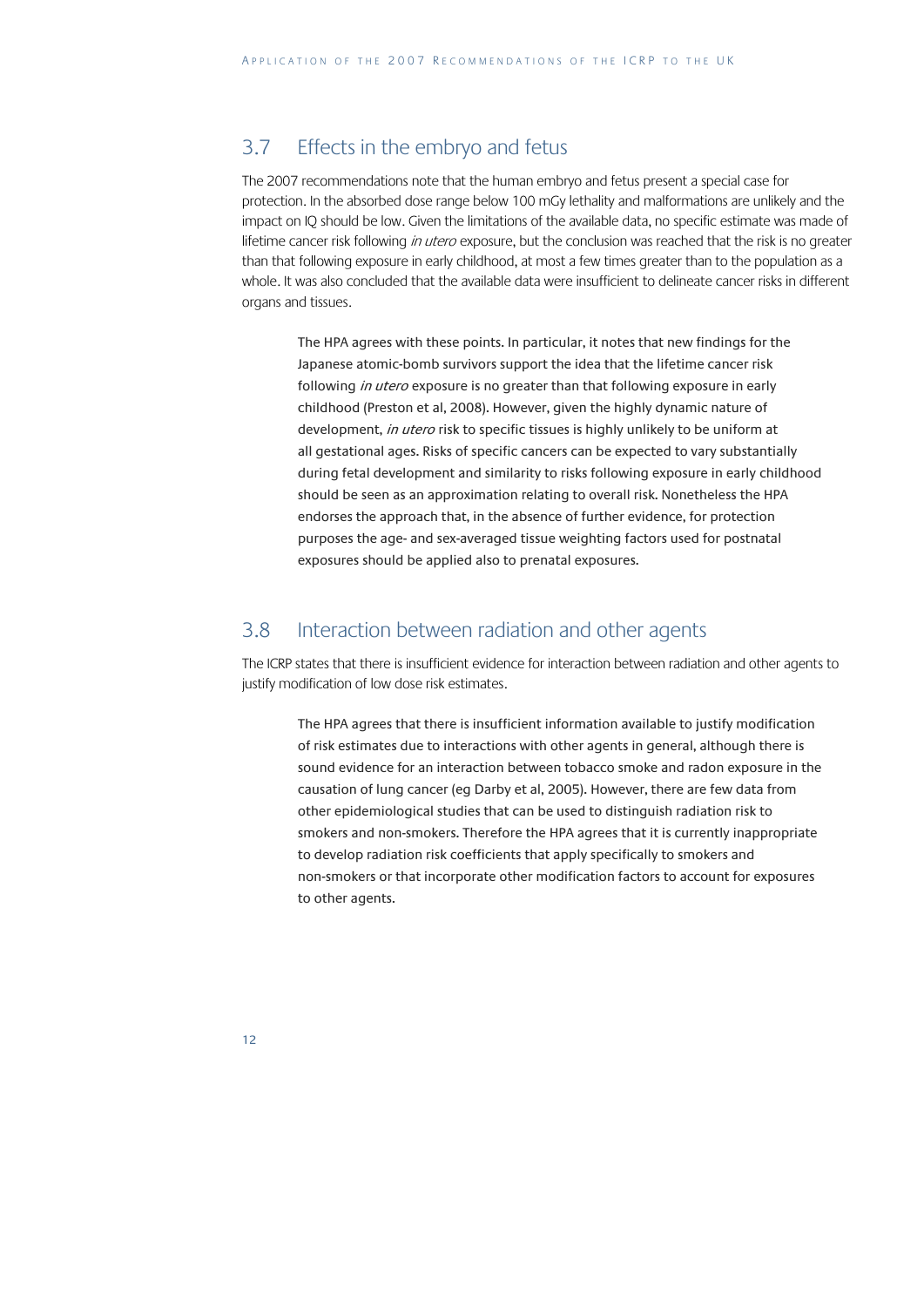# 4 Dosimetry

The principal quantities recommended by the ICRP for use in radiological protection continue to be:

- a the mean absorbed dose in an organ or tissue,  $D_T$ , given in terms of energy absorbed per unit mass (joules per kilogram, J kg<sup>-1</sup>), and units of gray (Gy),
- b the equivalent dose in an organ or tissue,  $H<sub>T</sub>$ , obtained by weighting absorbed dose using defined radiation weighting factors,  $w_{\mathcal{R}}$ , to take account of the relative effectiveness of different radiation types, per unit absorbed dose, in causing stochastic effects at low doses. The equivalent dose,  $H<sub>T</sub>$ , in tissue or organ  $T$  is given by

$$
H_T = \sum_R w_R \; D_{T,R}
$$

where  $w_R$  is the radiation weighting factor for radiation R, and  $D_{TR}$  is the mean absorbed dose in organ or tissue  $T$  from radiation  $R$ ,

c the effective dose, E, obtained as the sum of equivalent doses to each organ or tissue, weighted using defined tissue weighting factors,  $w<sub>\tau</sub>$ , to take account of the contribution of the individual organs and tissues to overall detriment from cancer and hereditary effects is given by

$$
E = \sum_{T} w_{T} H_{T}
$$
  
= 
$$
\sum_{T} w_{T} \sum_{R} w_{R} D_{T,R}
$$

where  $H_T$  is the equivalent dose in tissue or organ, T,  $W_T$  is the weighting factor for tissue T and  $\sum_{W} \mathcal{W}_T = 1$ .

The use of effective dose allows the summation of doses from intakes of different radionuclides and from external sources and comparison with dose limits, constraints, etc, that relate to whole-body radiation exposure. Equivalent and effective doses from intakes of radionuclides are commonly integrated over a 50-year period for adults and to age 70 years for children and the resulting values are referred to as committed effective dose. While the units of equivalent and effective dose are J kg<sup>-1</sup>, they are given the special name sievert (Sv) to distinguish these ICRP protection quantities from the scientifically defined quantity, absorbed dose (Gy).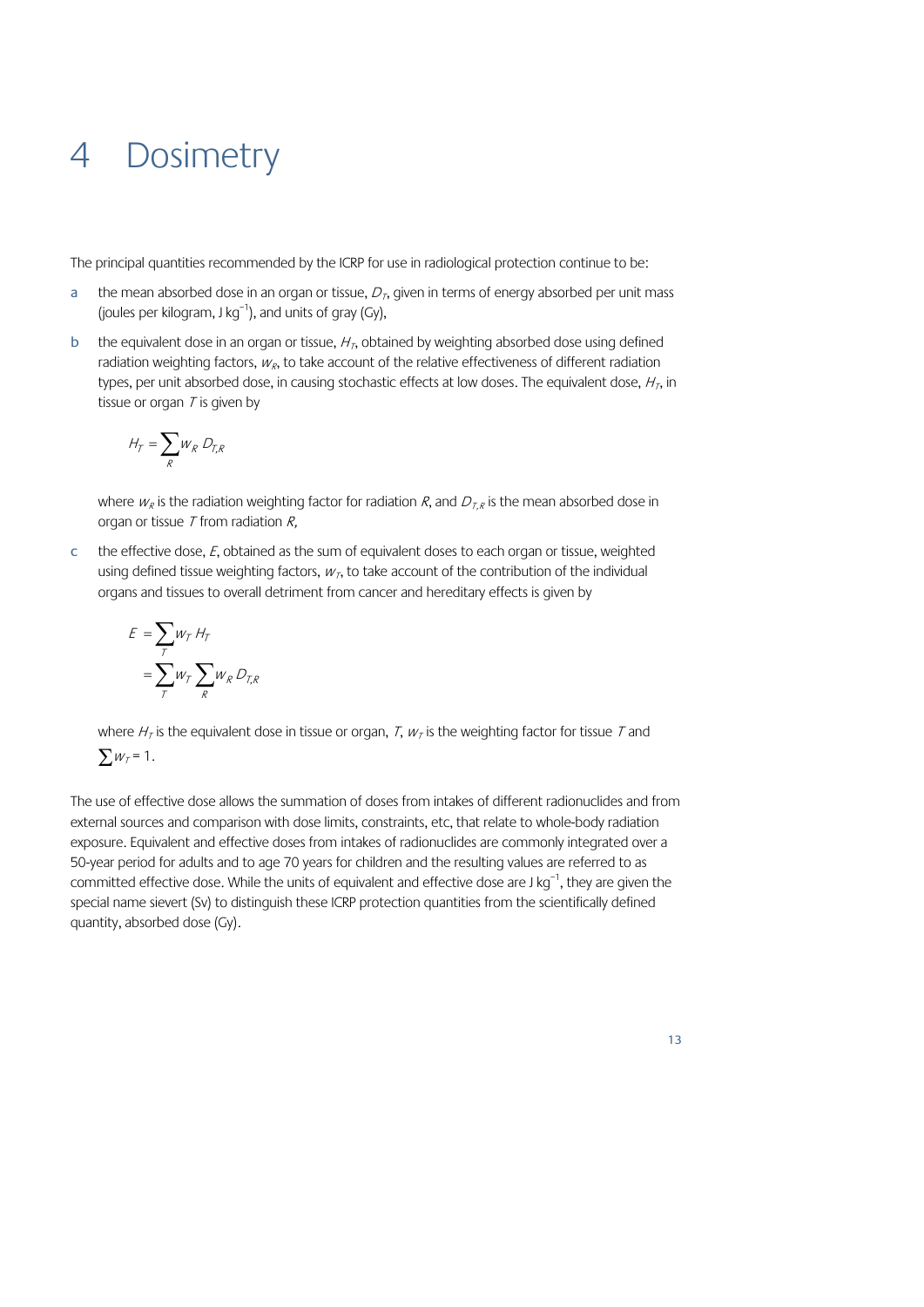The HPA continues to endorse the use of the ICRP protection quantities for radiological protection purposes. It is noted that they were devised to allow doses from different internal emitters and external radiation to be summed for comparison with limits, constraints and optimised levels that relate to whole-body exposure. Individuals may be exposed externally and internally to radiation of different qualities (eg photons, neutrons and alpha particles) and the spatial and temporal distributions of doses delivered from internal emitters may differ widely. The ICRP scheme provides a highly convenient method for the summation of all such doses for protection purposes, but it is important to recognise that simplifying assumptions are made in these calculations and the results can only be regarded as providing an approximate measure/indication of risks to individuals.

The ICRP has made some changes to values of radiation weighting factors and tissue weighting factors and the calculation of effective dose; these are referred to below (Sections 4.1 and 4.2). This is followed by further consideration of the use of effective dose (Section 4.3) and of dose assessments for external and internal exposures (Sections 4.4 and 4.5).

### 4.1 Radiation weighting factors

The radiation weighting factors now recommended by the ICRP are compared with those previously recommended in Table 4.1.

|                                                      | Radiation weighting factor, $W_R$                |                                                    |  |  |
|------------------------------------------------------|--------------------------------------------------|----------------------------------------------------|--|--|
| <b>Radiation type</b>                                | <b>ICRP 2007</b>                                 | <b>ICRP 1990</b>                                   |  |  |
| <b>Photons</b>                                       |                                                  |                                                    |  |  |
| Electrons and muons                                  |                                                  |                                                    |  |  |
| Protons and charged pions                            | 2                                                | $5*$                                               |  |  |
| Alpha particles, fission fragments<br>and heavy ions | 20                                               | 20                                                 |  |  |
| <b>Neutrons</b>                                      | Revised continuous function<br>of neutron energy | Step and continuous functions<br>of neutron energy |  |  |
| * Pions were not considered.                         |                                                  |                                                    |  |  |

#### **TABLE 4.1 ICRP recommended radiation weighting factors (ICRP, 1991a, 2007a)**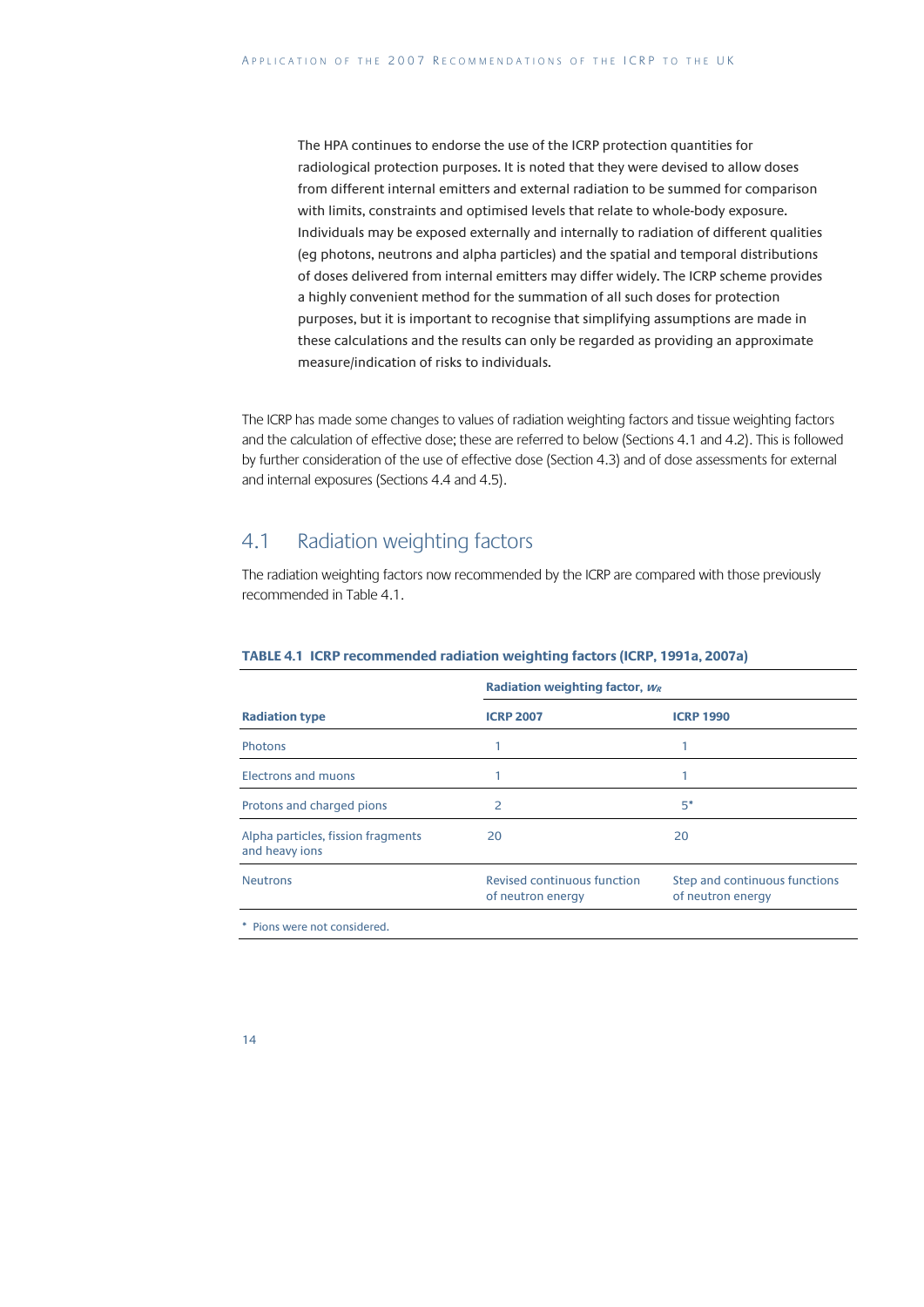The changes in radiation weighting factors introduced for neutrons and protons do not reflect the availability of additional data but rather a reconsideration of appropriate treatment of radiation weighting for protection purposes. Protons are of principal concern as part of the radiation fields experienced by aircrew and astronauts. Since such exposures are largely to high energy protons (above 100 MeV) with low LET (linear energy transfer), it is considered reasonable to use a single  $w<sub>g</sub>$  value of 2. The abandonment of a step function for neutron  $w<sub>k</sub>$  as a function of energy is a reflection of the fact that in practice only a continuous function was used. The major change in the continuous function is a lower  $w_R$  value at low energies which more properly reflects the low LET contribution from secondary photons. In addition, there are good theoretical reasons for assuming that  $w_R$  values at high energies will converge with that for protons (see the figure). The introduction of a  $w<sub>g</sub>$  for charged pions will have a small impact on effective dose in the space environment and also around high energy accelerators.

#### **FIGURE Comparison of the ICRP recommended continuous energy functions for the radiation weighting factor for neutrons (ICRP, 1991a, 2007a)**



It has been argued (eg Edwards, 2003) that the ICRP treatment of radiation weighting exhibits inconsistencies, is unnecessarily complex for protection purposes, and over-interprets the available biological data. Thus, the use of a single value of 1 for all low LET radiations appears inconsistent with the use of a complex energy function for neutron  $w<sub>R</sub>$  which relies upon physical considerations as well as relative biological effectiveness (RBE) data. A simple and consistent scheme might apply a  $W<sub>R</sub>$  of 10 to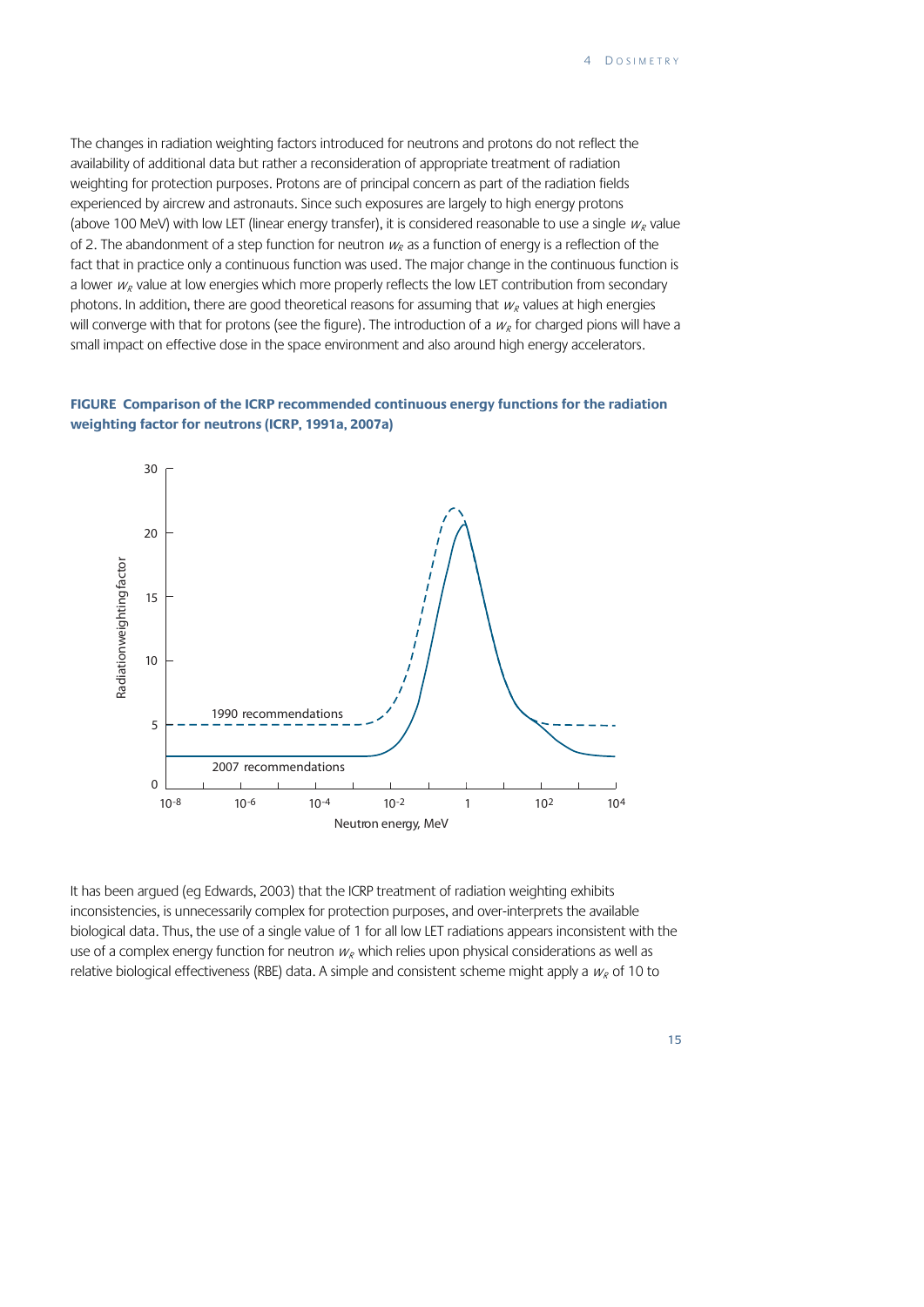the high LET component of neutron dose and to alpha particles and 1 to all other radiations. However, it is recognised that an important consideration in the case of neutron exposures is the relationship between effective dose and measurements made using operational quantities. As discussed below, this relationship is improved by the revised energy function for neutron  $W_R$  and, in particular, the operational quantity,  $H<sub>b</sub>(10)$ , will not now underestimate effective dose across a range of neutron energies.

The HPA welcomes the detailed explanation provided by the ICRP on the background to the choice of  $W_R$  values, accepts the basis for the revised energy function for neutrons and the change to a value of 2 for protons, and endorses the continued use of values of 1 for low LET radiations and 20 for alpha particles.

The Advisory Group on Ionising Radiation (AGIR) has issued a report on doses and risks from intakes of tritium, as tritiated water or as organically-bound tritium (eg as may be present in food) (AGIR, 2007). The recommendation was made that an RBE value of 2 should be used for tritium in epidemiological studies and in individual retrospective risk assessments. The AGIR also suggested that consideration be given by the ICRP to the use of a radiation weighting factor of 2 for routine radiological protection. However, the AGIR also discussed differences in RBE between other low LET radiations, including the recognition of experimental evidence that soft X-rays (eg as used in mammography) have RBE values compared to cobalt-60 gamma rays that are similar to those for tritium beta particles. The ICRP position is that the complexity of considering such differences is not warranted for the purposes of the protection system.

The HPA considers that further increases in complexity in the calculation of equivalent and effective dose are undesirable and inconsistent with their intended use (see Section 4.3). Specifically, a  $w_R$  of 1 should continue to be applied for tritium.

# 4.2 Tissue weighting factors

The tissue weighting factors now recommended by the ICRP are listed in Table 4.2.

The values of some of the tissue weighting factors have been changed from those in the 1990 recommendations on the basis of better knowledge of the radiosensitivity of the tissues (see Section 2). The main changes are a reduction of the value of the tissue weighting factor for the gonads from 0.20 to 0.08, an increase from 0.05 to 0.12 for the breast, and the inclusion of more tissues in the remainder group. The basis for the changes in estimates of risks of heritable effects and breast cancer are discussed in Section 2. Tissue weighting factors continue to represent averages across the sexes and across all ages (see Section 4.3). The change in treatment of remainder tissues is discussed below (see Section 4.5).

The HPA considers that these tissue weighting factors are appropriate for radiological protection purposes, based on current estimates of stochastic risks.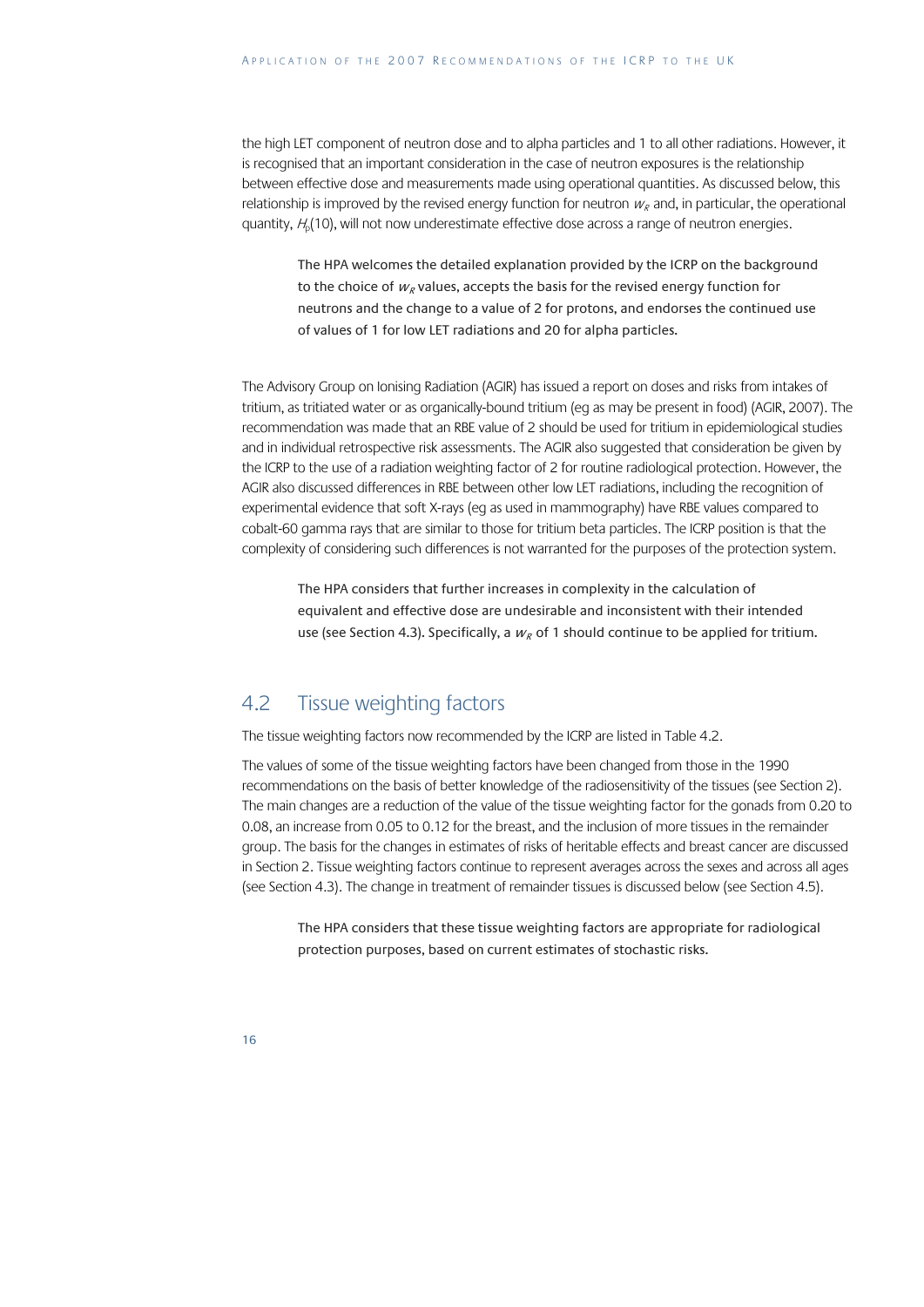| <b>Tissue</b>                                                         | $W_{\mathcal{T}}$ | $\sum_{I}W_{T}$ |
|-----------------------------------------------------------------------|-------------------|-----------------|
| Bone marrow, breast, colon, lung, stomach and remainder tissues (13*) | 0.12              | 0.72            |
| Gonads                                                                | 0.08              | 0.08            |
| Bladder, oesophagus, liver and thyroid                                | 0.04              | 0.16            |
| Bone surface, brain, salivary glands and skin                         | 0.01              | 0.04            |

#### **TABLE 4.2 ICRP recommended tissue weighting factors,**  $W<sub>T</sub>$  **(ICRP, 2007a)**

\* Remainder tissues: adrenals, extrathoracic (ET) region, gall bladder, heart, kidneys, lymphatic nodes, muscle, oral mucosa, pancreas, prostate (male), small intestine, spleen, thymus and uterus/cervix (female).

### 4.3 Calculation of effective dose

An important change introduced in the 2007 recommendations is that doses from external and internal sources will be calculated using reference computational phantoms of the human body based on medical tomographic images, replacing the use of simplified mathematical models. For adults, equivalent doses will be calculated by averaging of values obtained using male and female phantoms. Effective dose coefficients will then be calculated using age- and sex-averaged revised tissue weighting factors, based on updated risk data and intended to apply as rounded values to a population of both sexes and all ages.

Thus, equivalent doses to organs and tissues,  $H<sub>T</sub>$ , will be calculated separately for males and females and then averaged in the calculation of effective dose,  $E$ :

$$
E = \sum_{T} w_{T} \left( \frac{H_{T}^{M} + H_{T}^{F}}{2} \right)
$$
  
where  $H_{T}^{M} = \sum_{T} w_{R} D_{T,R}$  (male) and  $H_{T}^{F} = \sum_{T} w_{R} D_{T,R}$  (female)

It is made clear by the ICRP that effective dose is intended for use as a protection quantity on the basis of reference values and relates to reference persons rather than specific individuals. Sex-averaging in the calculation of equivalent and effective doses, implicit in the use of hermaphrodite mathematical phantoms, will become explicit in the averaging of equivalent doses to adult male and female phantoms. Sex- and age-averaging in the derivation of tissue weighting factors can be seen, from the information provided by the ICRP, to conceal differences in estimates of absolute radiation detriment between men and women and between adults and children.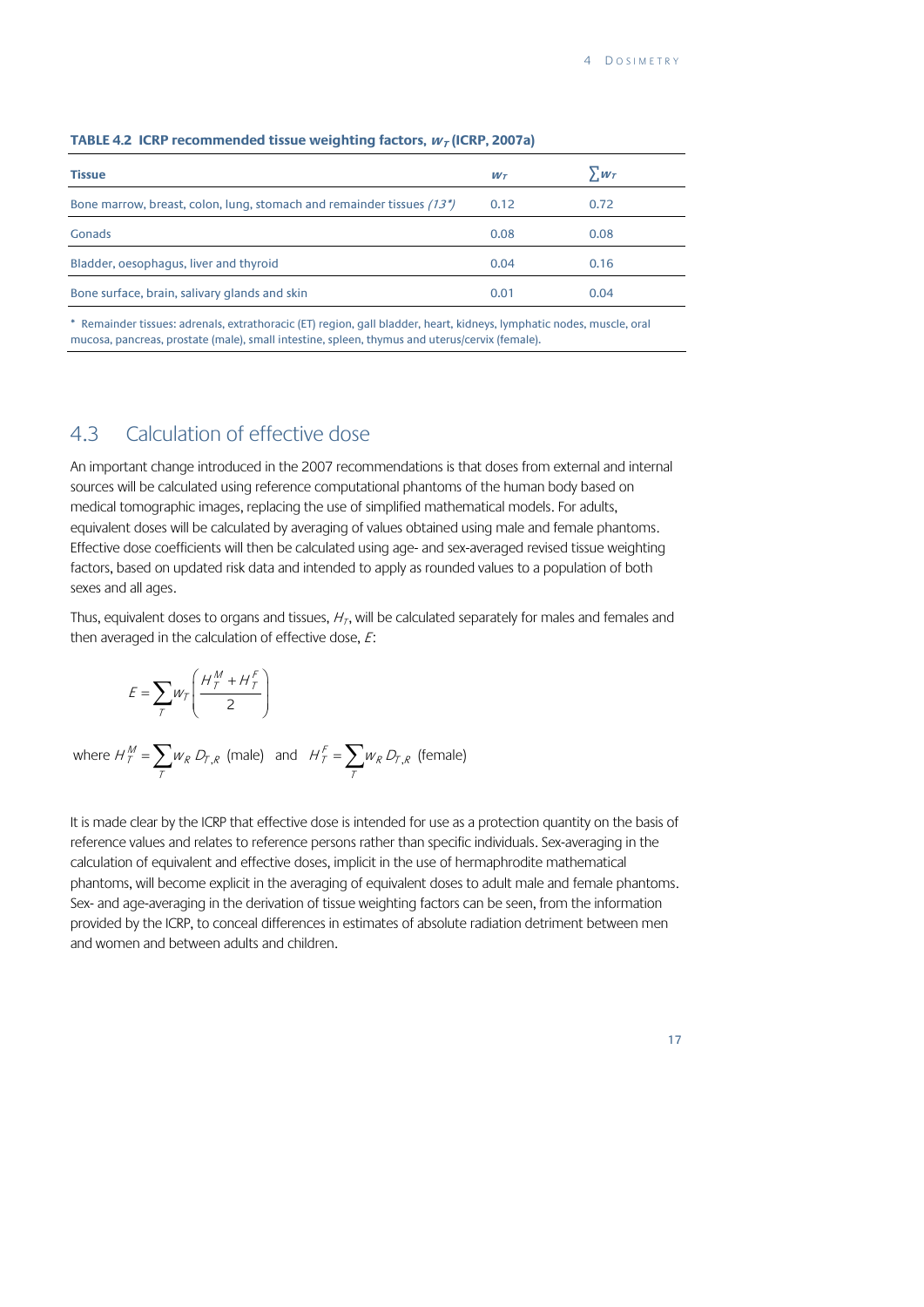The HPA supports the ICRP approach and maintains the view that practical protection would not be improved by calculating effective dose separately for males and females and that to do so might give a misleading impression of the precision of these quantities. Similar considerations apply to the possibility of more complex treatments of radiation weighting or effective doses for different age groups. The main uses of effective dose are in prospective dose assessment for planning and optimisation in radiological protection, and retrospective demonstration of compliance for regulatory purposes.

For normal dose assessment purposes, therefore, the HPA recommends that the most appropriate approach is to use equivalent and effective dose as defined by the ICRP. However, for estimates of dose and risk to individuals – for example, for the purposes of calculating the probability of cancer causation, best scientific information would be used, including appropriate RBE values and risk factors specific to those individuals. These are applications for which the ICRP protection quantities were not intended and for which the simplifications inherent in the use of radiation and tissue weighting factors are inappropriate.

It is noted that, particularly for medical applications, there may be a need for calculations that have the convenience of the approaches adopted by the ICRP but avoid some of the simplifications. The HPA is aware that the ICRP intends to provide further advice on the applicability of effective dose in different circumstances and will consider alternatives. The HPA is considering the specific needs of assessments applied to medical procedures and will provide advice that is informed by international developments.

Because ICRP dose coefficients are calculated as reference values, applying to reference persons, they are not regarded as subject to uncertainty. Thus, in general, point estimates of effective dose are used with no consideration of uncertainties. An exception may be occupational exposures in which uncertainties are assessed for the exposure conditions. In such a case, a range on assessed intake would result in a range on effective dose, calculated using reference dose coefficients. Similarly, uncertainties in effective doses to members of the public might be related to a probability distribution on concentrations of a radionuclide in a foodstuff, for example.

It is recognised, however, that there are uncertainties associated with all aspects of the estimation of doses and risks at low doses. Uncertainties in biokinetic models and their parameter values depend on the availability of reliable data and often include the applicability of animal data to humans. Dosimetric uncertainties include the treatment of source and target distributions within tissues for radionuclides with short-range emissions. RBE values are often difficult to assess from available animal and human data and the applicability of in vitro endpoints to cancer in humans may be questionable. Uncertainties in estimates of cancer risks include assumptions regarding the transfer of risks across populations, the validity of different risk models, the use of a dose and dose rate effectiveness factor (DDREF) and the use of a linear dose–response relationship at low doses. However, while estimates can be made of uncertainties in tissue doses, RBE and risk estimates, these cannot be translated simply into uncertainties in effective dose.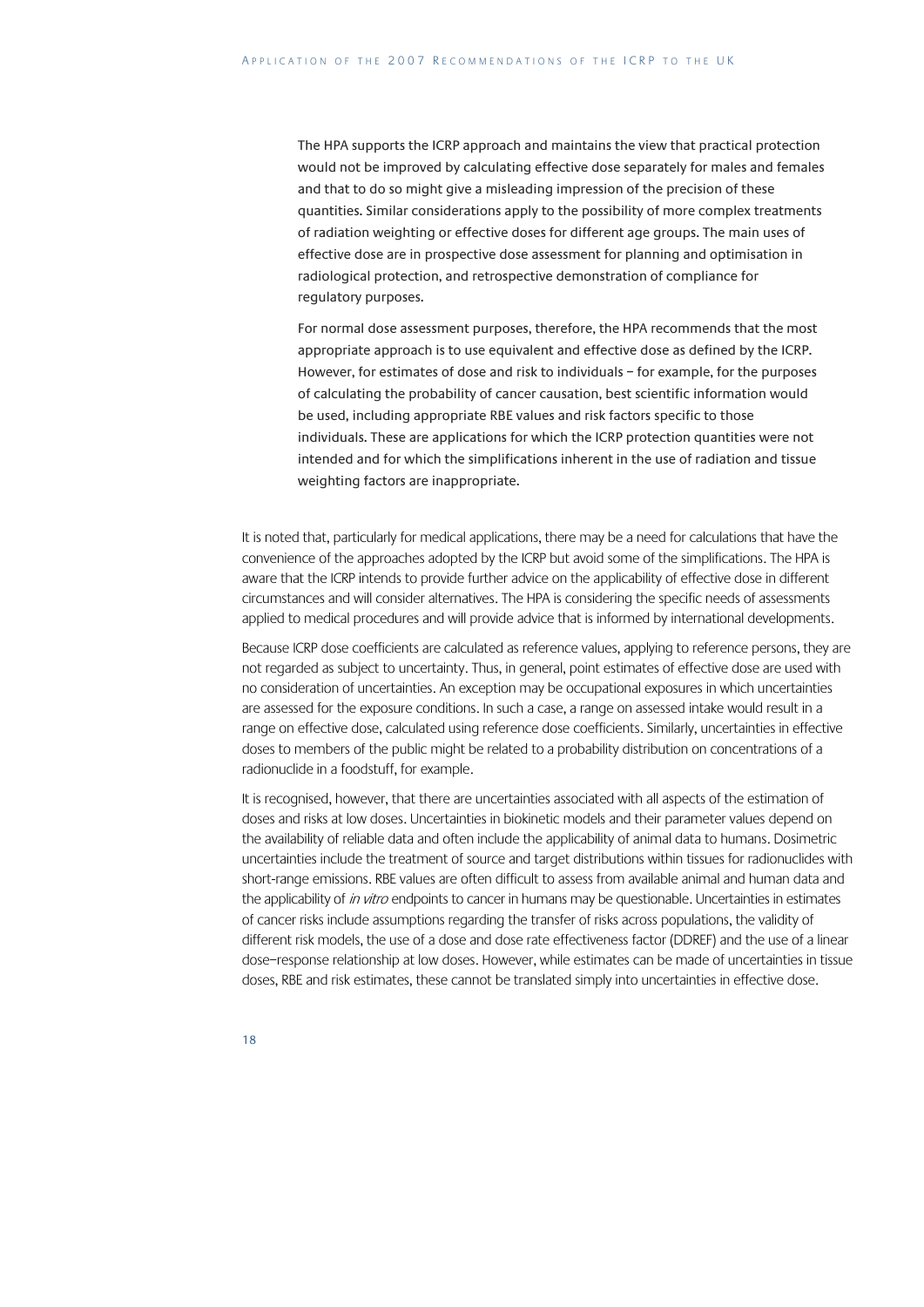The HPA position on this subject is that an increased understanding of the various contributions to uncertainty is an important goal and estimates of uncertainties may help to inform judgements on the control of exposures. Consideration of uncertainty in effective dose, together with uncertainties in values of parameters used to assess effective dose including exposure scenarios, may be useful in assessments of the adequacy of monitoring programmes. However, for general protection purposes, the HPA endorses the ICRP approach of the use of reference dose and conversion coefficients with no routine assessment of uncertainties.

### 4.4 Doses from external exposures

The introduction by the ICRP of reference computational phantoms will lead to greater standardisation of dose calculations. Following completion of adult male and female phantoms, the ICRP will also develop reference phantoms for children of defined ages and for the pregnant woman and fetus. In general, it is expected that the use of the new phantoms will result in only small changes in effective dose, although equivalent doses to some organs and tissues could change substantially in some cases, particularly for lower energy photons.

Annex B of the 2007 recommendations provides an explanation of the relationship between the protection quantities, equivalent and effective dose, and the operational quantities used in the measurement of external exposures. For the control of effective dose, the operational quantities are ambient dose equivalent,  $H^*(10)$ , for area monitoring and personal dose equivalent,  $H_0(10)$ , for individual monitoring. In general, the operational quantities provide a conservative measure of effective dose. This is likely to remain the case for photons, although it is noted that this conservatism may be reduced in some cases, including the important example of the relatively high doses received by interventional radiologists and cardiologists using X-ray imaging techniques. For neutrons, there are currently circumstances in which the operational quantities underestimate effective dose. Using the revised energy function for radiation weighting factor introduced in the 2007 recommendations, the operational quantities are more reliably conservative. However, it is noted that there may still be circumstances in which effective dose may be underestimated, including the use of a personal dosemeter on the front of the torso in measurements of neutron exposures that include a large posterior–anterior component.

The operational quantities, directional dose equivalent,  $H'(0.07,\Omega)$ , and personal dose equivalent,  $H<sub>0</sub>(0.07)$ , are used for monitoring low penetrating radiations, eg beta particles, and for the control of doses to the skin and the hands and feet. The ICRP has previously recommended that the operational quantities  $H(3, \Omega)$  and  $H<sub>0</sub>(3)$  are appropriate for assessing the dose to the lens of the eye. There have always been practical difficulties with this approach (for example, the lack of an accepted phantom and suitable conversion coefficients). Instead, the quantity  $H<sub>p</sub>(0.07)$  is often used as a conservative estimator of  $H<sub>0</sub>(3)$ , although for the rare cases where the dose from beta radiations is important, the overestimation of dose is substantial. The ICRP now suggests that the use of  $H'(3, \Omega)$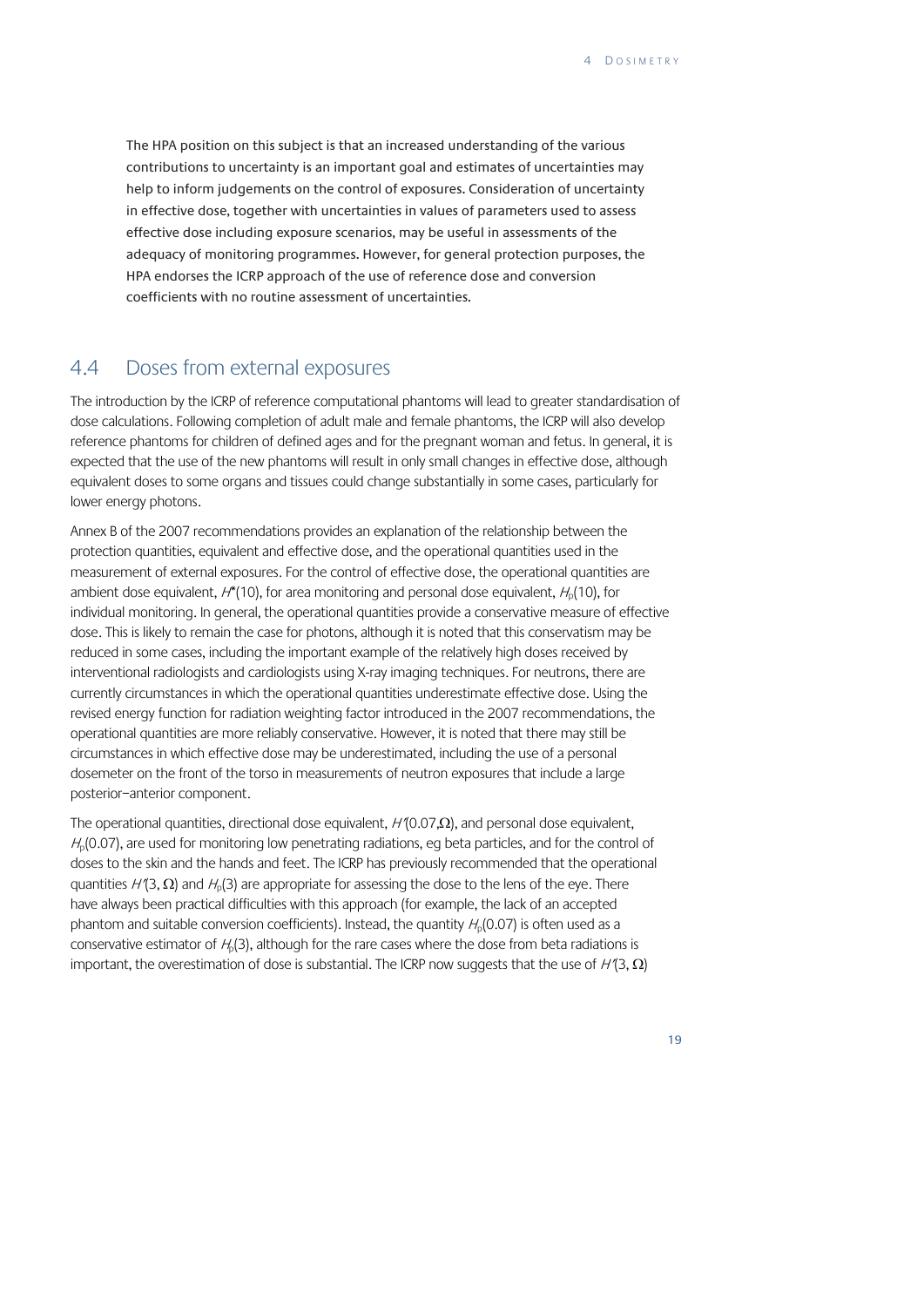and  $H<sub>p</sub>(3)$  be discontinued. However, for several reasons the HPA considers that it is advisable that they are retained.

Firstly, the accurate assessment of dose to the lens of the eye will become more important if the risk of cataracts at lower doses is assessed to be greater than previously thought (see Section 3.1). Secondly, as applications of beta radiations develop, eg in medicine, they may become more important in eye dosimetry, and it would be wise to have a suitable dose quantity available. Finally, conversion coefficients for  $H<sub>0</sub>(3)$  have recently been produced (Ferrari et al, 2007) and, if these are widely adopted, operational difficulties will be significantly reduced.

The ICRP is due to publish new conversion coefficients giving equivalent doses and effective dose for neutrons, photons and electrons and also for protons, pions, muons and heavy ions.

The HPA endorses the continued use of the operational quantities,  $H^*(10)$ ,  $H_0(10)$ , H'(0.07,Ω) and H<sub>p</sub>(0.07), but also considers that H'(3,Ω) and H<sub>p</sub>(3) should be retained. The HPA recognises the efforts made by the ICRP to standardise and improve the measurement and interpretation of external exposures, including the introduction of reference phantoms and the revision of the energy function for neutron  $W<sub>e</sub>$ . When the new conversion coefficients are available, the HPA will give further consideration to the relationship between the protection and operational quantities.

### 4.5 Doses from internal exposures

Following publication of the 2007 recommendations, the ICRP will provide revised dose coefficients for the ingestion and inhalation of radionuclides, giving values of committed equivalent doses and committed effective dose per becquerel (Bq) intake. In addition to changes to radiation and tissue weighting factors and the use of new reference phantoms, changes are being made to dosimetric and biokinetic models. A new alimentary tract model, issued as Publication 100 (ICRP, 2006a), will be used, and some updating of the Publication 66 respiratory tract model (ICRP, 1994) is planned. Skeletal dosimetry will be improved to take account of the macro- and micro-structure of individual bones and changes are being made regarding the location and dimensions of target regions for the induction of bone cancer and leukaemia. Improved biokinetic models will be adopted for the tissue distribution and retention of a number of elements and their radioisotopes. Because of the uncertain effect of the combination of these changes, it is difficult to predict the effect on dose coefficients for individual radionuclides. In most cases, changes in effective dose can be expected to be small, while changes in some equivalent doses will be larger. It might be argued that, for routine protection purposes relating to low dose exposures, the extent of the effort involved in improving methodology for internal dosimetry is not justified. It is noted, however, that the same methodology is also used to assess doses in situations where it is important to provide best estimates of absorbed or equivalent doses to organs and tissues, preferably with assessment of uncertainties. Such applications include epidemiological studies and dose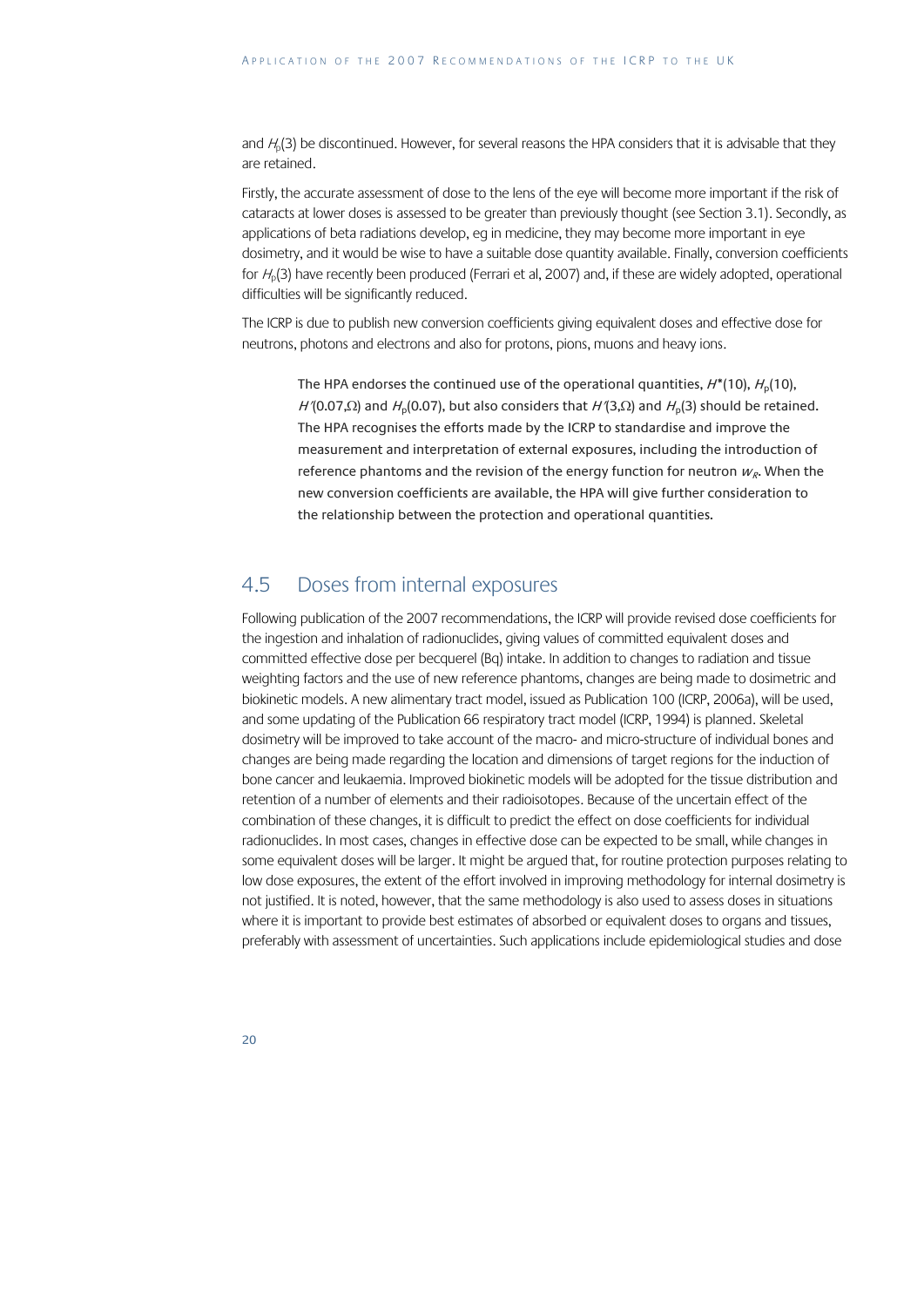reconstruction in the determination of probability of causation. It is also important that the methodology employed can pass the test of pertinent scientific scrutiny (eg CERRIE, 2004).

Following the explanation of the use of the protection quantities given in the 2007 recommendations (see above), the ICRP intends to provide further advice that should include the application of dose coefficients for the embryo and fetus and the breastfed infant following radionuclide intakes by the mother, referred to collectively as offspring doses. The NRPB has given advice on the implications of dose coefficients for the embryo and fetus in the context of protection from both occupational and environmental exposures (NRPB, 2005). In Publication 101 the ICRP considered the application of dose coefficients for all age groups, including offspring dose coefficients, in the assessment of doses to the 'representative person' (ICRP, 2006b; see Section 5.5.2).

The HPA has given detailed advice on the treatment of offspring doses in different situations of environmental exposures, including emergencies (HPA, 2008). As a general point, the HPA welcomes the increased initiatives being taken by the ICRP to provide explanation of the intended application of its dose coefficients.

A specific issue of data interpretation arises in the retrospective assessment of 'dose of record' for occupational intakes of radionuclides. The ICRP states that the dose coefficients used in such calculations should be as published by the ICRP with no departure in anatomical, physiological and biokinetic characteristics from those of the 'reference male' and 'reference female'. If sufficient information is available and assessed doses warrant a detailed assessment, changes can be made to the assumed particle size distribution of an inhaled material and its solubility and absorption characteristics in the respiratory and alimentary tracts. Since such changes relate to exposure conditions in the workplace, it is appropriate to apply them in the estimation of intake and the calculation of effective dose. Examples of the use of material-specific data in the calculation of doses from inhaled radionuclides have been given by the ICRP (2002). However, the ICRP now explicitly rules out changes in biokinetic assumptions that relate to individuals in the calculation of effective dose.

Following an incident in a workplace, comprehensive bioassay data (eg urinary excretion and organ retention) may occasionally be obtained which cannot be fitted satisfactorily using standard ICRP models, with changes relating only to material-specific parameters. For example, to provide a good fit to data for lung clearance it might be necessary to vary rates for particle clearance (individual-specific) as well as absorption to blood (material-specific). A series of measurements of whole-body or organ retention (eg of tritiated water or caesium-137) may require consideration of individual-specific retention, rather than standard model assumptions, to provide a best estimate of intake and dose. Otherwise, in such circumstances, a different estimate of intake and dose might be calculated from each measurement. Given the complexity of the relationship between different biokinetic parameters, a pragmatic approach may be to allow experienced dosimetrists some flexibility on this issue, but with a clear requirement to justify their approach to dose assessment to the regulatory authority, bearing in mind that individualspecific dose estimates may be either lower or higher than reference calculations.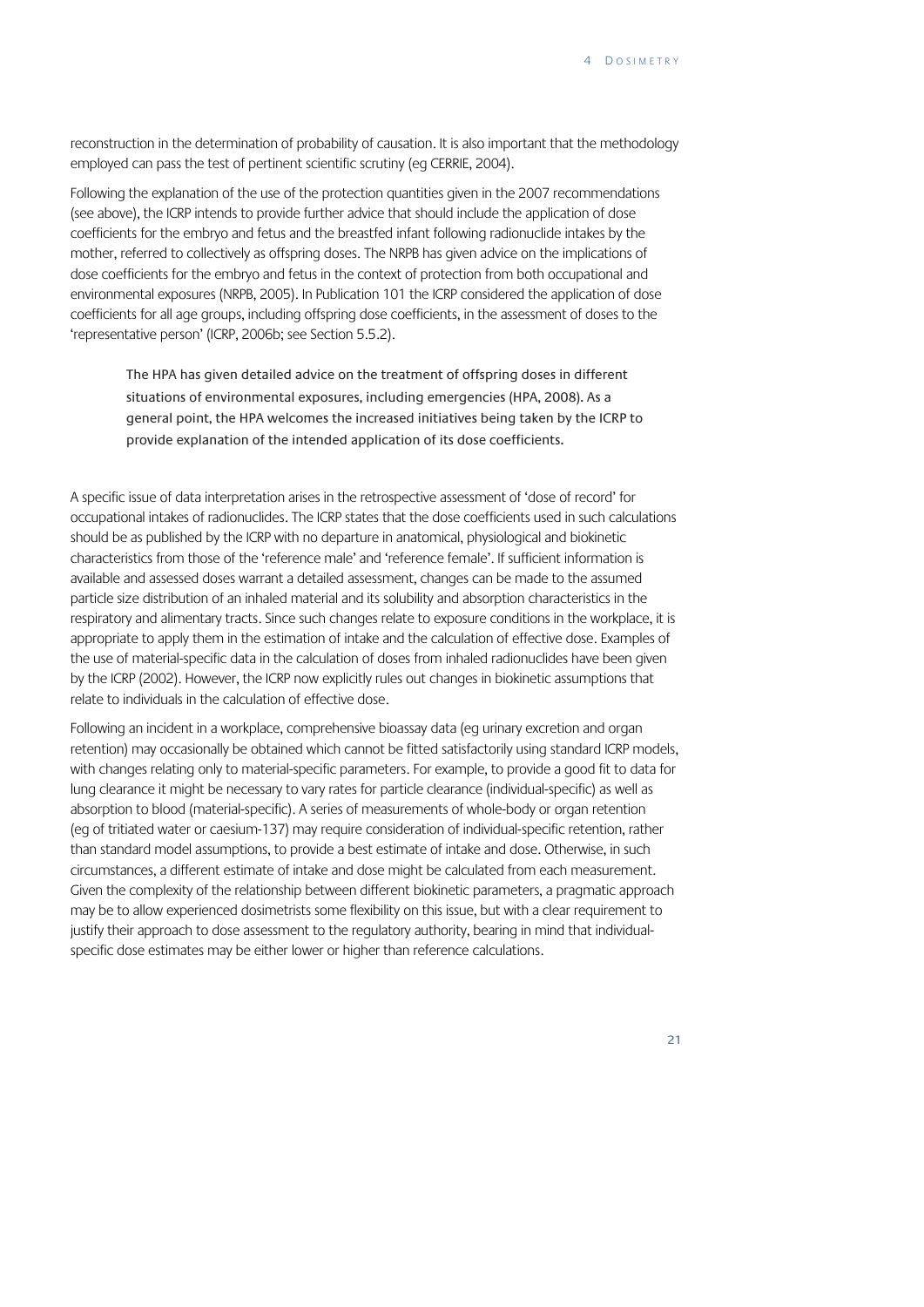The HPA endorses the overall approach taken by the ICRP to the calculation and recording of effective dose to workers exposed to external sources of radiation and intakes of radionuclides. Thus, the recorded dose is the value of effective dose that the 'reference person' would register under the conditions of external exposure and radionuclide intake measured for the worker. In the interpretation of bioassay data relating to radionuclide intake, in most cases only reference model parameter values and the dose coefficients published by the ICRP will be used. At higher doses and when sufficient data are available, changes may be made relating to the exposure conditions, specifically to material-specific biokinetic parameter values. While changes to individual-specific biokinetic parameter values are not formally allowed by the ICRP in the calculation of effective dose, the HPA recognises the complex judgements that may be required in the interpretation of bioassay data and considers that some circumstances may justify such changes. The HPA view is that in rare cases of dose assessments based on extensive data, where doses justify a detailed analysis, a UK approved dosimetry service may agree approaches with the regulatory authority and advisory bodies such as the HPA. It is noted that the ICRP may provide further advice on this subject. The HPA agrees with the ICRP that there should be no requirement to recalculate previously recorded doses using revised dose coefficients. Current dose coefficients are to be used until new values are available and receive legislative endorsement.

### 4.6 Collective dose

The quantity collective effective dose, S, is calculated as the sum of all individual effective doses in the exposed population over the time period or during the operation being considered. The special name used for the collective effective dose quantity is the 'man sievert'. This summation relies upon the linear non-threshold (LNT) assumption (see Section 3.2). The ICRP notes that collective effective dose is an instrument for optimisation, for comparing radiological technologies and protection procedures, particularly for occupational exposures. The ICRP adds that the quantity is not intended as a tool for epidemiological studies and it is inappropriate for use in risk projections, particularly when very small doses to large numbers of people are being summed. The underlying biological and statistical uncertainties are cited as the reason for this position. In the 1990 recommendations (ICRP, 1991a) both collective equivalent dose and collective effective dose were introduced. Since the intended purpose of the collective quantities is to serve as an instrument of optimisation of protection, only collective effective dose is retained in the 2007 recommendations.

The HPA recognises the concerns of the ICRP over the use of collective effective dose and agrees that it is misleading to estimate health effects by multiplying the full collective effective dose, integrated to long times and over large populations, by a risk factor. In addition to the inevitable uncertainty in such calculated values for collective doses, it is difficult to put those health risks into context or to make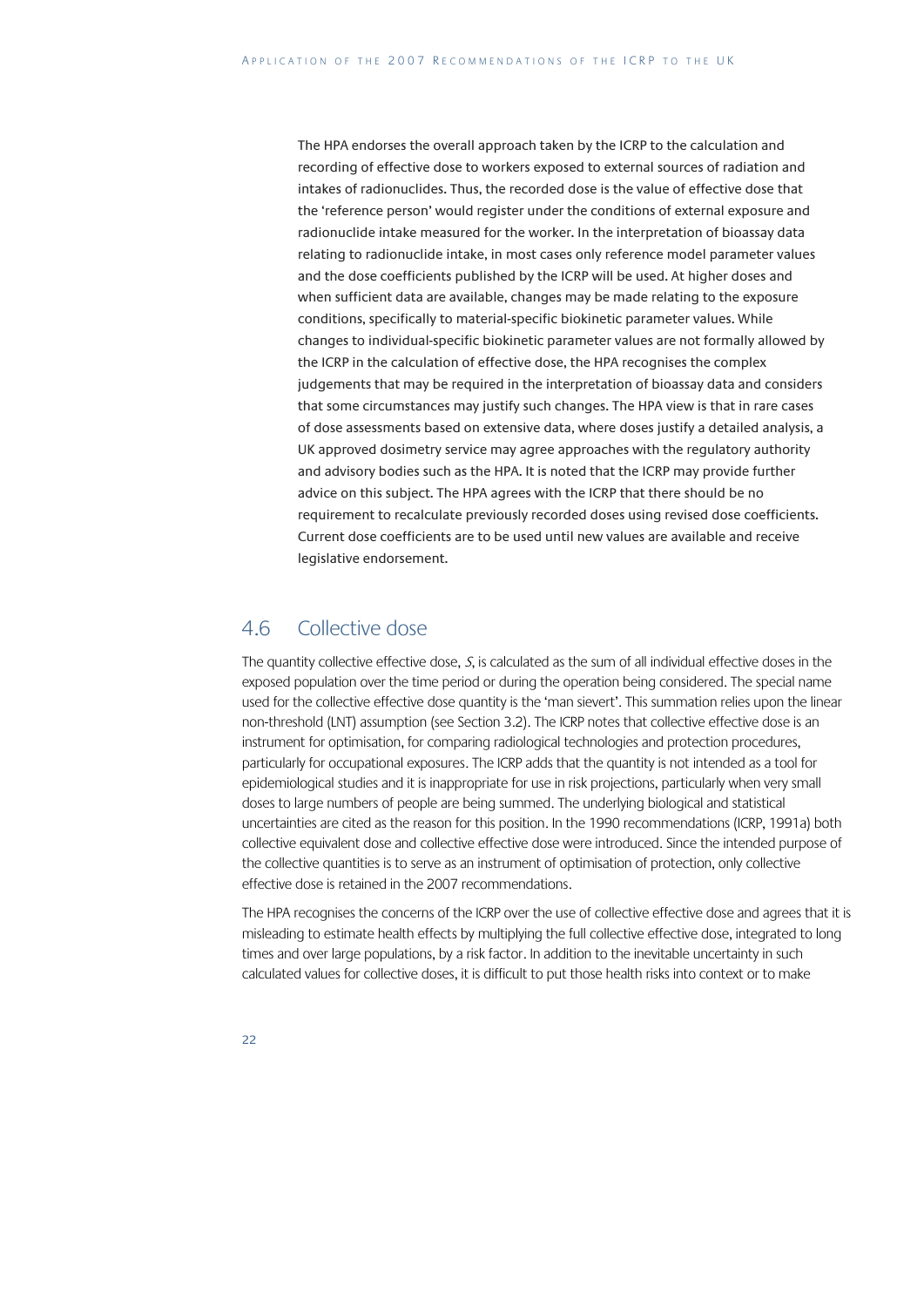meaningful comparisons. However, the HPA considers that there can be situations other than as part of optimisation procedures where the estimation of health effects from collective effective doses could be useful. For example, they could be used to indicate whether a particular situation warrants a detailed epidemiological study. However, care should be used in comparing collective effective doses and associated health effects in different populations.

There may also be specific situations where collective equivalent dose to an organ or tissue may be relevant to the optimisation process. For example, if considering the release of a mix of radionuclides to the environment including isotopes of elements such as iodine, which gives rise to doses mainly to one specific organ, it may be useful to estimate collective doses to the particular organ, in this case the thyroid.

The ICRP recommends that when exposures occur over large populations, areas and time periods with the range of individual doses spanning several orders of magnitude, the distribution should be characterised by division into ranges of individual dose, each covering no more than two or three orders of magnitude, with population size, mean individual dose and uncertainty being considered separately for each range. There are problems in implementing this recommendation in the context of public exposure. When assessing collective effective doses to members of the public from releases of radionuclides to the environment, the ingestion of contaminated food is often an important exposure pathway. As it is not possible to know exactly where everyone obtains their food, collective effective doses from the ingestion pathway are generally based on the production of food and the distribution of individual doses is not known. It is, therefore, not usually possible to carry out the disaggregation of collective effective dose by range of individual doses as recommended by the ICRP. A European Union study considered collective effective doses for routine discharges (Smith et al, 2006). This study found that collective effective doses can be determined for population groups for limited geographical areas over various time periods as proposed by the ICRP. However, consideration of individual dose distributions within each population group is not possible if ingestion of food is an important exposure pathway. The study proposed that *per-caput* doses can be estimated corresponding to different group doses and that these could form a useful input to optimisation and option comparisons for decision making.

The concept of collective effective dose remains a useful tool in relation to operational radiological protection. In particular, it has an important role in the planning of complex work involving multiple workers. The HPA agrees that unqualified use of the aggregated quantity collective effective dose should be avoided where possible. More relevant information for decision making can be obtained by breaking down the total collective effective dose by geographical region and population groups (eg UK, Europe and the world). For members of the public, where it is not normally possible to break down the collective effective dose into individual dose bands, the use of *per-caput* doses may also form a useful input. Furthermore, in comparing options for the purposes of optimisation of protection, it is the differences between the options that are important not the absolute values. The HPA also continues to endorse the views previously expressed by the NRPB that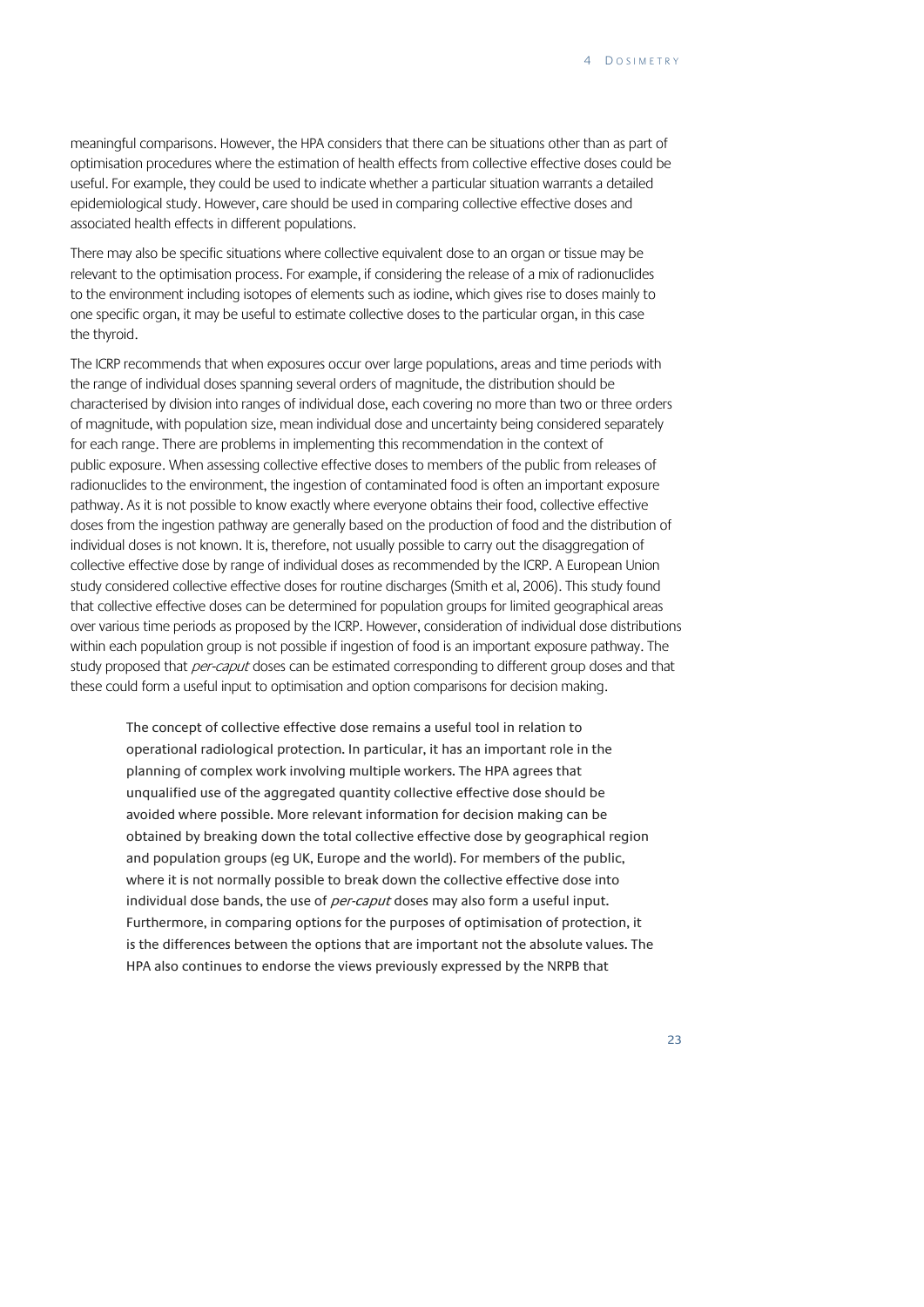comparisons of process/disposal options should be based on truncated collective effective doses and that a period of 500 years is appropriate for this truncation. It is also noted that assessments of collective effective dose in the far future are uncertain in view of the uncertainties in, for example, the biosphere, human behaviour and population size. As a result, long-term (ie thousands of years into the future) collective effective dose is not considered to be a useful discriminator for solid waste disposal. The use of collective effective dose is considered further in Sections 5.4.2 and 6.1.1 on the application of the ICRP system of protection.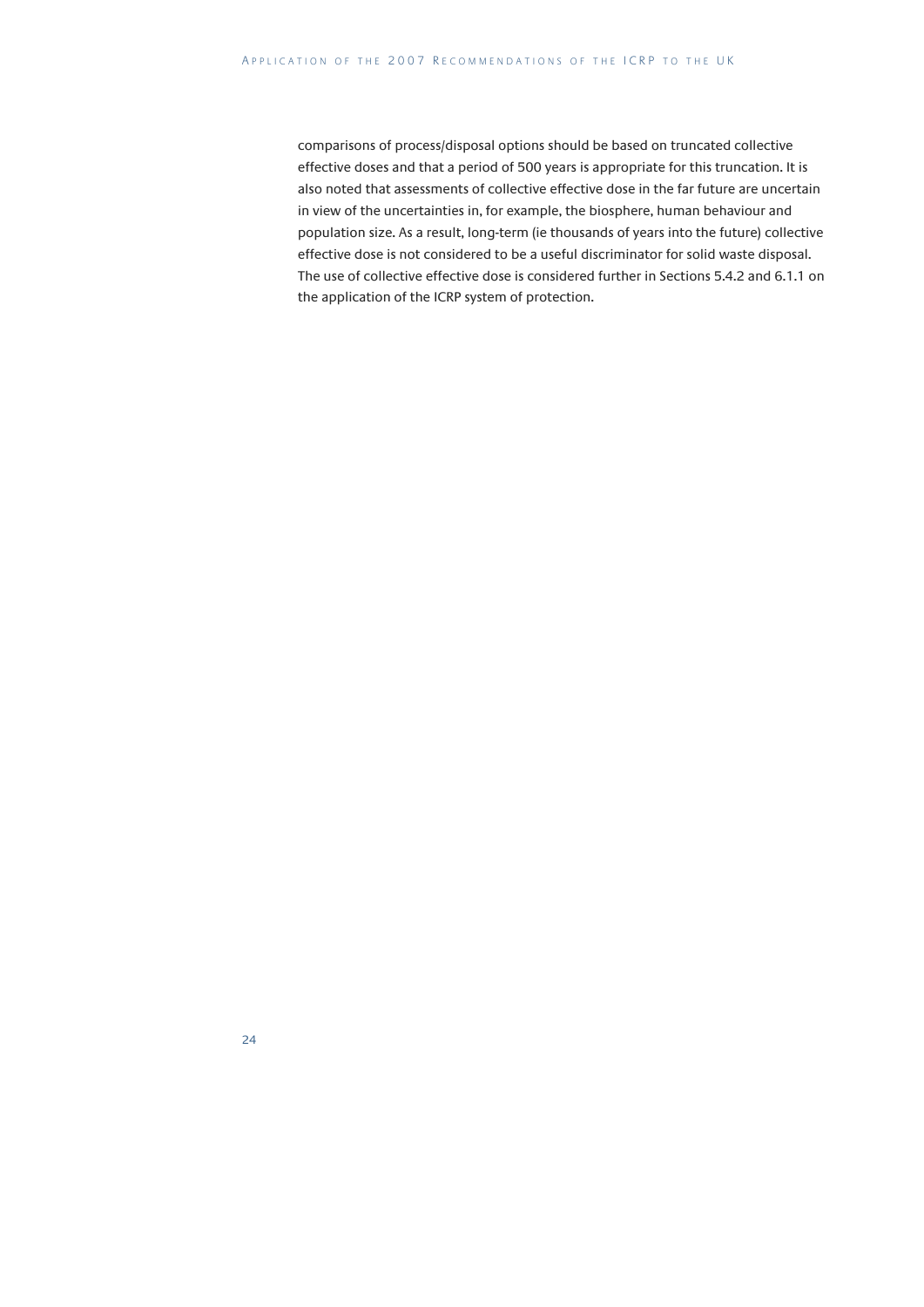# 5 ICRP System of Protection

The ICRP now clearly states that the system of radiological protection applies in principle to all sources of radiation regardless of size and origin. However, it is recognised that it is inappropriate to treat all sources and exposures in the same way and with the same level of resources. The ICRP has defined two concepts to delineate the extent of radiological protection control for regulatory purposes. The first is the exclusion of certain exposure situations from legislation because they cannot be controlled by any reasonable means (for example, potassium-40 in the body or exposure to cosmic radiation at sea level). The second is the exemption from some or all radiological protection legislation for situations where such controls are felt to be unwarranted (for example, very low levels of radioactivity in building materials).

The HPA welcomes the fact that the ICRP now clearly states that its system of protection applies to all sources of exposure. The HPA also notes that the concepts of exclusion and exemption are well established and endorses their continued use in the UK.

It is noted that the concept of clearance of material containing radioactivity from regulatory control is not explicitly included in the 2007 recommendations (ICRP, 2007a). Clearance is a concept introduced by the Euratom Basic Safety Standards (EC, 1996) that specifically addresses the unwarranted regulation of disposal (including recycling and reuse) of waste materials with very low levels of radioactivity from a regulated site. The ICRP gives further guidance on exclusion and exemption in Publication 104 (ICRP, 2007b).

# 5.1 Categories of exposure

The ICRP continues to consider three main categories of exposure: occupational, public and medical exposures. These categories are defined as follows.

Occupational exposure is defined by the ICRP as all radiation exposures of workers incurred as a result of their work arising from situations that can reasonably be regarded as being the responsibility of the operating management.

Public exposure encompasses all exposures of the public from a source other than occupational and medical exposures.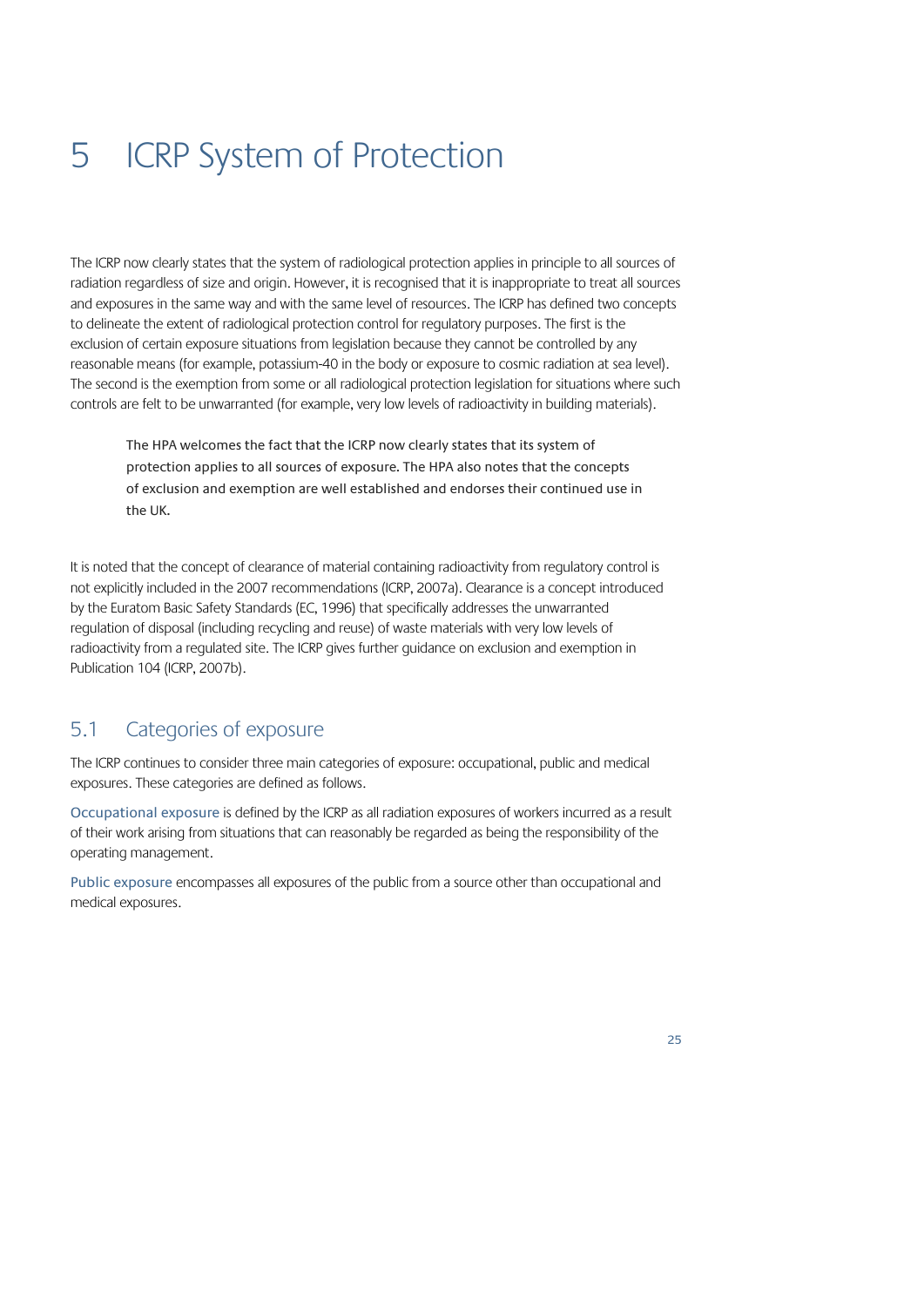#### Medical exposure includes the following:

- a exposures of individuals for diagnostic, interventional, and therapeutic purposes, including exposure of the embryo/fetus or infant during medical exposure of patients who are pregnant or breastfeeding,
- b exposures (other than occupational) incurred knowingly and willingly by individuals such as family and close friends helping either in hospital or at home in the support and comfort of patients undergoing diagnosis or treatment,
- c exposures incurred by volunteers as part of a programme of biomedical research that provides no direct benefit to the volunteers.

The distinction between the three categories of exposure (occupational, public and medical exposures) has proved useful. An important ICRP recommendation is that 'no attempt be made to add the exposures to the same individual from the different categories of exposure for regulatory purposes' (ICRP, 2007a: paragraph 171).

The HPA continues to endorse the use of the three exposure categories (public, occupational and medical exposures). Currently no attempt is made to add exposures to the same individual from the different categories of exposure. Continuation of this approach is recommended.

### 5.2 Types of exposure situation

The ICRP has introduced three types of exposure situations: planned, emergency and existing exposure situations which address all conceivable circumstances of radiation exposure. These are defined by the ICRP as follows.

Planned exposure situations are situations involving the deliberate introduction and operation of sources. Planned exposure situations may give rise both to exposures that are anticipated to occur (normal exposures) and to exposures that are not anticipated to occur (potential exposures).

Emergency exposure situations are situations that may occur during the operation of a planned exposure situation, or from a malicious act, or from any other unexpected situation and require urgent action in order to avoid or reduce undesirable consequences.

Existing exposure situations are situations that already exist when a decision on control has to be taken, including prolonged exposure situations after emergencies.

These three situations largely replace the previous categorisation into practices and interventions adopted in the 1990 recommendations (ICRP, 1991a). The ICRP notes, however, that the terms 'practice' and 'intervention' have become widely used in radiological protection. It will continue to use the term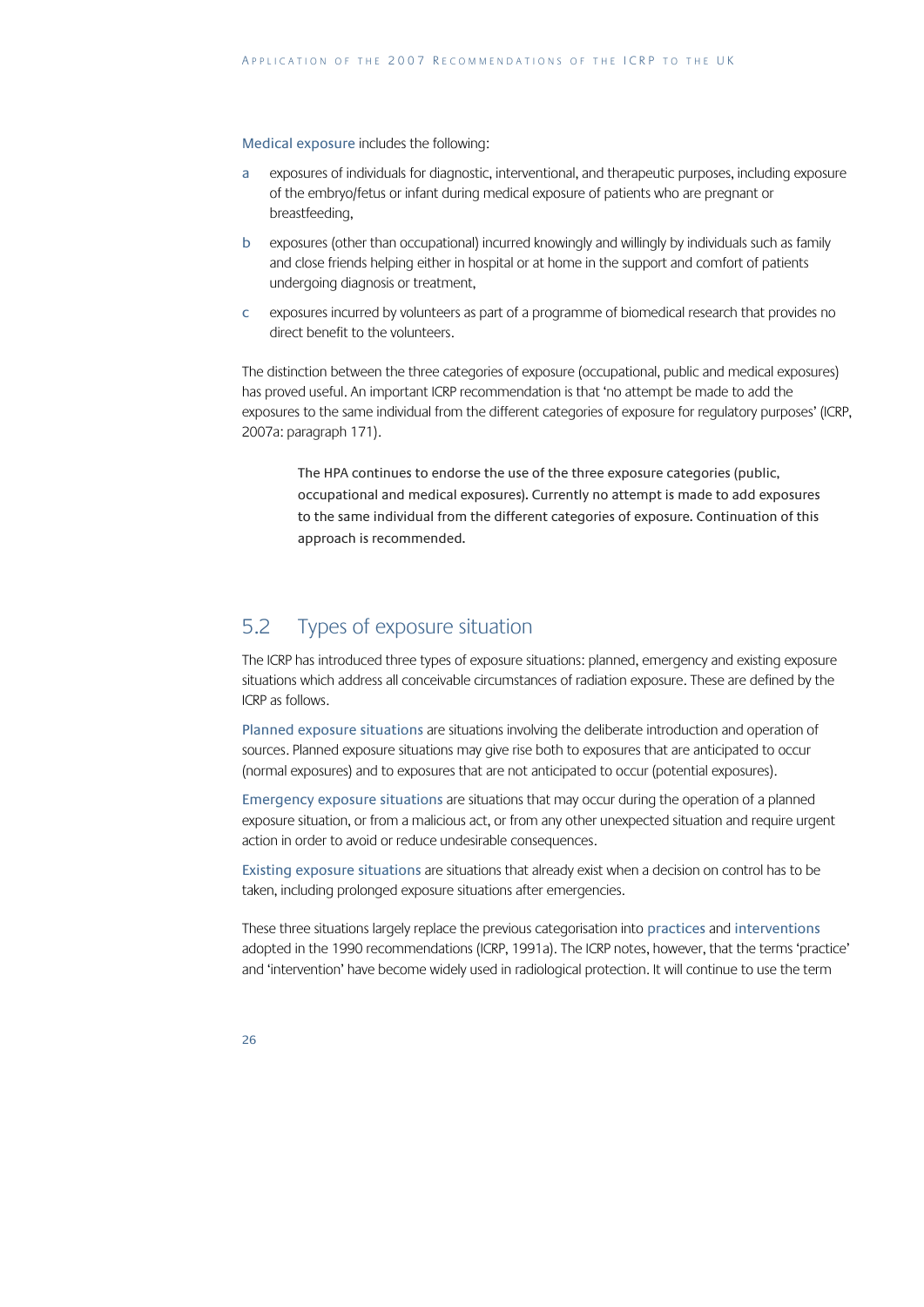practice to denote an activity that causes an increase in exposure or risk of exposure to radiation and to use the term intervention to describe protective actions taken to reduce exposures. The ICRP has clarified its use of the term practices stating 'practices can be activities such as a business, trade, industry or any other productive activity; it can also be a government undertaking, or a charity. It is implicit in the concept of a practice that the radiation sources that it introduces or maintains can be controlled directly by action on the source' (ICRP, 2007a).

The HPA considers that the categorisation into the three types of exposure situations assists in application of the system to all circumstances of radiation exposure and is therefore welcome.

In Section 6 these exposure situations are discussed in more detail in relation to the three categories of exposure. However, it is important to recognise that in radiological protection there will sometimes be situations which do not fit neatly into one of these exposure types or where there is overlap. This need not be a problem as the 2007 recommendations use the same basic approach for all exposure situations. However, it is noted that further guidance may be required in the future in relation to specific legislation and this is discussed further in Section 6. The ICRP continues to make the distinction between source-related considerations and individual-related considerations and this approach is followed in this document.

## 5.3 Definition of a source

The ICRP defines the term source 'to indicate any physical entity or procedure that results in a potentially quantifiable radiation dose to a person or group of persons' (ICRP, 2007a: paragraph 174). Defining a source is difficult and much depends on the context of the use of the term. As noted by the ICRP, it is important that the radiological protection policy is not distorted by either splitting up sources to avoid action or combining them to exaggerate the need for action. The ICRP advocates agreement on the definition of a source between regulatory authorities and users and notes that generally 'the definition of a source will be linked to the selection of the relevant protection strategy' (ICRP, 2007a: paragraph 175). This is consistent with the UK definition of a single new source, defined as 'a facility or group of facilities, which can be optimised as an integral whole in terms of radioactive waste disposals' (GB Parliament, 1995).

The HPA considers that the current situation in the UK regarding defining sources is adequate and there is no need for change in this area.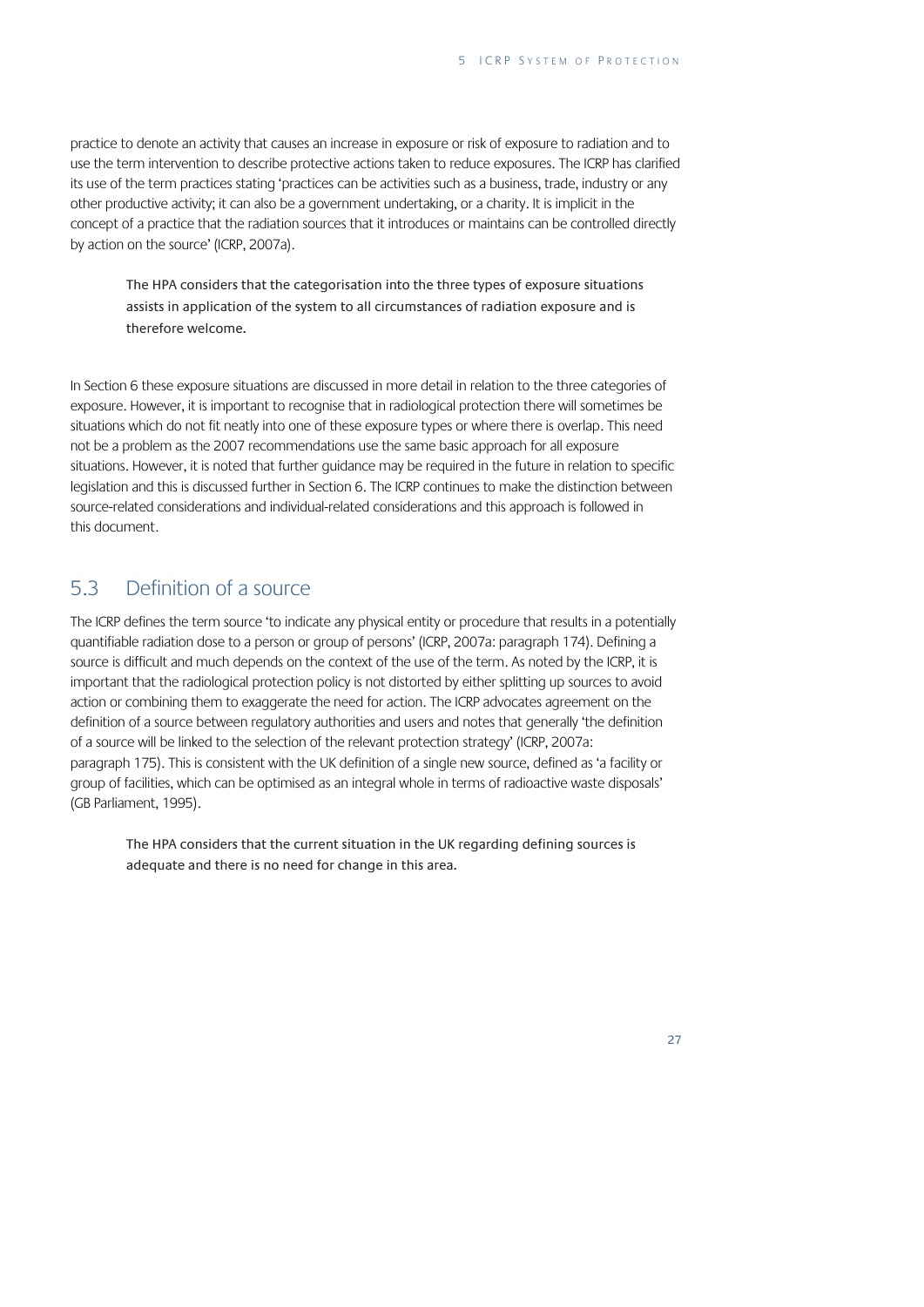## 5.4 Principles of protection

The basic principles of radiological protection remain as follows, using the definitions in the 2007 recommendations.

Justification – 'any decision that alters the radiation exposure situation should do more good than harm'. This principle applies to all exposure situations.

Optimisation of protection – 'the likelihood of incurring exposures, the number of people exposed, and the magnitude of their individual doses should all be kept as low as reasonably achievable, taking into account economic and societal factors'. This principle applies to all exposure situations.

Dose limitation – 'the total dose to any individual from regulated sources in planned exposure situations other than medical exposure of patients should not exceed the appropriate limits recommended by the Commission'. This principle is individual related and applies in planned exposure situations only.

The HPA considers that these three basic principles of radiological protection have stood the test of time and should remain the basis for all international advice and UK legislation.

#### 5.4.1 Justification

The justification principle applies to decisions altering the radiation exposure situation, either an increase or a decrease in exposure. Decisions leading to an increase in exposure generally concern planned exposure situations, specifically practices. The HPA considers that in this context, the principle of justification should generally be applied in a high-level decision on whether to adopt a new practice, eg a new use for radiation/radioactivity or a new process that generates radiation/radioactivity. The increase in radiation detriment should be explicitly considered in the decision-making process. Overall, there should be sufficient individual or societal benefit to compensate for the detriment from the exposure and the other consequences of the practice. Sometimes, as noted by the ICRP, the radiation detriment will be a small part of the total. The HPA cautions against applying the justification principle to individual components of a practice in isolation. In this context the HPA notes that the ICRP has stated that 'Waste management and disposal operations are an integral part of the practice generating the waste. It is wrong to regard them as a free standing practice that needs its own justification. The waste management and disposal operations should therefore be included in the assessment of the justification of the practice generating the waste' (ICRP, 1997a). The justification of practices is addressed in UK legislation (GB Parliament, 2004). Similarly, when introducing a protective strategy for reducing exposures that would otherwise be received in existing and emergency exposure situations, the anticipated benefits achieved by the strategy should be expected to outweigh the detriment from the averted radiation exposure and the individual and societal harms inevitably associated with the strategy itself.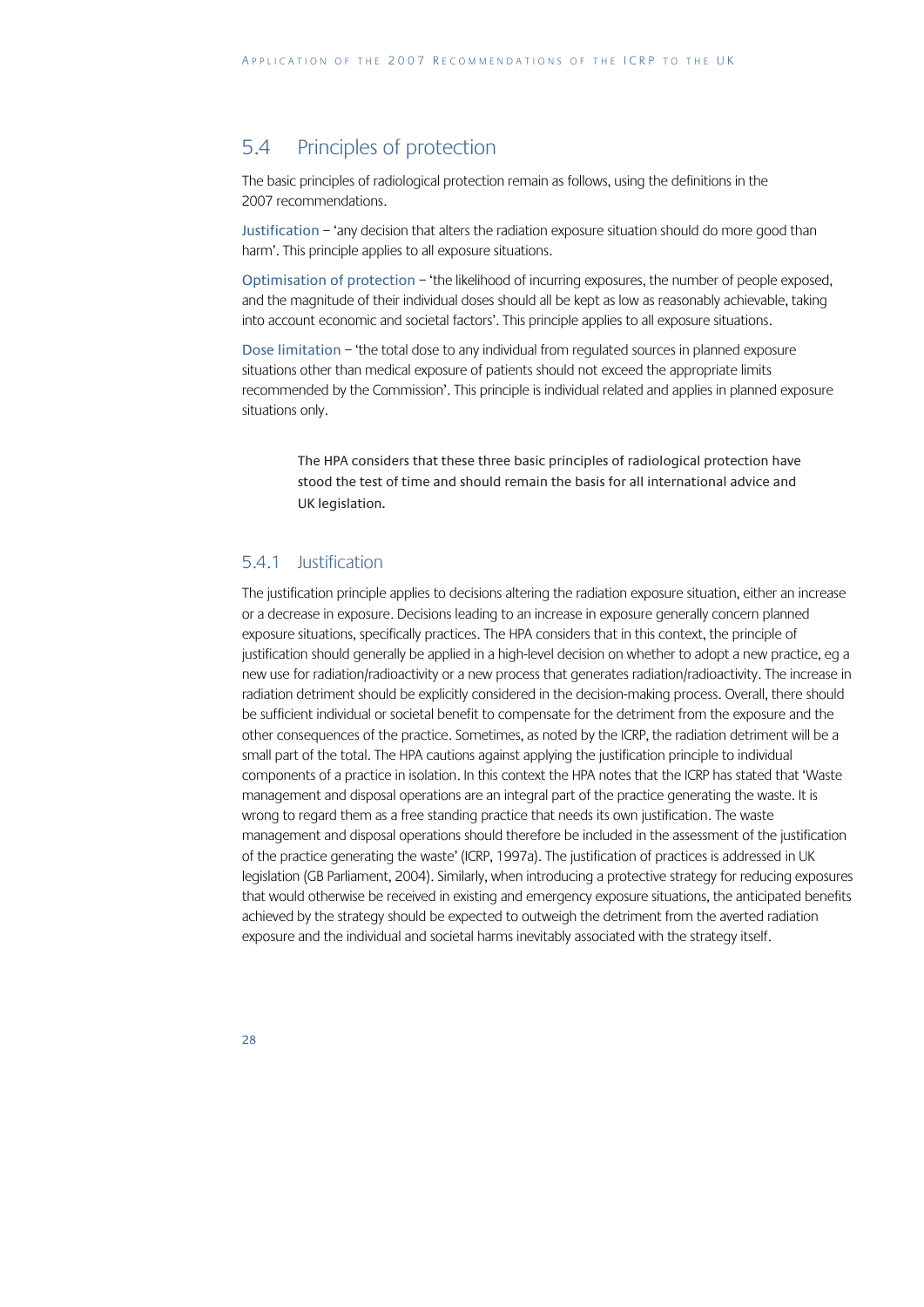The ICRP considers that certain exposures should be deemed to be unjustified without further analysis, unless there are exceptional circumstances. These include the following groups of exposures (ICRP, 2007a: paragraph 210):

- a increasing, by deliberate addition of radioactive substances or by activation, the activity of products such as food, beverages, cosmetics, toys, and personal jewellery or adornments,
- b radiological examination for occupational, health insurance, or legal purposes undertaken without reference to clinical indications, unless the examination is expected to provide useful information on the health of the individual examined or in support of important criminal investigations. This almost always means that a clinical evaluation of the image acquired must be carried out, otherwise the exposure is not justified,
- c medical screening of asymptomatic population groups involving radiation exposure, unless the expected advantages for the individuals examined or for the population as a whole are sufficient to compensate for the economic and societal costs, including the radiation detriment. Account should be taken of the potential of the screening procedure for detecting disease, the likelihood of effective treatment of cases detected, and, for certain diseases, the advantages to the community of control of the disease.

The HPA continues to endorse the important principle of justification; this is essentially a matter for the UK Government and the 2007 recommendations should not require any changes to legislation. The HPA notes that the ICRP goes further in providing practical examples to illustrate unjustified exposures than it did in the 1990 recommendations. While this approach is welcomed, the examples given require clarification in the UK context. Some new or existing activities that appear to be in categories (b) and (c) could be considered to be already justified or would be candidates for further analysis to establish whether they could be justified. One example is the current development of low dose X-ray techniques for the screening of air passengers for concealed weapons, drugs, etc. This development is prompted by raised security concerns. A second example is targeted health screening programmes, eg breast mammography. Nevertheless, in many cases screening of asymptomatic individuals following self-referral (or, more correctly, self-presentation) is likely to be unjustified in the context of radiological protection.

### 5.4.2 Optimisation

The principle of optimisation of protection is the cornerstone of the system of protection. It means that there should be a balance between the levels of radiation exposure and the implications, both financial and societal, of their reduction. The ICRP has introduced dose and risk constraints/reference levels as restrictions on the optimisation procedure to ensure that the optimisation procedure does not lead to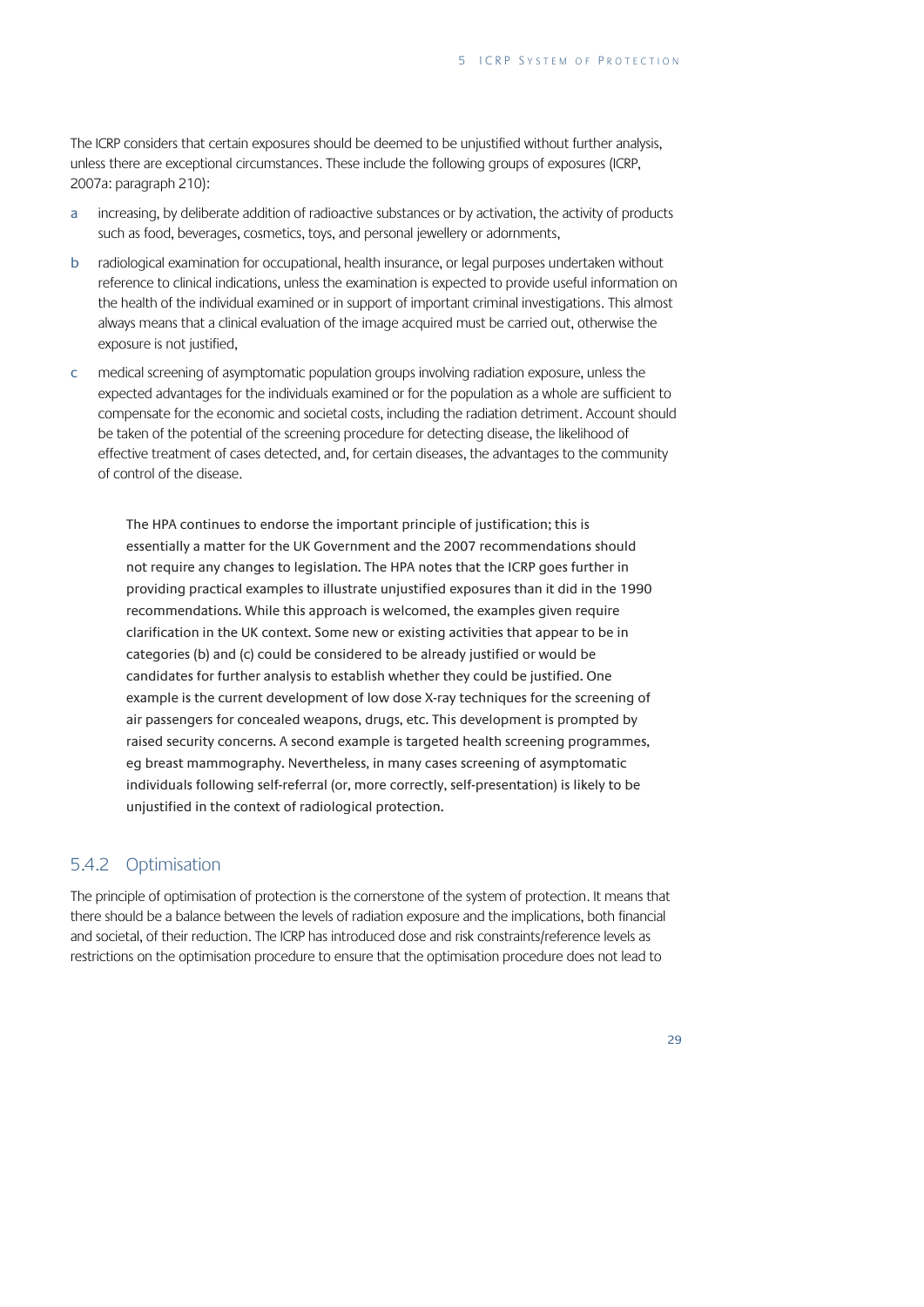'severely inequitable outcomes'. The 2007 recommendations emphasise the importance of constrained optimisation for all exposure situations (planned, existing and emergency).

The 2007 recommendations elaborate on previous ICRP advice on the application of optimisation, noting the range of different tools and processes that have been used in the application of optimisation, and recognising that the choice of approach needs to be tailored to the needs of the protection issue under consideration. It is important that the resources expended during optimisation are consistent with the potential health consequences and that the process adopted is accessible to all those affected by the outcome. The ICRP clearly states that 'optimisation of protection is not minimisation of dose'.

The HPA broadly agrees with the advice on optimisation provided in the 2007 recommendations. The HPA feels that a simple cost–benefit analysis exercise, where the costs of introducing a measure to reduce exposure are balanced against the nominal cost of the saving in exposure, is not generally helpful. However, the ICRP advises that a 'cost for unit collective dose' can be useful in some applications of optimisation. Previously, the NRPB published reference values for this cost for workers, members of the public and those undergoing medical diagnosis and treatment (NRPB, 1993b). These values are now some 15 years out of date. The HPA notes that in many protection decisions taken in the UK, the process of optimisation does not explicitly take account of a cost for unit collective dose. However, the HPA recognises that there appears to be support in the UK for the use of a monetary value for unit collective dose. Therefore the HPA will consider initiating a programme of work on this topic.

One confusion that can arise with regard to assigning monetary value to collective dose or health outcomes, is that standard economic methods apply discounting to monetary costs that occur in the future. The HPA recognises that economic discounting is an appropriate approach for outcomes that will require the expenditure of money in the future (and therefore investment of a smaller sum 'now'). However, it is important to distinguish this (valid) practice from the discounting of future doses or health outcomes which would imply that health outcomes in the future are of less concern. The HPA considers that future generations should be afforded the same level of protection as the current generation, so discounting of doses and health outcomes may not be acceptable.

#### 5.4.3 Dose limitation

For planned exposure situations only, excluding medical exposures of patients, dose limits also apply. These are restrictions on the sums of the occupational or public doses from all regulated sources. An individual-related dose assessment is carried out for comparison with the dose limit. The ICRP recommended dose limits have not changed in the 2007 recommendations and are given in Table 5.1.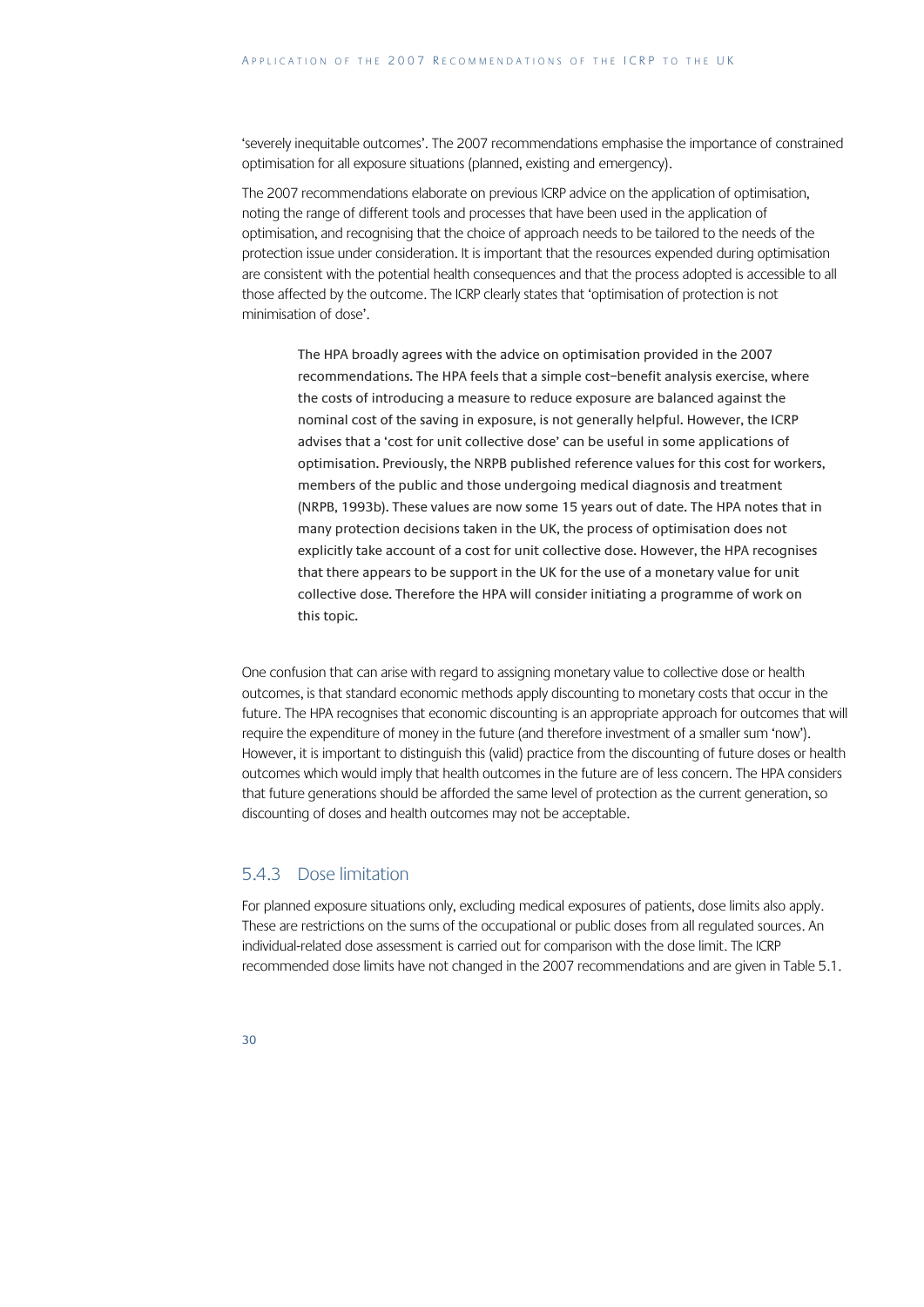| <b>Type of limit</b>       | <b>Occupational</b>                                          | <b>Public</b>   |
|----------------------------|--------------------------------------------------------------|-----------------|
| Effective dose             | 20 mSv per year, averaged over<br>defined periods of 5 years | 1 mSv in a year |
| Annual equivalent dose in: |                                                              |                 |
| Lens of the eye            | $150$ mSv                                                    | $15$ mSv        |
| <b>Skin</b>                | 500 mSv                                                      | $50$ mSv        |
| Hands and feet             | 500 mSv                                                      | -               |

#### **TABLE 5.1 ICRP recommended dose limits in planned exposure situations (ICRP, 2007a)**

The limits on effective dose are for the sum of the effective doses from external exposure in the specified period (eg 1 year) and the committed effective dose from intakes of radionuclides in the same period. For adults the committed effective dose is for a 50-year period after intake, while for children it is calculated for the period up to age 70 years. For occupational exposure there is a further provision in the recommendations that the effective dose should not exceed 50 mSv in any single year and additional restrictions apply to the occupational exposure of pregnant women. The ICRP also states that for public exposures in special circumstances a higher value of effective dose could be allowed in a single year, provided that the average over 5 years does not exceed 1 mSv per year.

The flexibility on the occupational dose limit is included in UK legislation, although there are very few individuals who have received effective doses greater than 20 mSv in a year. In the NRPB response to the 1990 recommendations of the ICRP (NRPB, 1993a) it was stated that 'there appears to be no practical need for the 5-year averaging' and only the 20 mSv effective dose limit was recommended for occupational exposures.

The HPA continues to recommend the use of an occupational dose limit of 20 mSv in a single year with no allowance for higher annual doses based on averaging over several years. Furthermore, the HPA supports the ICRP policy that the methods of protection at work for women who are pregnant should provide a level of protection for the embryo/fetus broadly similar to that provided for members of the public and specifically that after declaration of pregnancy the dose to the fetus should not exceed about 1 mSv. However, the HPA supports the ICRP view that for the purposes of controlling occupational exposure there is no other reason to distinguish between the sexes.

For public exposures the HPA continues to recommend the dose limit of 1 mSv in a year, with no averaging of exposures between years. The only circumstance where the additional flexibility of averaging between years may be justified is that of the exposure of certain persons, other than comforters and carers (who are covered by the HPA advice on medical exposures), arising from the medical exposure of another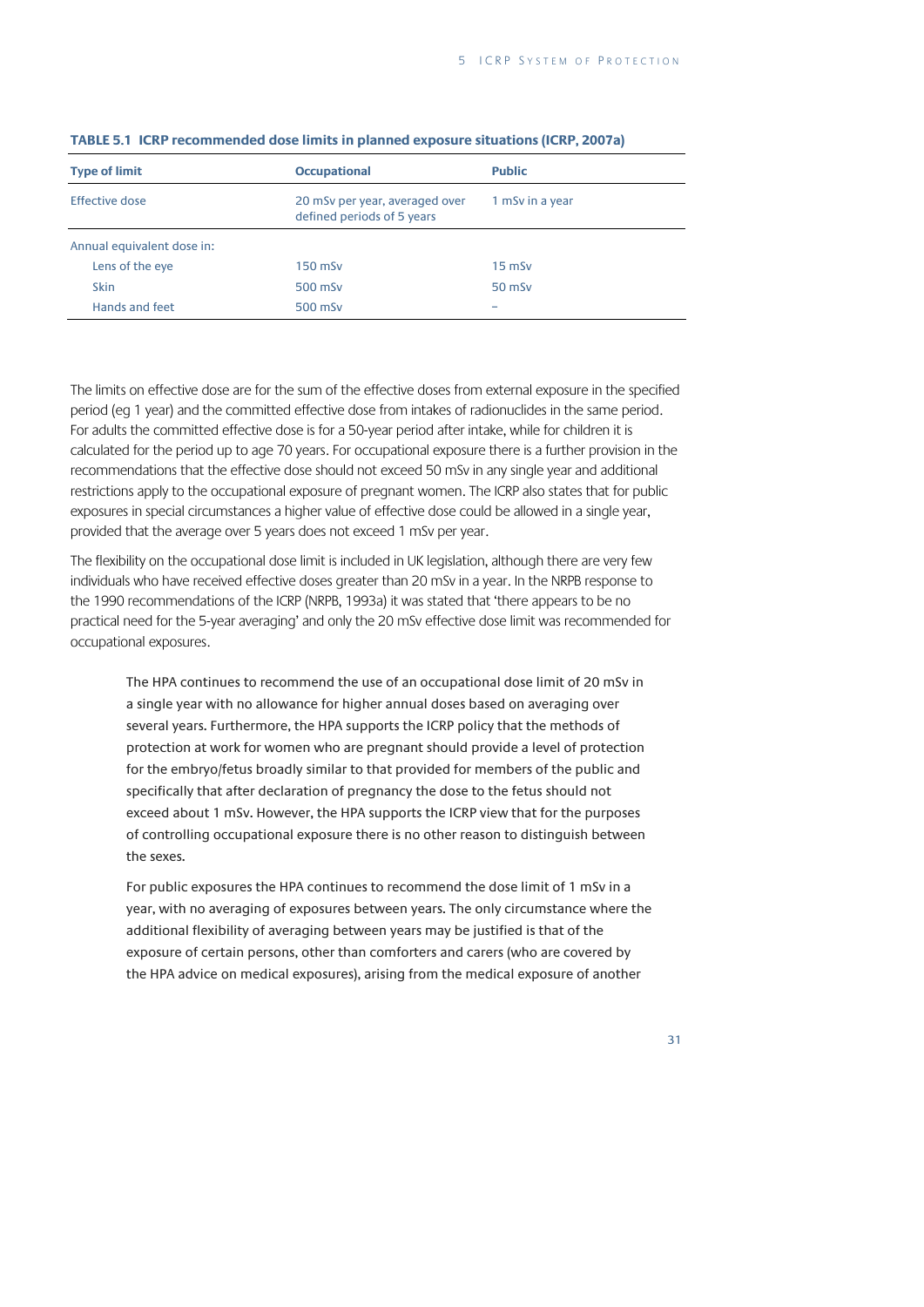person. These potentially exposed persons are those, probably close family members of the individual medically exposed, who are judged to gain a net benefit from close contact with the individual causing their exposure, eg young children of a medically exposed parent who cannot knowingly and willingly agree to the exposure. The HPA advises that such persons, provided an explicit consideration of the net benefit to the individual receiving the additional exposure is undertaken, may be allowed to receive an exposure in excess of 1 mSv in a year. In such circumstances, the HPA advises that sufficient flexibility is provided by the ICRP recommended averaging of the dose limit for members of the public over a 5-year period. Therefore the HPA advises that the current approach specified in the Ionising Radiations Regulations 1999 (GB Parliament, 1999) of placing a limit of 5 mSv effective dose over a 5-year period continues to be appropriate for this specific circumstance.

Dose limits for members of the public are applicable to planned exposures from all sources, excluding medical exposures of patients. They are not applicable to natural background radiation exposures and other existing exposure situations, or to emergency exposure situations. However, it is not clear from the 2007 recommendations what the situation is regarding past planned exposures. This is important as many controlled releases of radioactivity to the environment contain long-lived radionuclides which can accumulate in the environment and continue to give exposures. In its response to the 1990 recommendations, the NRPB recommended that exposures from past controlled releases should be included in any comparison with the dose limit (NRPB, 1993b). This is particularly important given the practical issues regarding the interpretation of measurements of radionuclides in the environment which are due to past and present planned exposures.

The HPA continues to recommend that exposures from past controlled releases should be included in any comparison with dose limits.

The application of these principles to the different types and categories of exposure is discussed in Section 6 of this document.

### 5.5 Dose limits, constraints and reference levels

The 1990 recommendations of the ICRP introduced the concept of dose constraint within the process of optimisation for practices. A dose constraint is a restriction on the dose to an individual from the planned operation of the source being optimised. The 2007 recommendations extend this approach to all exposure situations. The restrictions are termed dose constraints in planned exposure situations, primarily in this context practices, and reference levels in emergency and existing exposure situations. Options resulting in doses greater in magnitude than such restrictions should be rejected at the planning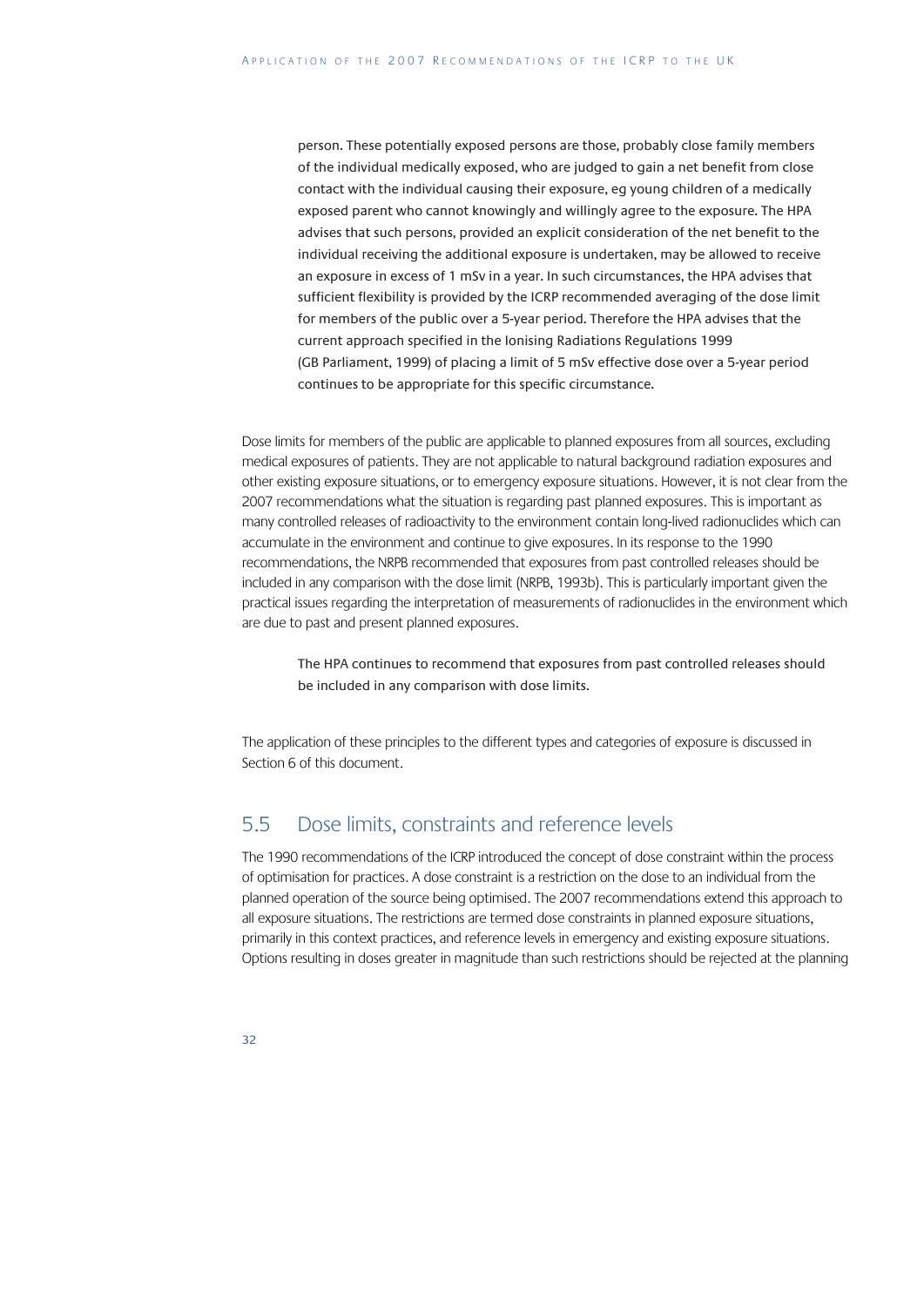stage. Diagnostic reference levels provide a similar function to constraints during the process of medical imaging.

The HPA welcomes the use of constraints and reference levels as restrictions in the optimisation of protection as this will aid in the transparency of radiological protection decisions and should enhance protection.

The dose and risk constraints and the reference levels are all intended to be applied to a single source prospectively. They are intended to aid planning and optimisation and are not intended to be the same as regulatory limits. The ICRP has stated that 'If following the implementation of an optimised protection strategy, it is subsequently shown that the value of the constraint or reference level is exceeded, the reasons should be investigated but this fact alone should not necessarily prompt regulatory action.' (ICRP, 2007a: Executive Summary, paragraph p).

The HPA endorses the ICRP view that if it is subsequently shown that the value of a constraint or reference level is exceeded following the implementation of an optimised protection strategy, this fact alone should not necessarily lead to regulatory action.

#### 5.5.1 Numerical values for dose constraints and reference levels

The appropriate upper bound for optimising protection with regard to a particular activity or plan will vary according to a number of factors, including the overall benefit to society conferred by that activity, the cost and practicability of protection options, and the benefit received by those incurring the exposure. The ICRP therefore recommends that national authorities should set appropriate reference levels for specific activities. To provide guidance to national authorities, the ICRP has published ranges of dose levels to indicate where national constraints or reference levels of dose are most likely to lie in different situations. This guidance is summarised in Table 5.2 below.

The HPA broadly welcomes this guidance.

The application of this guidance in the UK is discussed in Section 6.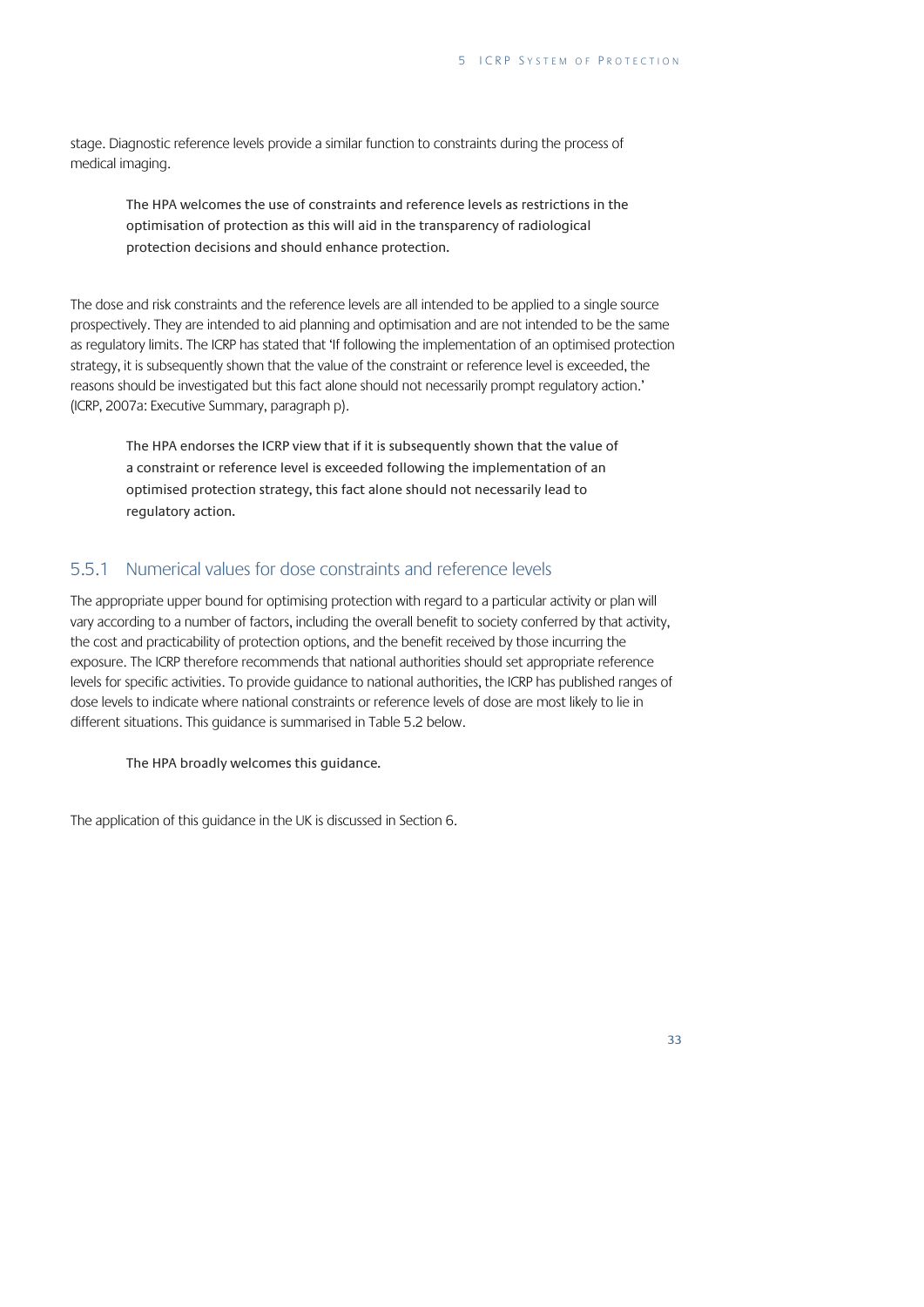| TABLE 5.2 ICRP framework for source-related dose constraints and reference levels |
|-----------------------------------------------------------------------------------|
| (ICRP, 2007a)                                                                     |
|                                                                                   |

| optimisation<br>(constraint or reference level)<br>(mSv effective dose)                                           | <b>Characteristics of the exposure</b><br>situation                                                                                                                               | <b>Examples</b>                                                                                         |
|-------------------------------------------------------------------------------------------------------------------|-----------------------------------------------------------------------------------------------------------------------------------------------------------------------------------|---------------------------------------------------------------------------------------------------------|
| $>20-100$<br>Higher reference levels<br>may exceptionally be set<br>for trained and informed<br>emergency workers | Extreme exposure situations that<br>normally require protective actions<br>to be applied to exposure pathways,<br>since source either impracticable to<br>control or uncontrolled | <b>Emergency exposure situations</b>                                                                    |
| $>1 - 20$                                                                                                         | Individuals will usually receive<br>benefit from accepting the<br>exposure situation                                                                                              | Occupational exposure in planned<br>situations, and during remedial<br>actions taken after an emergency |
|                                                                                                                   | Protection may be applied to<br>exposure pathways or to source                                                                                                                    | Comforters and carers of patients<br>treated with radiopharmaceuticals<br>Existing exposure situations  |
| 1 or less                                                                                                         | Benefit to society rather than<br>to individual                                                                                                                                   | Public exposure in planned<br>situations                                                                |
|                                                                                                                   | Protection usually applied to source                                                                                                                                              |                                                                                                         |

#### 5.5.2 Representative person

**Range for upper bound on** 

In Publication 101, the ICRP introduced the term 'representative person' for assessing doses to members of the public (but not for medical exposures) (ICRP, 2006b). This term is also used in the 2007 recommendations and is defined as 'An individual receiving a dose that is representative of the more highly exposed individuals in the population. This term is the equivalent of and replaces "average member of the critical group" described in previous ICRP recommendations'. It should not be confused with the term 'reference person', which is a standardised computational model used in the calculation of equivalent and effective dose as discussed in Sections 3 and 4.

As noted by the ICRP this is a change in terminology rather than a significant change in how doses are calculated for comparison with criteria. In UK legislation and guidance the term 'critical group' has been used for some time and there is a widespread understanding of its use. Also the Euratom Basic Safety Standards refer to the 'reference group' as being representative of those individuals in the population who receive the highest doses (EC, 1996).

The HPA considers that the terms 'representative person', 'critical group' and 'reference group' are all equivalent and refer to those individuals in the population of interest who receive or are expected to receive the highest doses. Therefore, there is no immediate need to change the terminology in current UK legislation, guidance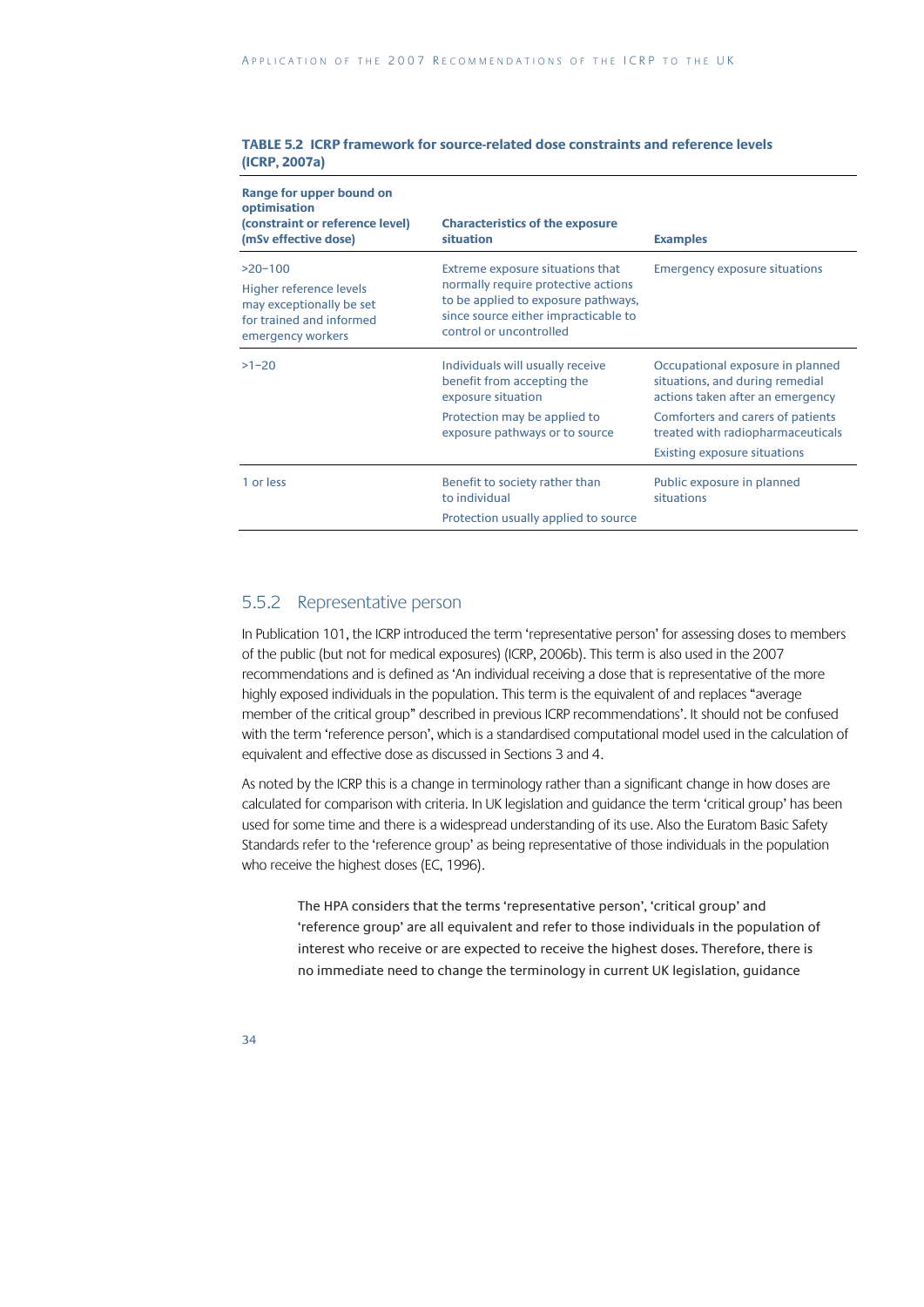and publications. However, gradually the term representative person should be adopted to ensure consistency with ICRP advice and terminology likely to be used elsewhere. The guidance given in Publication 101 (ICRP, 2006b) on assessing doses to the representative person for the purpose of radiological protection of the public is broadly compatible with current UK practice and the previous HPA (NRPB) advice.

The assessment of doses to the representative person for protection of the public can involve consideration of a number of different age groups. The ICRP has published dose coefficients for the ingestion and inhalation of a large number of radionuclides by 1, 5, 10 and 15 year old children and adult members of the public (ICRP, 1996a,b). In Publication 101, the ICRP provided guidance on the need to assess doses to all age groups for which dose coefficients have been published. It was concluded that in most cases it is sufficient to consider doses to the three age groups, 1 and 10 year old children and adults. This is consistent with current UK practice (eg EA et al, 2002) and European Commission (EC) guidance (EC, 2002). The ICRP has also given dose coefficients that consider in utero exposure of the embryo and fetus and transfer of radionuclides in breast milk to the newborn infant, following ingestion or inhalation of radionuclides by the mother. In the 2007 recommendations, the ICRP notes (paragraph 188) that in most cases the dose to the embryo/fetus and breastfed infant will be small compared to doses received by the adult. However, this is not always the case and recently the HPA has issued guidance on the application of these dose coefficients in dose assessments for members of the public (HPA, 2008). It was found that for four radionuclides, phosphorus-32 and -33, calcium-45 and strontium-89, the embryo/fetus and breastfed infant may receive significantly higher doses than other age groups in some exposure situations.

The HPA agrees that in most situations when assessing radiation doses to representative persons for protection of the public it is sufficient to consider exposure of 1 and 10 year old children and adults. However, for phosphorus-32 and -33, calcium-45 and strontium-89, doses to the embryo/fetus and breastfed infant should be considered in all assessments where these radionuclides form a significant part of any release of radioactivity to the environment. Specific advice regarding the age groups to consider for different exposure situations is given in Section 6.

The concept of the critical group/representative person is particularly important for planned releases of radionuclides to the environment. Here the dose or risk to the average member of the critical group (now the representative person) is compared to the annual dose limit or the appropriate dose/risk constraint for members of the public. The 2007 recommendations also envisage the concept of the representative person being applied to emergency and existing exposure situations. Section 6 considers the application of the representative person to planned, emergency and existing exposure situations.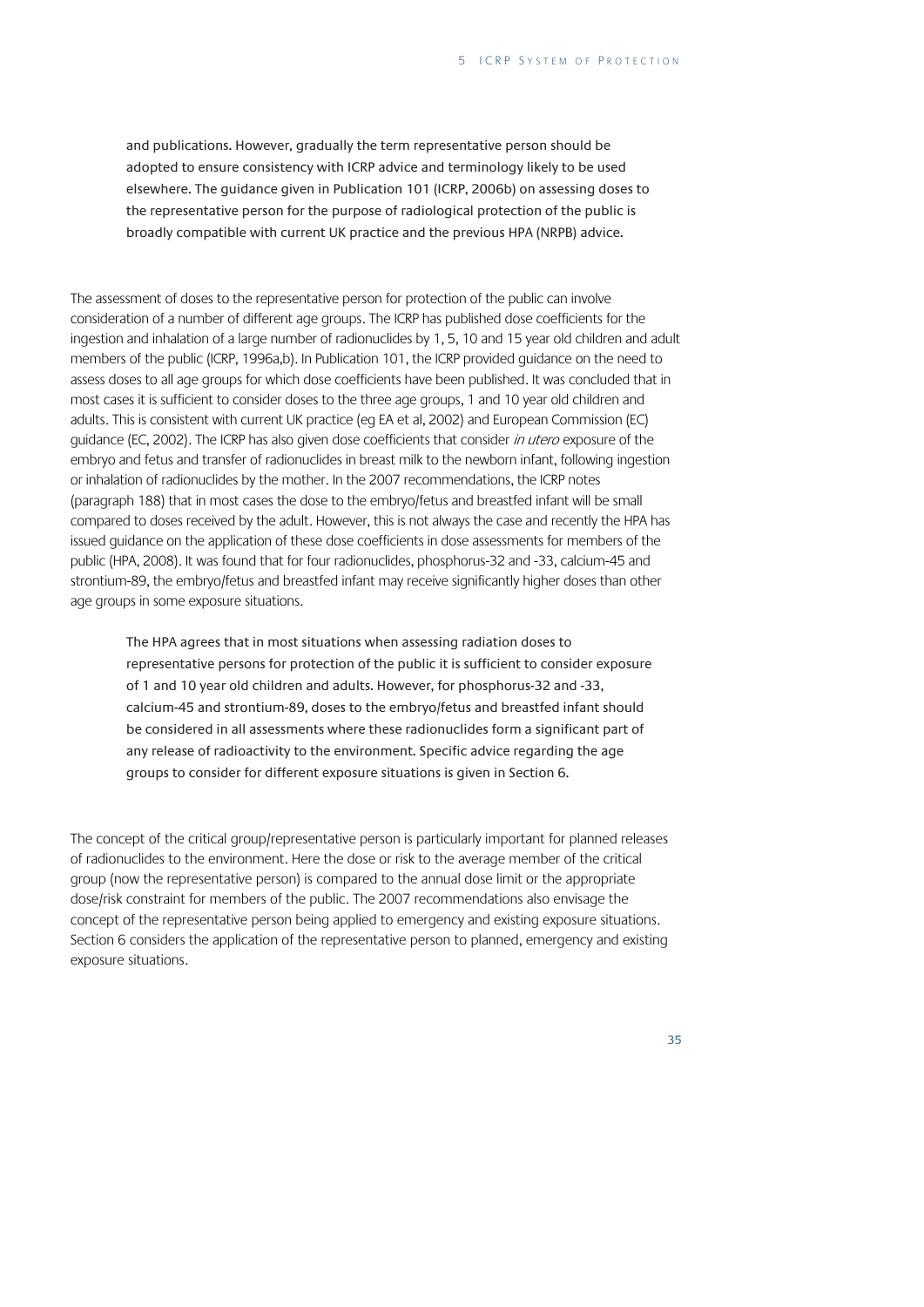## 5.6 Medical exposure of patients, comforters and carers and volunteers in biomedical research

Within the 2007 recommendations, the ICRP has designated medical exposures as belonging to planned exposure situations. The ICRP dose limits for planned situations do not, however, apply to medical exposures.

### 5.6.1 Scope of medical exposure

The ICRP considers the medical exposure of patients, the exposure of those acting as comforters and carers (other than as part of their occupation) and those undergoing exposures as volunteers in biomedical research as being medical exposures.

With regard to patients, the ICRP includes those exposed for diagnostic, interventional and therapeutic purposes and includes doses to the embryo/fetus or breastfed infant of a medically exposed female. It is not clear whether the ICRP advice is intended to apply to other patients who undergo planned exposures to radiation for other reasons such as radiotherapy planning. These exposures do not use the radiation itself for diagnosis or treatment. Similar arguments might be proposed regarding manipulations under fluoroscopic control, which would not usually be classified as interventional.

The HPA believes it is clearer and more inclusive to retain the more precise phraseology in UK regulations defining patients as 'those who undergo exposure as part of their own diagnosis or treatment'.

The HPA also advises that medical exposure of the unborn child should be considered when justifying and optimising the exposure of the mother. Any exposure of an infant as a consequence of breastfeeding should be considered when justifying and optimising an exposure of the female, but treated as an exposure of a member of the public.

National legislation and international standards and directives have previously taken a far wider view than that now held by the ICRP of the range of exposures that might be considered as medical exposures.

In particular, the ICRP does not appear to include, within Chapter 7 of the recommendations covering medical exposures, exposures of asymptomatic individuals for their individual health assessment, exposures of those included within population health screening programmes, or exposures for occupational health surveillance or for medico-legal purposes (including those as part of criminal investigations or health insurance purposes). The ICRP has suggested within its recommendations that such exposures may be deemed to be unjustified unless there are exceptional circumstances.

It is important that exposures of these types, where justified, are conducted under the same principles as other medical exposures.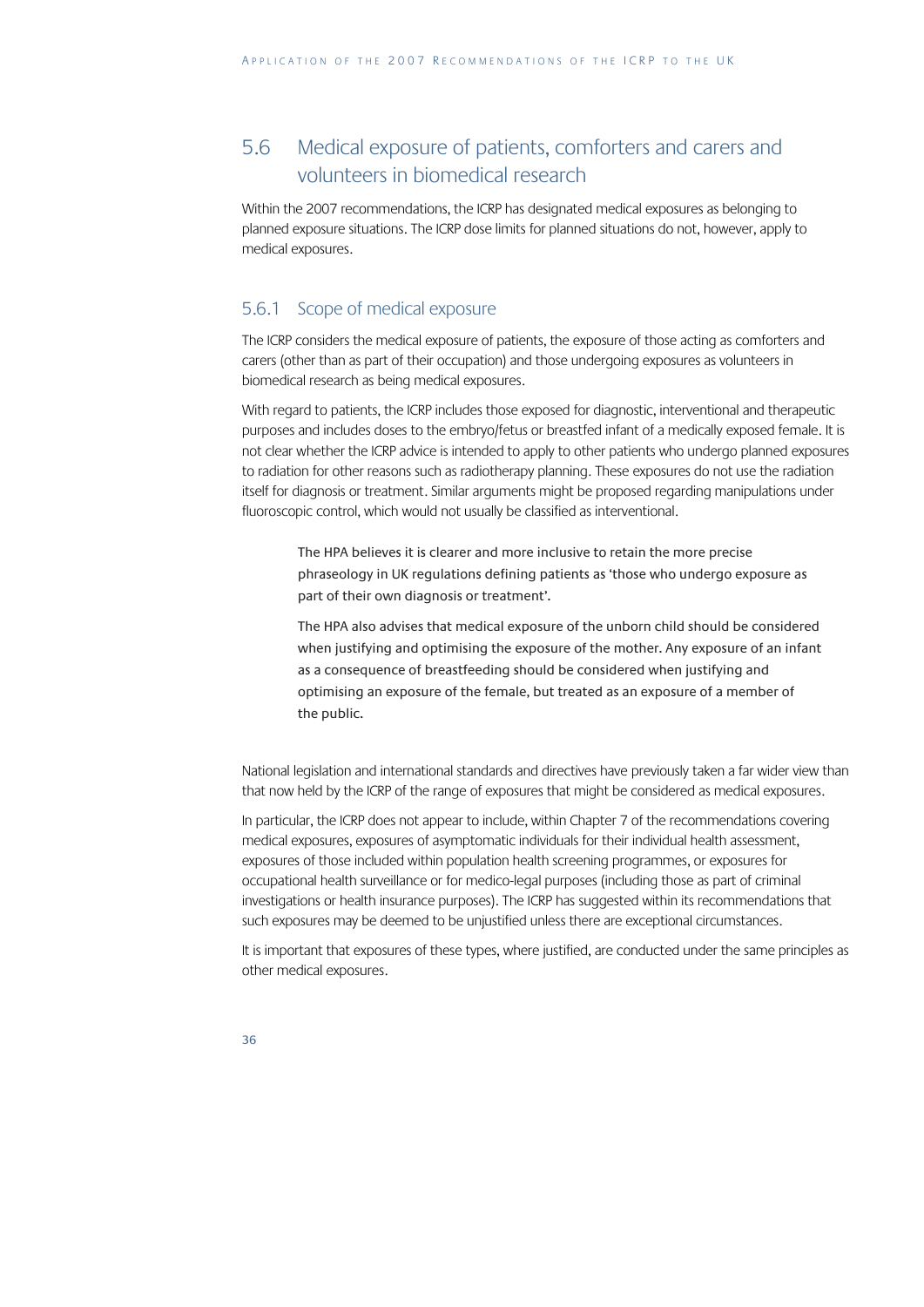The HPA considers that current UK regulations are clear on the scope and application of medical exposures [the Ionising Radiation (Medical Exposure) Regulations, 2000 (GB Parliament (2000)] and advises that these regulations do not require change in this respect, thus ensuring that individual health assessment, population screening, occupational health surveillance and medico-legal exposures are subject to requirements for justification and optimisation.

#### 5.6.2 Principles of protection in medical exposure

The ICRP recognises the fundamental differences between medical exposures and exposures in other planned situations. This is most marked in the adoption of justification and optimisation, while recognising that the principle of dose limitation cannot be applied as it may do more harm than good.

For justification, three levels are proposed by the ICRP.

- a At the first level, the use of radiation in medicine is accepted as doing more good than harm to the patient. This level of justification can now be taken for granted and is not discussed further by the ICRP.
- b At the second level, a specified procedure with a specified objective is defined and justified (eg chest radiographs for patients showing relevant symptoms, or a group of individuals at risk to a condition that can be detected and treated). The aim of the second level of justification is to judge whether the radiological procedure will usually improve the diagnosis or treatment or will provide necessary information about the exposed individuals.
- c At the third level, the application of the procedure to an individual patient should be justified (ie the particular application should be judged to do more good than harm to the individual patient).

The HPA endorses the ICRP application of the principle of justification in medical exposures, emphasising the importance of the third level of justification which should take account of the specific objectives of the exposure and the characteristics of the patient involved.

The ICRP recommends the same conceptual approach to optimisation of medical exposures as applied to the other categories of exposure (see Section 5.4.2). In the case of medical exposures, however, optimisation is not restricted by constraints or reference levels (see Section 5.5). Instead diagnostic reference levels are applied in the optimisation of exposures from medical imaging procedures.

The values for diagnostic reference levels are specific to particular procedures. They are used in medical imaging to indicate whether in routine conditions, the levels of patient dose from, or administered activity (amount of radioactive material) for, a specified imaging procedure are unusually high or low for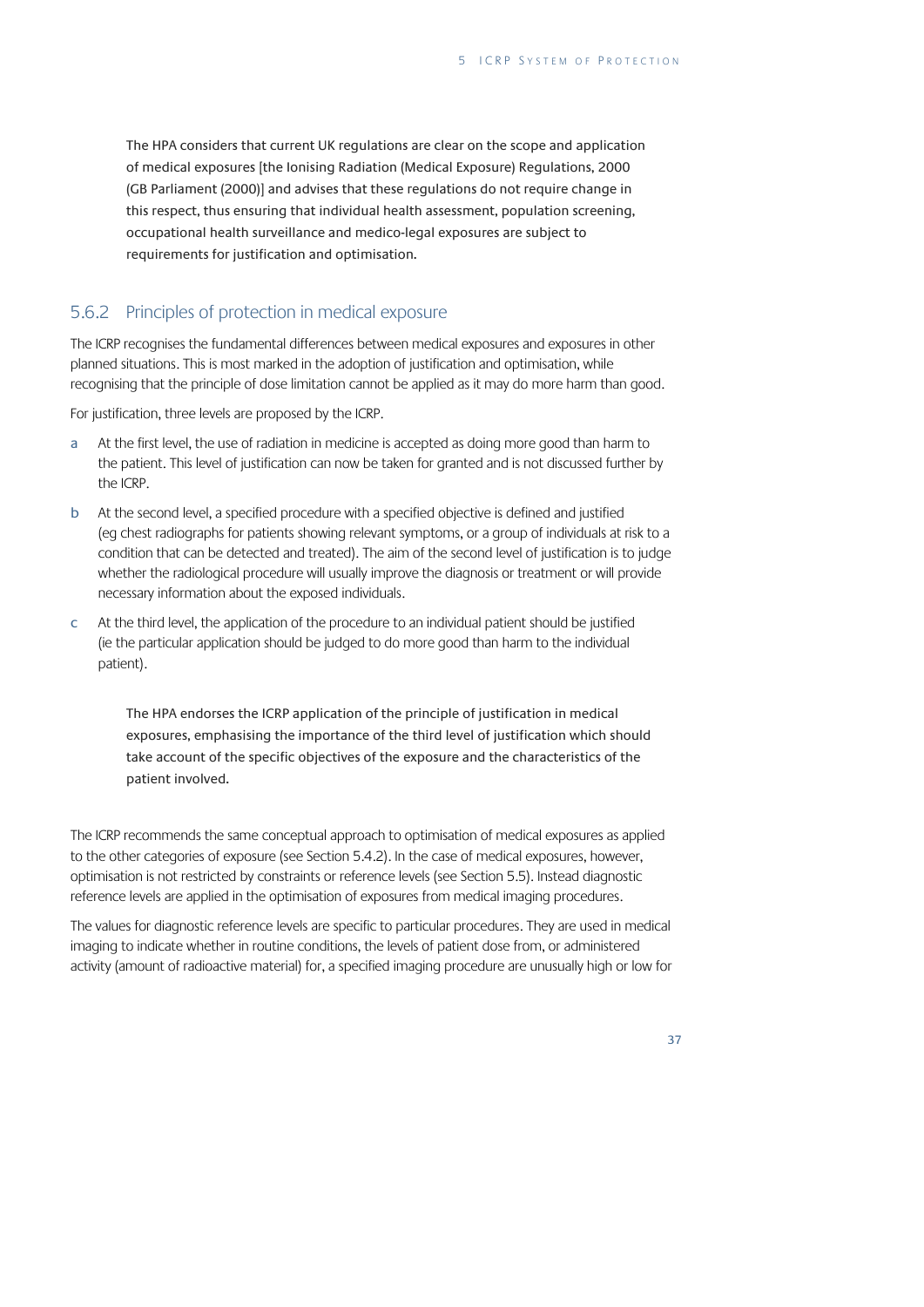that procedure. If so, a local review should be initiated to determine whether protection has been adequately optimised or whether corrective action is required.

The use of diagnostic reference levels has long been promoted by the HPA (NRPB, 1990a). The ICRP provides useful clarification that these levels only apply to diagnostic exposures while giving helpful pointers to optimisation approaches in interventional procedures. Diagnostic reference levels do not, strictly, apply to interventional or planning procedures but they do provide useful concepts and practical approaches that can be carried over to interventional techniques.

The HPA emphasises the importance of the principle of optimisation in medical exposures, noting that the current approach in UK regulation attaches a corresponding level of importance to this principle. The HPA continues to endorse the use of diagnostic reference levels in medical imaging procedures.

The ICRP addresses the specific problem of medical exposure of those who may be pregnant and, while accepting the potential harm to the embryo/fetus, balances this against the possible risk to the patient of not submitting to the procedure. In most diagnostic procedures, the overall risk to the patient of not undertaking the exposure will be much greater. Many interventional and radiotherapy procedures remote from the pelvis can proceed if properly planned without significant harm to the embryo/fetus. Further, the ICRP provides positive advice regarding termination of pregnancy on the basis of radiation dose to the embryo/fetus, noting that absorbed doses below 100 mGy to the embryo/fetus should not be considered a reason for terminating a pregnancy.

The HPA endorses the 2007 recommendations on the protection of the embryo/fetus during medical exposure.

Comforters and carers are exposed as a consequence of medical exposures. The ICRP recommends the use of constraints rather than dose limits for this group of people. The ICRP suggests that a dose constraint of 5 mSv per episode (ie for the duration of a given release after therapy) is reasonable but that it needs to be used flexibly. For example, higher doses may well be appropriate for parents of very sick children. The ICRP has also usefully clarified that young children and infants, as well as visitors not engaged in direct care or comforting, should not be classed as comforters and carers but rather as members of the public for radiological protection purposes.

The HPA endorses the ICRP recommendations for comforters and carers, specifically noting that children and infants should not be classified as comforters and carers.

Volunteers in biomedical research are the final group considered by the ICRP within the context of medical exposures and the ICRP treats this type of exposure as if it were medical exposure. Volunteers may be healthy and therefore will receive no direct benefit from the exposure. Others may benefit if they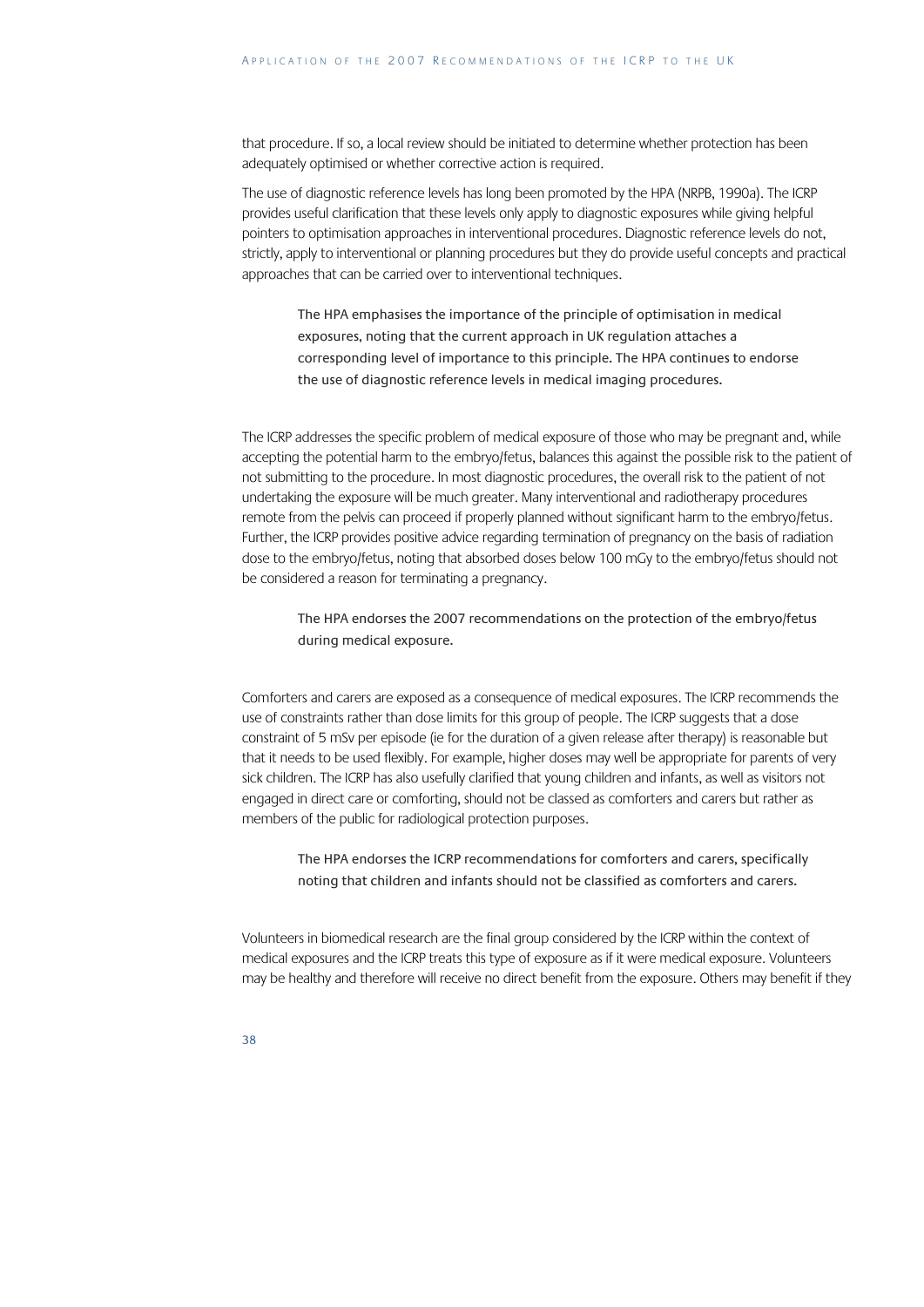suffer from a condition under consideration within the research study. The use of dose constraints in such research is identified and further guidance on the values for the constraints is provided. These values depend upon the perceived benefit to society from the research and are taken from a previous ICRP publication (ICRP, 1991b).

The HPA notes that the concept of constraints can only apply to a single source and therefore within research it is assumed constraints can only apply to a single research study. Further discussion and advice are required regarding an annual restriction, which is neither a constraint nor a limit, on the dose received by normal healthy volunteers from a range of separate research studies in which they may participate.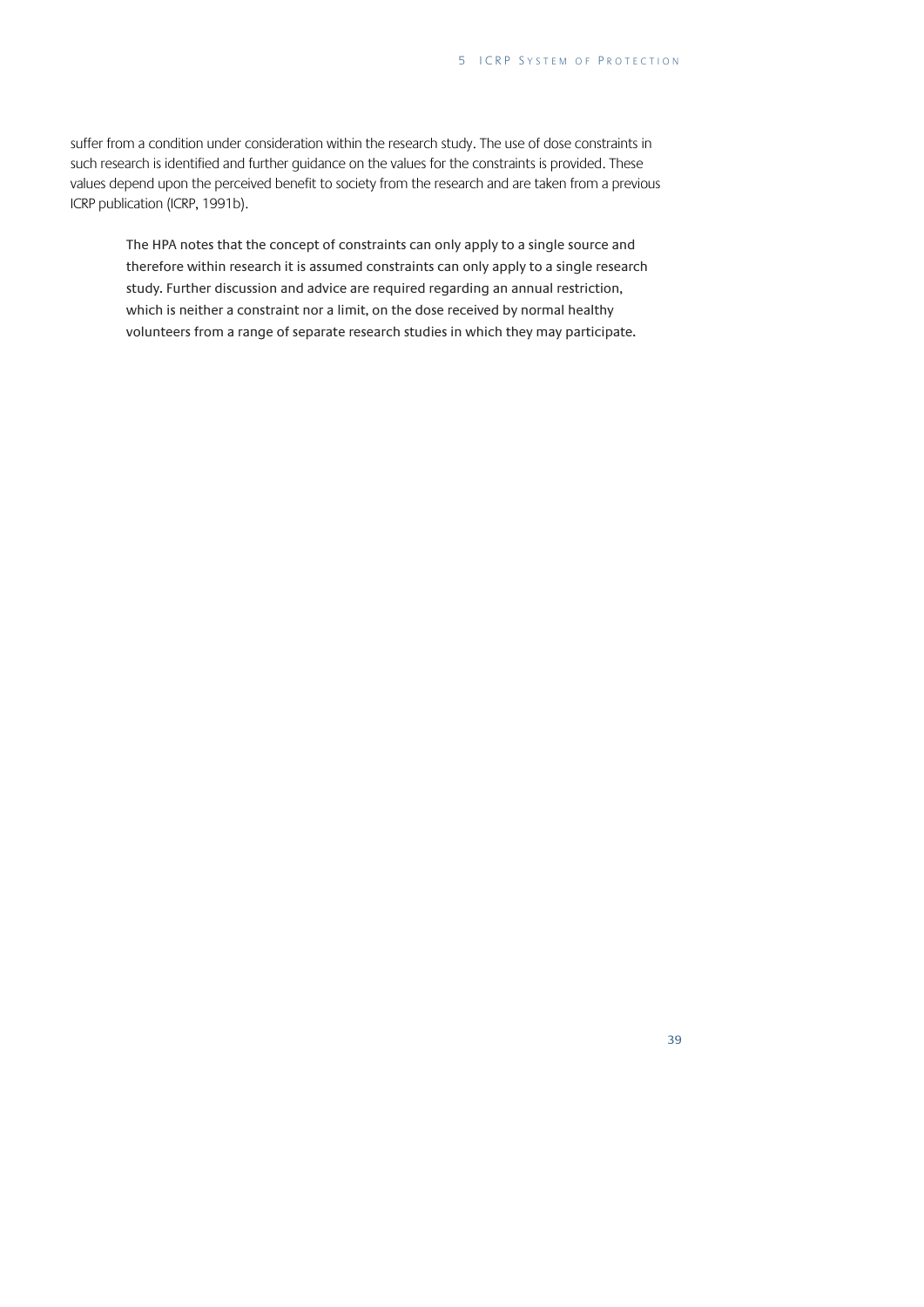# 6 Application of the ICRP System of Protection

In the previous section, the ICRP system of protection was described and advice given on its general applicability to the UK. Here, aspects of implementing the ICRP system in the UK are discussed in more detail, with advice on their implementation. Each of the three ICRP exposure situations, planned, emergency and existing, is covered in turn. The HPA wishes to emphasise, however, that the same basic approach is applied in all three situations.

## 6.1 Planned exposure situations

The ICRP states that 'Planned exposure situations are situations involving the deliberate introduction and operation of sources' (ICRP, 2007a). These are situations where radiological protection can be planned in advance so do not include, for example, the malevolent use of radioactive material. Planned exposure situations may give rise both to exposures that are anticipated to occur (normal exposures) and to exposures that are not anticipated to occur (potential exposures). Planned exposures may relate to both occupational and public exposure; medical exposures of patients are also planned but are considered separately both by the ICRP and in this HPA response (see Section 5.6).

Planned exposures include the use of radioactive materials in the workplace and public exposures resulting from planned releases of radioactivity to the environment, including from authorised liquid or atmospheric discharges, or disposal of solid wastes. Doses from direct external exposure from normal planned operations are also included. There can be situations when an emergency or existing exposure situation becomes a planned exposure situation. The radiological implications of land contaminated with radioactive material will normally be treated as an existing exposure situation. However, the redevelopment of such land should be treated as a planned exposure situation as the redevelopment could lead to new exposures to the contamination, which can be controlled. It should also be noted that land contaminated with radioactive material on a nuclear licensed site or other site where access by members of the public is already controlled, is also treated as a planned exposure situation. Similarly, when dealing with the aftermath of an emergency situation, workers involved in recovery operations will be treated in a similar manner to those exposed in planned exposure situations. Naturally occurring sources of radiation will often be considered as existing exposures. However, where practices (eg processing ores) lead to enhanced levels of naturally occurring radiation the resulting occupational and public exposures should be treated as planned exposures.

In planned exposure situations there is a level of exposure to workers or the public which is expected and can be estimated. However, there may be deviations from planned procedures including accidents,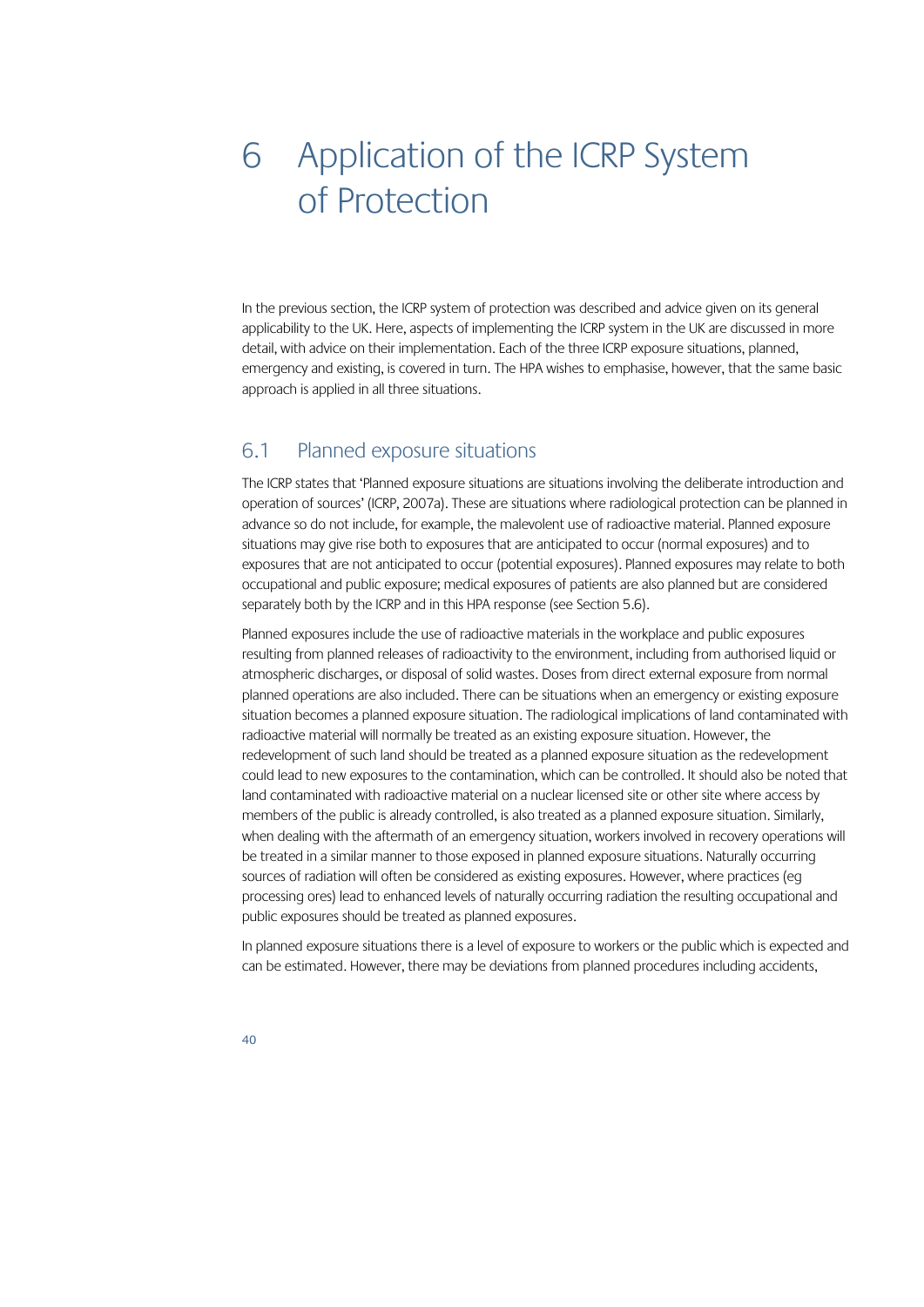leading to higher exposures. The situation might be planned but these higher exposures are not. Such exposures are referred to by the ICRP as potential exposures.

In the following sections, the application of the 2007 recommendations to planned exposures is considered in the context of public, occupational and potential exposures; as noted earlier, medical exposures are considered in Section 5.6.

The HPA considers that a planned exposure situation is one in which it is possible to plan radiological protection in advance. For example, as well as routine discharges from nuclear installations, a mine being opened leading to exposure to radon gas underground and discharges from the oil and gas industry are both examples of planned exposure situations. The HPA, therefore, also considers that the redevelopment of a radioactively contaminated site is a planned exposure situation. However, planned exposures in an emergency situation are an exception in that the dose limits and constraints may not apply.

#### 6.1.1 Public exposure

Public exposure covers all exposures of the public except for occupational exposures and medical exposures of patients. As such it includes exposures from natural sources of radiation as well as from human activities. In the context of planned exposures the areas of interest are public exposures due to planned releases of radioactivity to the environment from liquid and atmospheric discharges, as well as solid waste disposal. Human activities may lead to sources of enhanced levels of naturally occurring radiation and the public exposure due to these sources should be considered in the same way as for man-made radiation sources.

The HPA considers that the 2007 recommendations of the ICRP do not introduce any changes that require amendments to UK legislation or practice relating to the authorisation of atmospheric or liquid discharges. As discussed in Section 5, the basic ICRP principles are retained and the dose limit for members of the public remains as 1 mSv per year. As previously, the HPA recommends that exposures resulting from past planned releases should be included in any comparison with the dose limit. Previously, the NRPB recommended a maximum dose constraint for proposed controlled sources of 0.3 mSv per year, noting that dose constraints lower than this could be set where such doses are readily achievable (NRPB, 1993b). The HPA continues to recommend this approach but re-emphasises that the 0.3 mSv per year value is a maximum and that regulators should set lower, more challenging dose constraints where appropriate. At the design stage of new plant it is more straightforward to take measures to reduce exposures of the public than it is when measures have to be introduced to existing plant. Therefore, it is recommended that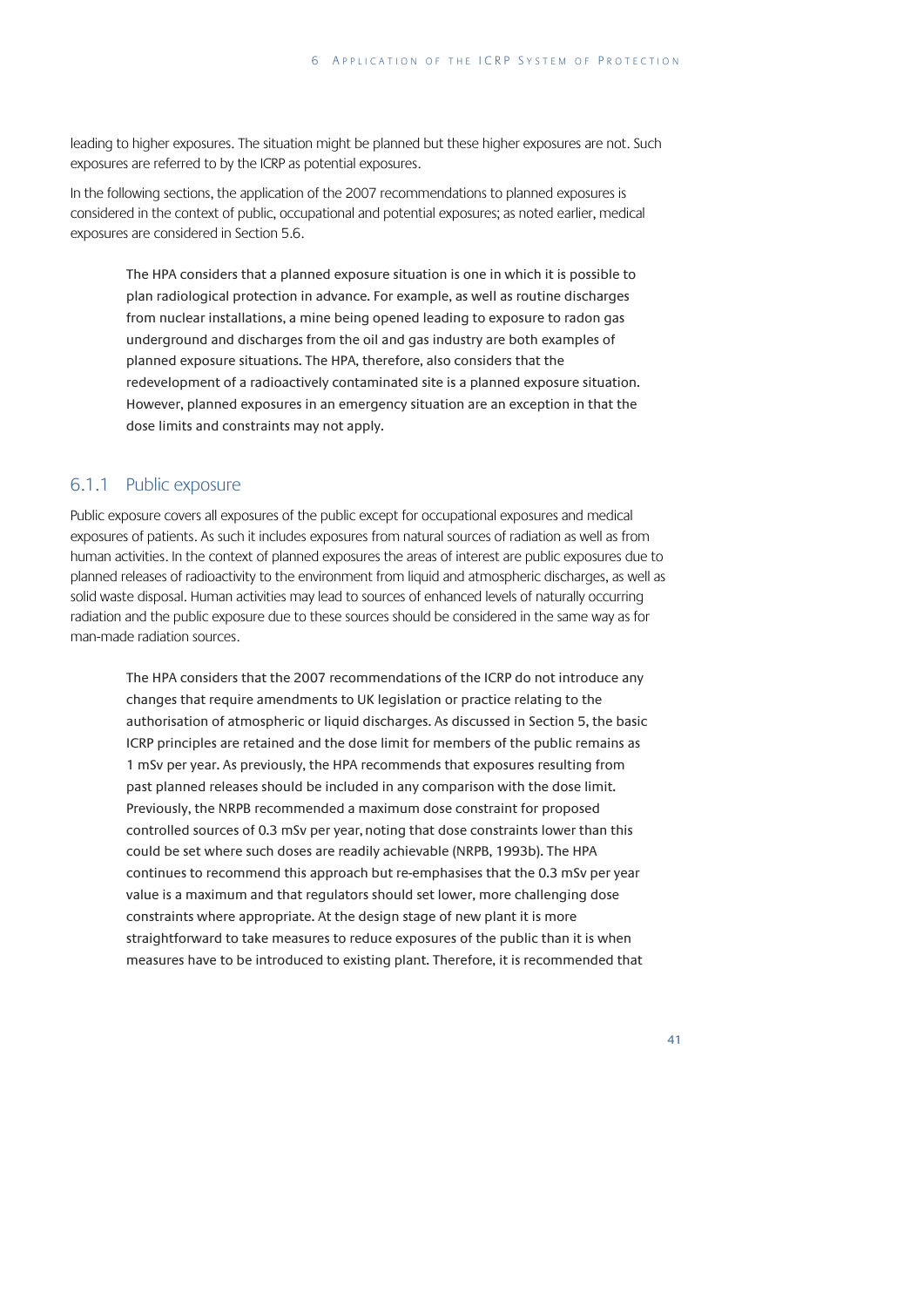for new nuclear power stations and new facilities for the disposal of radioactive waste, regulators consider applying a more challenging dose constraint, taking into account the levels of protection that can be achieved internationally. The HPA specifically advises the UK Government to select a value for the constraint for members of the public for new nuclear power stations and waste disposal facilities that is less than 0.15 mSv per year (see also HPA, 2009a). Such a constraint would apply only to new plant as a design criterion and would not apply to existing facilities which should operate within current arrangements. This advice takes into account uncertainties in the understanding of some health effects with the possibility that judgements on risks from radiation might change on the timescale of the planning and construction of such plants when, for example, further data are available on risks of non-cancer health effects.

For both the effective dose limit and dose constraint the relevant exposure is the annual effective dose to the representative person summed over all relevant exposure pathways. As noted in Section 5.5.2, the representative person is equivalent to the critical group and so advice and practice relating to assessing critical group doses also applies to assessing doses to the representative person. The existing HPA generalised derived limits and generalised derived constraints are based on the 1 mSv per year dose limit and the 0.3 mSv per year dose constraint and as such are still valid for current facilities. Eventually they will be revised to take account of changes in dose coefficients for ingestion and inhalation due to revisions to the tissue weighting factors (see Section 4.2) and changes to biokinetic and dosimetric models being introduced by the ICRP.

In the UK the Environment Agencies, Food Standard Agency and the HPA (as NRPB) developed a set of principles for the assessment of public doses relating to the authorisation of discharges of radioactive wastes to the environment (EA et al, 2002). The HPA is also a member of the National Dose Assessment Working Group which provides guidance and information relating to the assessment of radiation exposures from such discharges. NDAWG has also published guidance related to the retrospective assessment of planned releases of radioactivity to the environment (NDAWG, 2005). The 2007 recommendations are consistent with this guidance and advice except for the change in terminology from critical group to representative person.

In assessing exposures from planned releases of radioactivity to the environment it is generally sufficient to consider three age groups (1 and 10 year old children and adults) for the representative person. However, in some limited cases it might also be necessary to consider the embryo/fetus and breastfed infant, notably when the release contains isotopes of phosphorus, calcium or strontium. The HPA has published guidance on when the embryo/fetus and breastfed infant need to be considered in assessing radiation doses to members of the public (HPA, 2008) (see Section 5.5.2).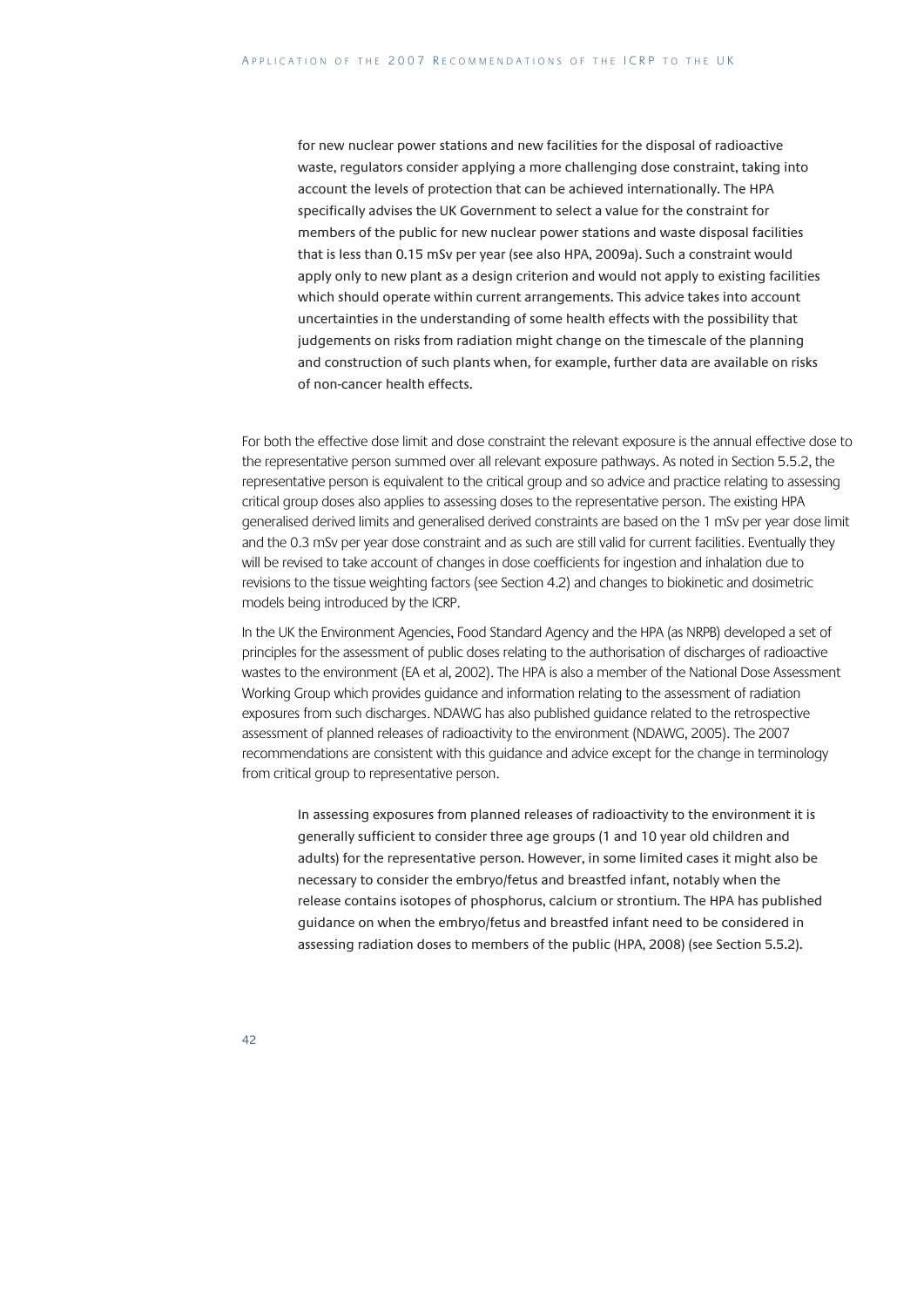The ICRP has retained the concept of collective dose for members of the public, although as discussed in Section 4.6 it has recommended more restrictions on its use.

The HPA continues to recommend that for discharge authorisation purposes collective doses truncated at 500 years should be estimated for the populations of the UK, Europe and the world. This is sufficient for comparisons of process/disposal options. The average annual individual dose in a population (called the *per-caput* dose) can also be estimated from the collective dose (see Smith et al, 2006). Together with the estimated doses to the representative person, the per-caput dose can be taken as an indication of possible health risks to the exposed population and also gives an indication of the radiological implications of the build-up of radionuclides in the environment. Calculated average annual individual doses for a population group in the nanosievert (nSv per year) range or below could be ignored in the decisionmaking process as the contribution to an individual's total dose will be insignificant. Higher annual doses do require consideration in this context.

As noted earlier, the HPA considers that the redevelopment of a radioactively contaminated site is a planned exposure situation. The NRPB provided advice on radiological protection objectives for such situations (NRPB, 1998). Although there are clearly differences in terminology, the HPA considers that this advice remains generally valid and is consistent with the 2007 recommendations. The advice gives guidance on appropriate maximum levels of constraints for these situations; these were originally couched in terms of risk. The HPA is taking this opportunity to clarify that the recommended maximum dose constraint for site redevelopment is 0.3 mSv per year in circumstances where the exposure is reasonably likely to occur.

The 2007 recommendations briefly mention how disposal of solid radioactive waste fits into the new system of protection and refer to existing advice issued by the ICRP in Publication 81 (ICRP, 1998). The HPA considers that there are some areas where the advice in Publication 81 is not entirely consistent with the 2007 recommendations and therefore these sections should be viewed as being superseded by the 2007 recommendations. The main example is the criterion used to evaluate human intrusion. Disposal of radioactive waste is a planned situation and hence dose constraints and risk constraints apply. However, since the radiological impact will not be received for many years, the application of the new ICRP system is not straightforward. The HPA has developed specific advice on radiological protection criteria for solid waste disposal (HPA, 2009a).

#### 6.1.2 Occupational exposure

The ICRP defines occupational exposure 'as all radiation exposure of workers incurred as a result of their work' (ICRP, 2007a). Owing to the presence of radiation everywhere, the ICRP limits the use of occupational exposure to 'radiation exposures incurred at work as a result of situations that can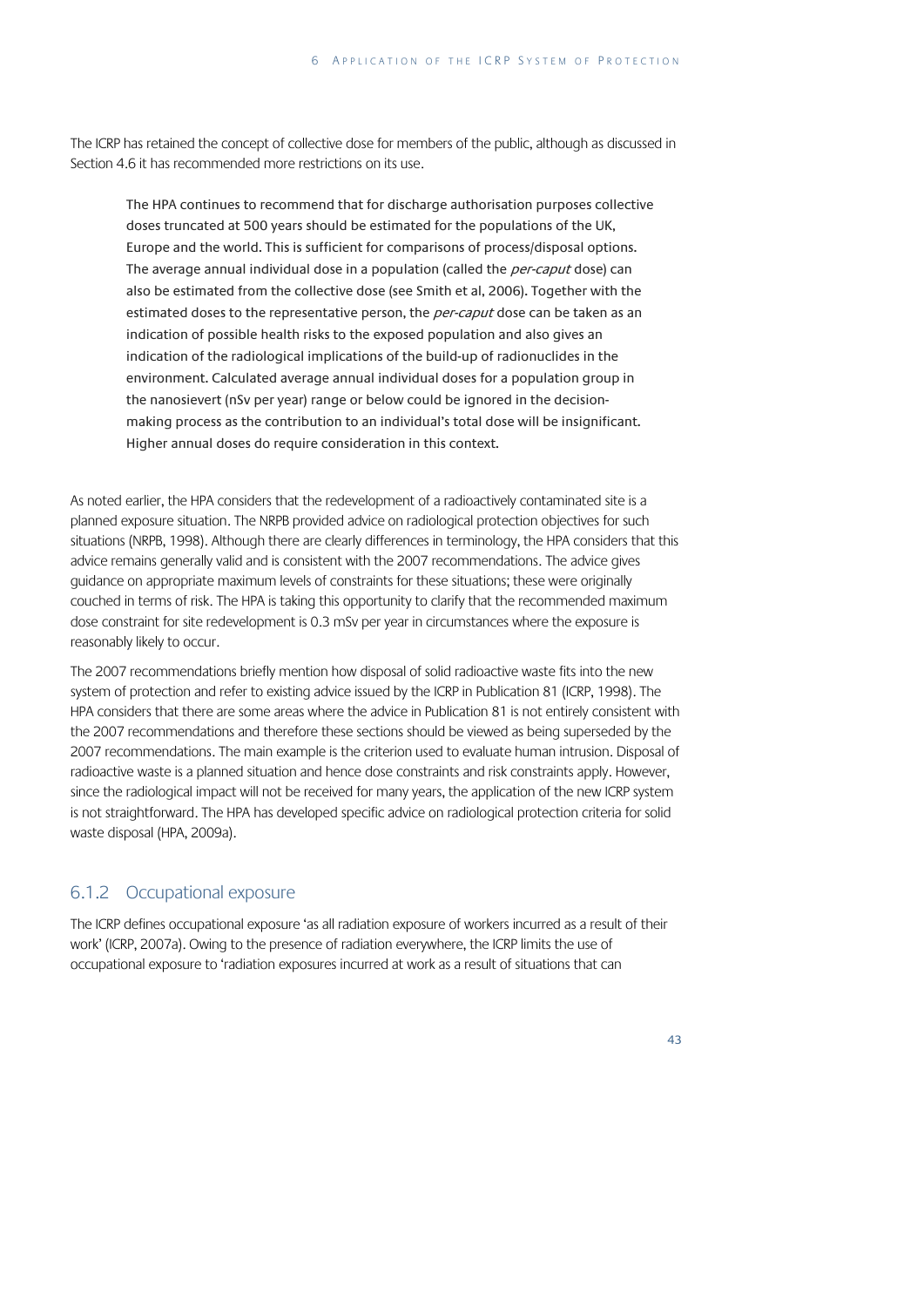reasonably be regarded as being the responsibility of the operating management'. The worker and employer should have 'recognised rights and duties in relation to occupational radiological protection'. The ICRP continues to recommend the classification of areas of work rather than of the workers themselves and to distinguish between 'controlled areas' and 'supervised areas'.

The HPA welcomes the retention of the concept of classification of areas and notes that this and other ICRP recommendations on occupational exposure are consistent with the current UK approach and legislation. HPA experience is that the requirement to designate areas as controlled or supervised based on the level of hazard presented and the degree to which special procedures are required in order to minimise exposure/potential for exposure is an effective control measure. It is noted that in practice in the UK it is not often the case that a controlled area is within a supervised area as stated by the ICRP.

The 2007 recommendations also cover the protection of female workers including those who are (or may be) pregnant and those who are breastfeeding. The ICRP has provided dose coefficients for effective dose to the embryo/fetus consequent on maternal intakes during pregnancy together with information regarding doses to offspring following intakes of radionuclides by breastfeeding mothers (ICRP, 2001, 2004).

The HPA supports the recommendations made and, in particular, the continuation of the recommendation that after declaration of pregnancy working conditions should be controlled so as to seek to ensure that the effective dose to the embryo/fetus for the remainder of the pregnancy is kept below 1 mSv. Advice on the implications of the ICRP dose coefficients for the embryo/fetus has already been given by the HPA (NRPB, 2005a) and remains valid. A key conclusion is that there are a small number of radionuclides (notably isotopes of phosphorus, calcium and strontium) where the ratios of the fetal to adult effective doses per unit intake are relatively high, particularly for the ingestion pathway. For these radionuclides greater care is required in the control of worker risks than might have been envisaged prior to the provision of radionuclide dose coefficients for in utero exposure. As stressed by the ICRP, this does not mean that cessation of all work with radioisotopes will be necessary during pregnancy. The HPA considers, as previously advised (NRPB, 2005a), that women of reproductive capacity who might work with the identified radionuclides should be provided with appropriate information and encouraged to declare pregnancy early. The consideration of additional precautions for certain radionuclides should be extended to women who have returned to work following pregnancy but who are still breastfeeding their child.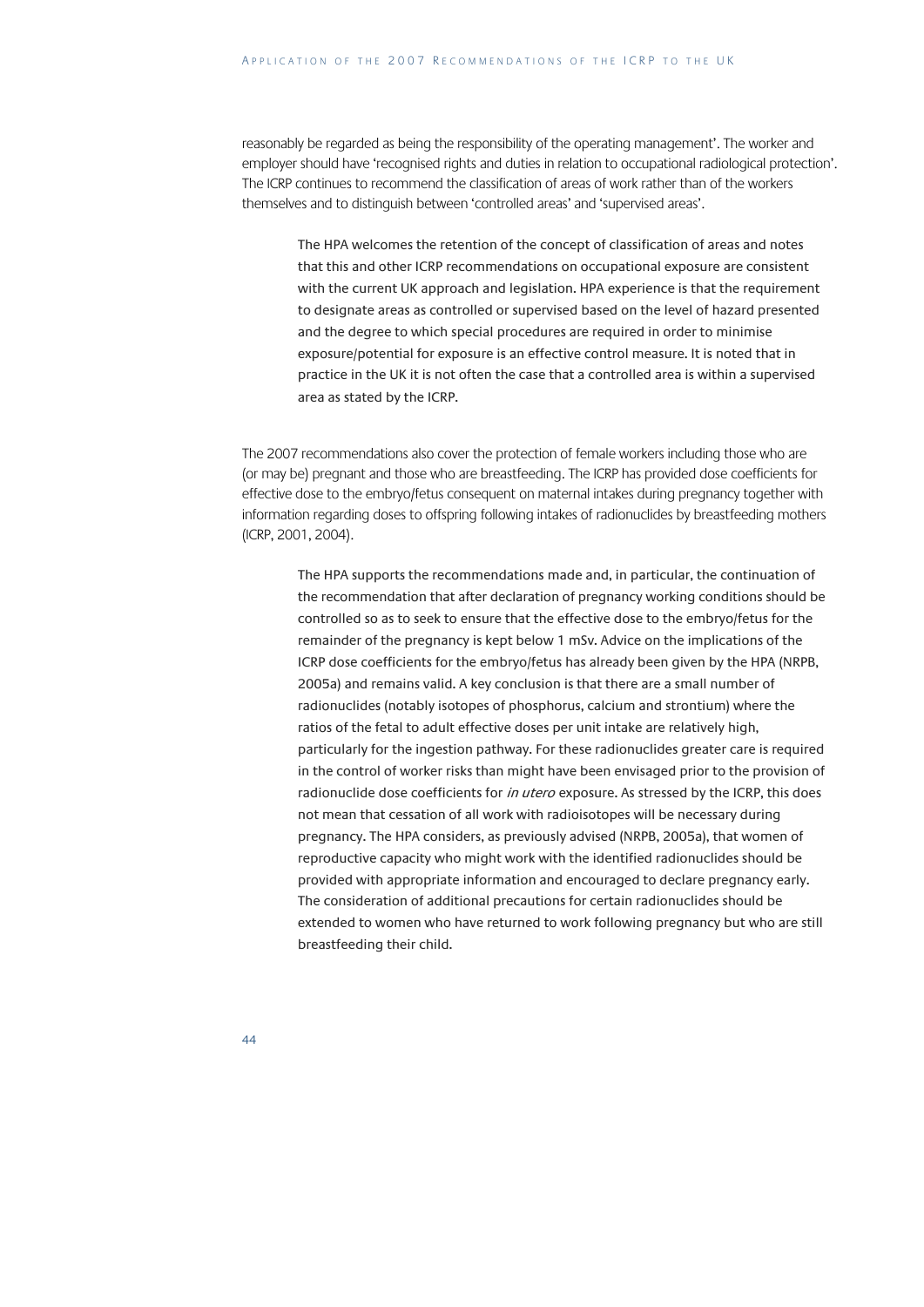One particular occupational exposure situation considered by the ICRP is the control of exposures in aviation. The ICRP has retained the recommendation that it is only aircrew that should be considered as being occupationally exposed and not frequent-flyer passengers. There appears to be an inconsistency in approach here in that if an individual is a frequent flyer (and at risk of exposure) due to the nature/requirements of their work, it is difficult to see why this is not treated as occupational exposure. However, because there are great practical difficulties in frequent flyers being treated as occupationally exposed, the HPA supports the ICRP recommendation.

The HPA does not recommend any specific dose constraints for occupational exposure as these rely upon judgements of what is achievable in particular situations. As discussed above for public exposure, it is more straightforward to take measures to reduce exposures at the design stages of new plant than for existing plant. To take account of the relatively low level of occupational exposures achievable in new nuclear plant, together with uncertainties in the understanding of some health effects, the HPA recommends that the UK Government should consider setting dose constraints for occupational exposure at new nuclear plants on a similar basis to those discussed above for public exposure.

#### 6.1.3 Potential exposure

The ICRP defines potential exposure situations as those that occur as a result of deviations from planned operating procedures or where exposure situations can be foreseen as possible, but not certain to occur, such as exposures in the future from disposals of radioactive wastes, accidents or malevolent incidents. A further example of potential exposure is heterogeneous contamination (eg particles) where there is a probability associated with exposure. ICRP advice on potential exposures has been given in a number of earlier publications. Advice on situations where the potential exposures would primarily affect small numbers of individuals who are also subject to planned exposures is set out in Publication 76 (ICRP, 1997b). This advice continues to represent the ICRP view for these situations. For potential exposure situations which could result in both a large number of people exposed to health risks and also other harmful consequences, such as contaminated land and food restrictions, ICRP advice is set out in Publication 64 (ICRP, 1993a), and extended to malicious incidents in Publication 96 (ICRP, 2005). Finally, for potential exposures in the far future, eg from disposal of solid radioactive wastes, ICRP advice is presented in Publication 81 (ICRP, 1998).

In summary, the ICRP advises that it is important to consider the possibility of potential exposures both in the regulation of planned exposures (including medical) and when evaluating risks from exposures to 'existing situations' or situations of malicious origin. Wherever possible, the factors that might give rise to these exposures should be identified and the probability of occurrence of different levels of exposure evaluated. All reasonable steps should be taken to prevent the occurrence of potential exposures and to reduce the probability of occurrence of those that cannot reasonably be prevented. The ICRP recommends the use of risk criteria to act as constraints on the optimisation of potential exposures.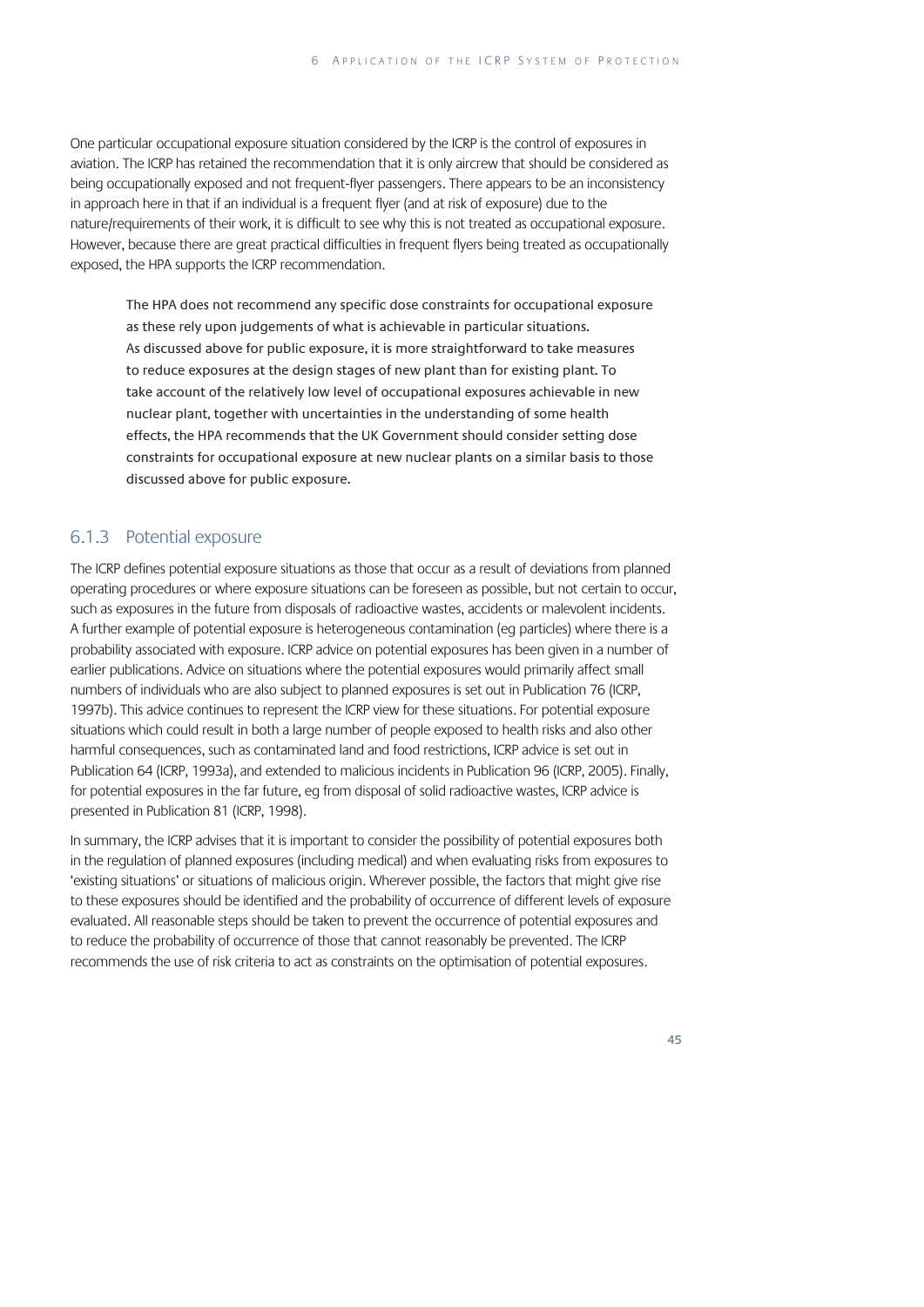The HPA agrees with the general approach of the ICRP to potential exposure situations.

The HPA notes that the concept of a 'risk constraint' for potential exposures of workers could pose particular problems for 'small users' of radioactivity (eg universities or hospitals); for many routine applications outside the nuclear industry there are no practical data on the probability of occurrence of potential (typically very localised) incidents that could result in exposure. The HPA is of the view that existing requirements for prior risk assessments, which require users to consider inherent risks of exposure both during normal routine situations and in potential accident situations and to mitigate or address as appropriate, already strike the right balance. Further elaboration of the existing system would result in little added value.

## 6.2 Emergency exposure situations

The 2007 recommendations of the ICRP reflect a refocusing of the underlying philosophy of radiological protection regarding emergencies. Formerly, the ICRP recommended the consideration and optimisation of different protective actions separately. In its new advice, the ICRP also advocates optimisation of the overall response strategy. Furthermore, it recommends that this optimisation of the overall strategy be carried out in the context of optimisation below a reference level of dose. The ICRP has also highlighted the importance of planning for changes in the emergency situation, as the characteristics of the situation evolve.

The HPA judges that the practical implementation of the ICRP extensions to its previous advice does not require substantial or immediate revision of the UK emergency preparedness arrangements. Rather, it considers that the publication of the 2007 recommendations provides an opportunity for considered re-appraisal of the UK arrangements.

In the following sections, the key elements of the 2007 recommendations, as applied to emergency exposure situations, are summarised and developed for application in the UK.

### 6.2.1 Principles for emergency preparedness and response

The ICRP has retained its principles of justification and optimisation as applicable to both emergency exposure and existing exposure situations. Whereas in the 1990 recommendations (ICRP, 1991a) and Publication 63 (ICRP, 1992) the application of these principles was discussed in relation to the justification and optimisation of individual protective actions, the 2007 recommendations emphasise the importance of ensuring that the overall response is also justified and optimised. This is an important additional focus for emergency response planning.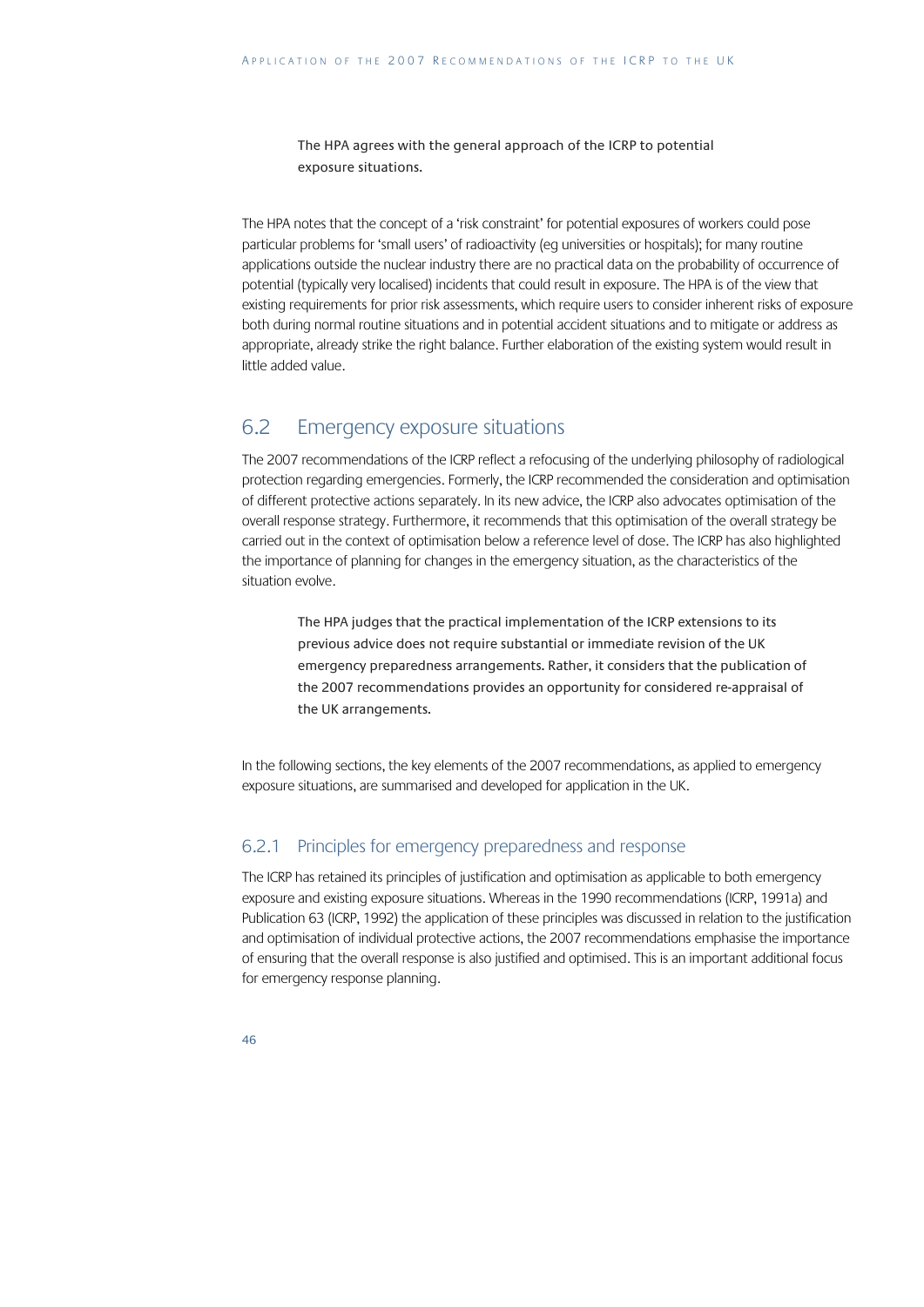On the basis of its experience in emergency exercises, the HPA is not aware of significant improvements that could be made to UK arrangements with regard to optimisation of the overall response. However, the HPA suggests that publication of the recommendations presents an opportunity for a review of UK arrangements from the perspective of the justification and optimisation of overall protection from all exposure pathways (eg considering food pathways together with those included in site emergency plans). The HPA therefore invites the responsible UK authorities to consider undertaking such a review.

In its 1990 recommendations the ICRP also advised that '… at some level of dose, approaching that which would cause serious deterministic effects, some kind of intervention would become almost mandatory'. This concept was elaborated in Publication 63 (ICRP, 1992): 'The first concern in the event of a radiological emergency is to keep the exposure to individuals from all pathways below the thresholds for serious deterministic health effects … . In fact, when deciding on the implementation of protective actions, the decision maker should first determine whether the protective action is justified from the point of view of those individuals who are most at risk'. Unfortunately, because this requirement to focus first on those individuals at risk of suffering severe deterministic injury\* was not presented as a 'principle' for intervention, this requirement was not encapsulated in the Euratom Basic Safety Standards (EC, 1996). Although NRPB advice expressed this as an explicit third principle: 'Serious deterministic health effects should be avoided by introducing countermeasures to keep doses to individuals to levels below the thresholds for these effects' (NRPB, 1990b), the UK Radiation (Emergency Preparedness and Public Information) Regulations (GB Parliament, 2001), based on the Euratom Basic Safety Standards, make explicit reference only to the principles of justification and optimisation. The 2007 recommendations continue this separation of basic principles from the advice with regard to severe deterministic injury. Paragraph 35 states that 'Situations in which the dose thresholds for deterministic effects in relevant organs could be exceeded should be subjected to protective actions under almost any circumstances …' and paragraph 241 repeats this advice more strongly: 'Situations in which the dose threshold for deterministic effects in relevant organs or tissues could be exceeded should always require action' (ICRP, 2007a). Whilst the ICRP clearly intends that its advice will ensure protection against serious deterministic injury, the evidence of legislation following the 1990 recommendations demonstrates that if this purpose is not enshrined as a principle, it may not receive sufficient explicit attention in the emergency planning process. In particular, the emphasis on optimisation of protection over groups of people may overlook the importance, in planning, of addressing separately the specific protection needs of those at risk of severe deterministic injury in the event of an accident.

<sup>\*</sup> By 'severe deterministic injury' to an individual the HPA means injuries that are directly attributable to the radiation exposure, that are irreversible in nature and that severely impair the health and/or quality of life of that individual, eg lung morbidity and early death.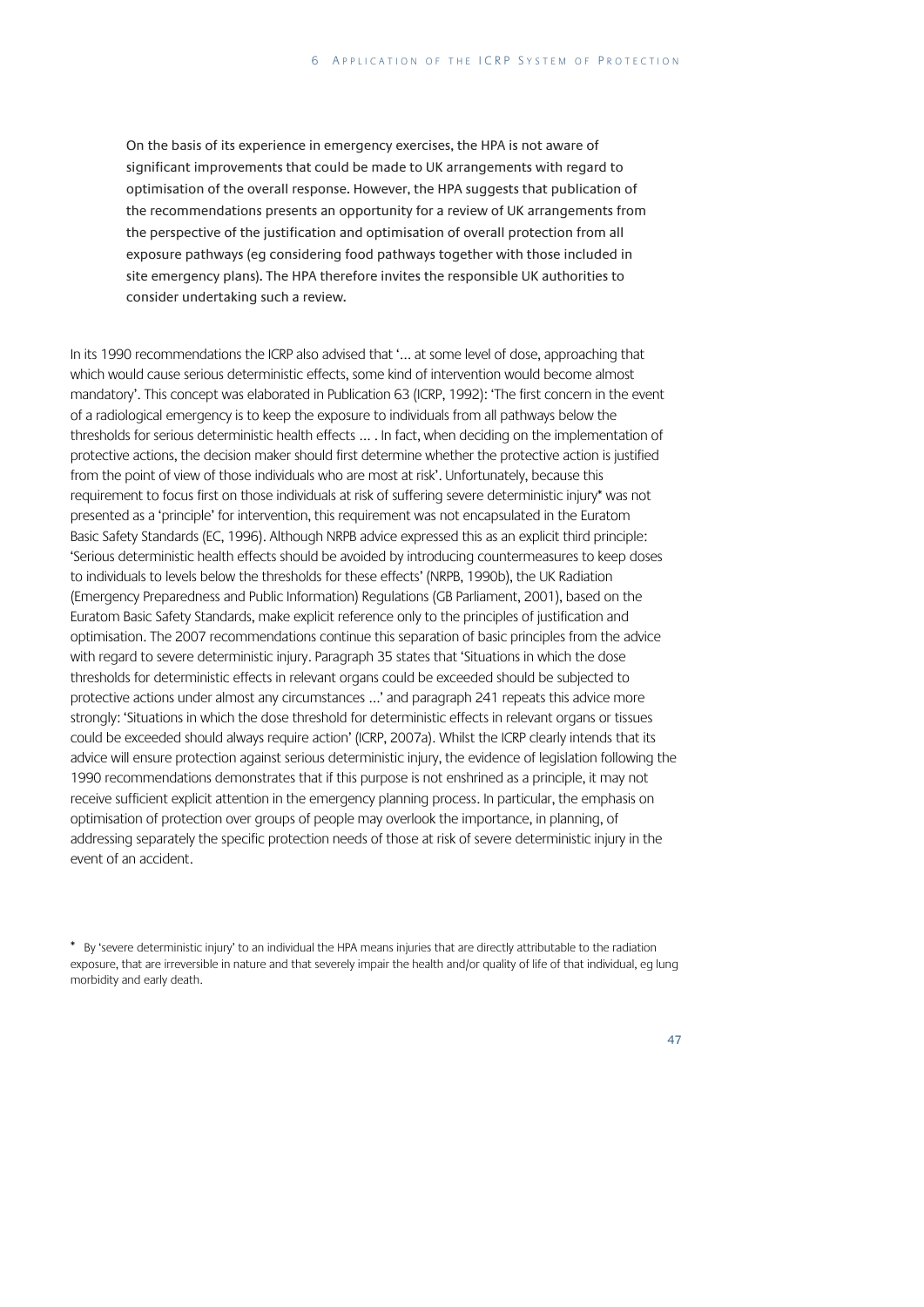The HPA recommends that, if relevant UK regulation is revised in the future, it should include a third principle of explicitly planning to avoid severe deterministic injury in the event of a radiological emergency. In making this recommendation, the HPA recognises that severe deterministic injuries, if they occur at all, are most likely to occur to those close to the initiating event or source of release.

#### 6.2.2 Management of emergency exposure situations

Within the framework described in the 2007 recommendations, emergency response and its aftermath will involve evolution through two types of exposure situations: emergency exposure situations and existing exposure situations. The ICRP uses the categorisation of exposure situations to highlight differences in the way these situations are managed; there may not be clear cut boundaries between the physical attributes of the exposures themselves. The management of emergency exposure situations is characterised by a recognition that the situation is 'abnormal' and that actions are required both to protect people and to help restore the situation to 'normal'. Emergency response management is therefore concerned with initiating and managing change on a short timescale. Existing exposure situations resulting from emergencies, however, are situations in which the ongoing radiation risks are tolerable, even with only limited, or no, further protective actions, although the environmental contamination and potential exposures are recognised as being higher than would be accepted for planned situations. In short, it is recognised that the impact of significant further environmental remediation on those affected, and on society more generally, would outweigh any expected benefits. Thus a new 'normality' can be established and require sustaining. The management of existing exposure situations is therefore characterised by an enabling and promotion of 'normal living' in an area recognised as having higher potential exposures than other areas. This may involve continuing, less disruptive, protective actions – such as health checks and regular environmental monitoring – but the focus of management is on the maintenance of normal living, not on change towards normal living.

Physically, emergency exposure situations are likely to be characterised by one or more of the following: significant uncertainty concerning current and future exposures, rapidly changing rates of potential exposure, potentially very high exposures (ie those with the potential to cause severe deterministic injury), and loss of control of the source of the exposure or release. Any or all of these features may continue to dominate how the response is managed for an extended period of time (ie months or even years), although, for small accidents, the emergency exposure situation may be very short (days or even hours). In the subsequent existing exposure situations, there is less uncertainty with regard to current and future potential exposures, rates of exposure are not changing rapidly with time, exposures are well below the thresholds for deterministic health effects, and the initiating source of exposure or release is under control (ie there is no further risk of an additional contribution to the levels of exposure). The physical transition between these situations is unlikely to be sharply delineated. It is possible (for large events, likely) that the appropriate response phase will vary between locations, eg that the response in one area may be emergency response, whilst in another, it may be existing exposure response. It is therefore a management decision that determines when the transition from one type of response to the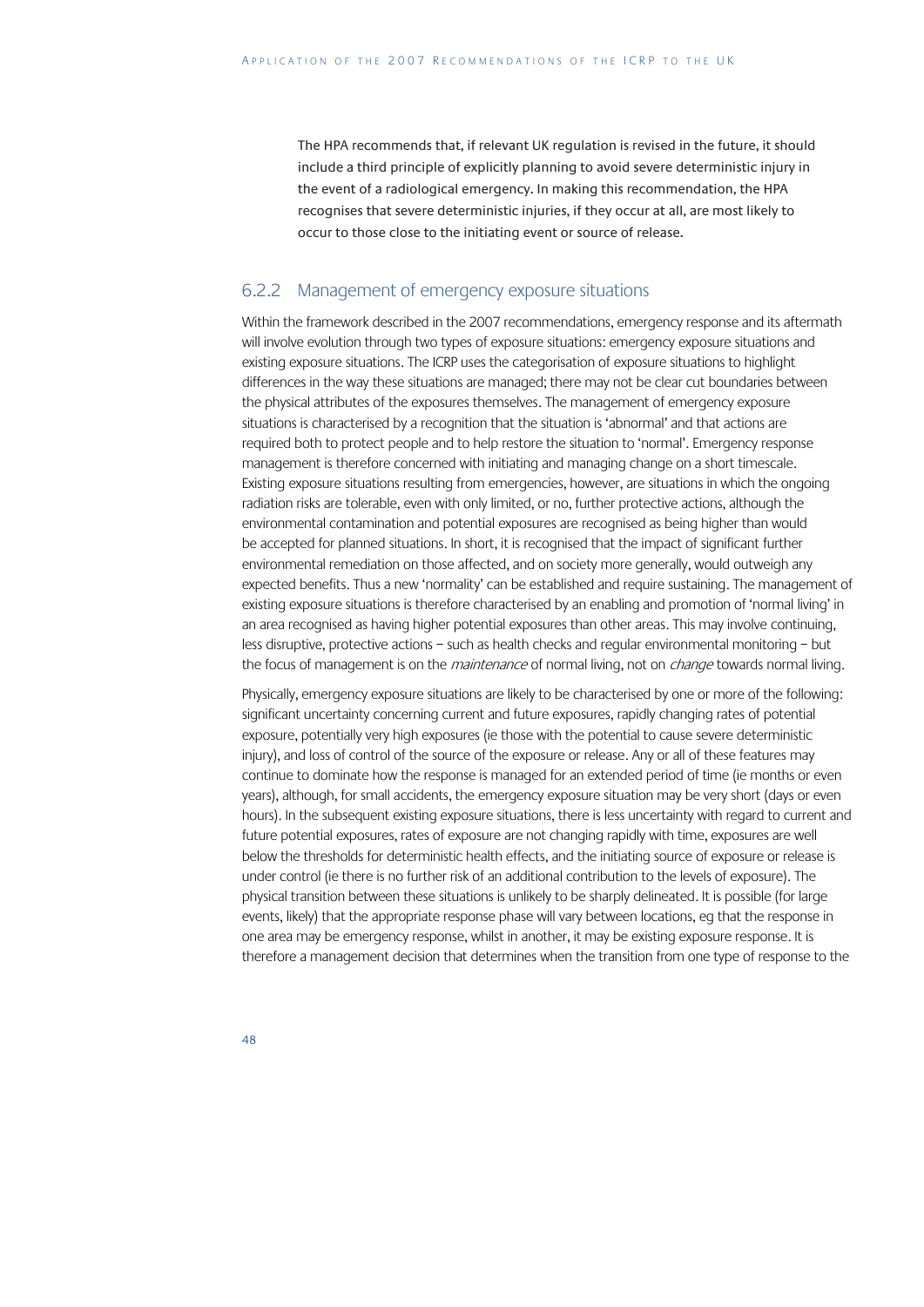other should take place. This decision will be based on a range of factors, including physical, social, economic and practical ones.

The HPA considers that the ICRP approach to the planning for and management of the response to radiation emergencies is helpful, and invites appropriate bodies in the UK to consider whether it would be useful to review the current UK arrangements [eg as set out by the Nuclear Emergency Planning Liaison Group (NEPLG, 2009) and by the Cabinet Office in its UK resilience guidance (Cabinet Office, 2009)] in the context of clarifying management transitions (eg from an emergency to an existing exposure management regime). The HPA suggests that one factor relevant to the move from managing the situation as an emergency exposure to an existing exposure is when the Ionising Radiation Regulations (GB Parliament, 1999) are fully re-applied.

#### 6.2.3 Emergency phases

The ICRP identifies several phases for emergency exposure situations: early (which may be further subdivided into pre-release and post-release), intermediate and late. In the UK the early phase is frequently termed the emergency phase, and the intermediate and late phases are usually termed the recovery or remediation phases. The ICRP terms the phase of emergency response which occurs after a management decision is taken to move to an existing exposure situation, the *rehabilitation* phase. The HPA suggests that clarity would be preserved if the UK retains its use of the terms emergency phase and recovery phase for emergency exposure situations, and introduces the term rehabilitation phase to denote the phase of emergency response which occurs after a management decision is taken to move to an existing exposure situation.

The HPA recognises that there is scope for confusion regarding the terms 'remediation' and 'rehabilitation', since some remediation may be carried out during the rehabilitation phase. It should be noted, however, that it would be expected that most remediation would be carried out during the recovery phase. From this perspective, the HPA suggests that it would assist in avoiding confusion if the term 'recovery' is used to describe the phase of emergency response during which decontamination and other longer-term protective measures are carried out, and the term 'remediation' is reserved for describing the protective actions themselves (which may be carried out in either the recovery or the rehabilitation phase).

#### 6.2.4 Reference levels

The ICRP recommends the application of reference levels of dose as a restriction on the optimisation of protection strategies for emergency response planning. The ICRP distinguishes the role of the reference level during planning from that during the response to an actual emergency. During the response to an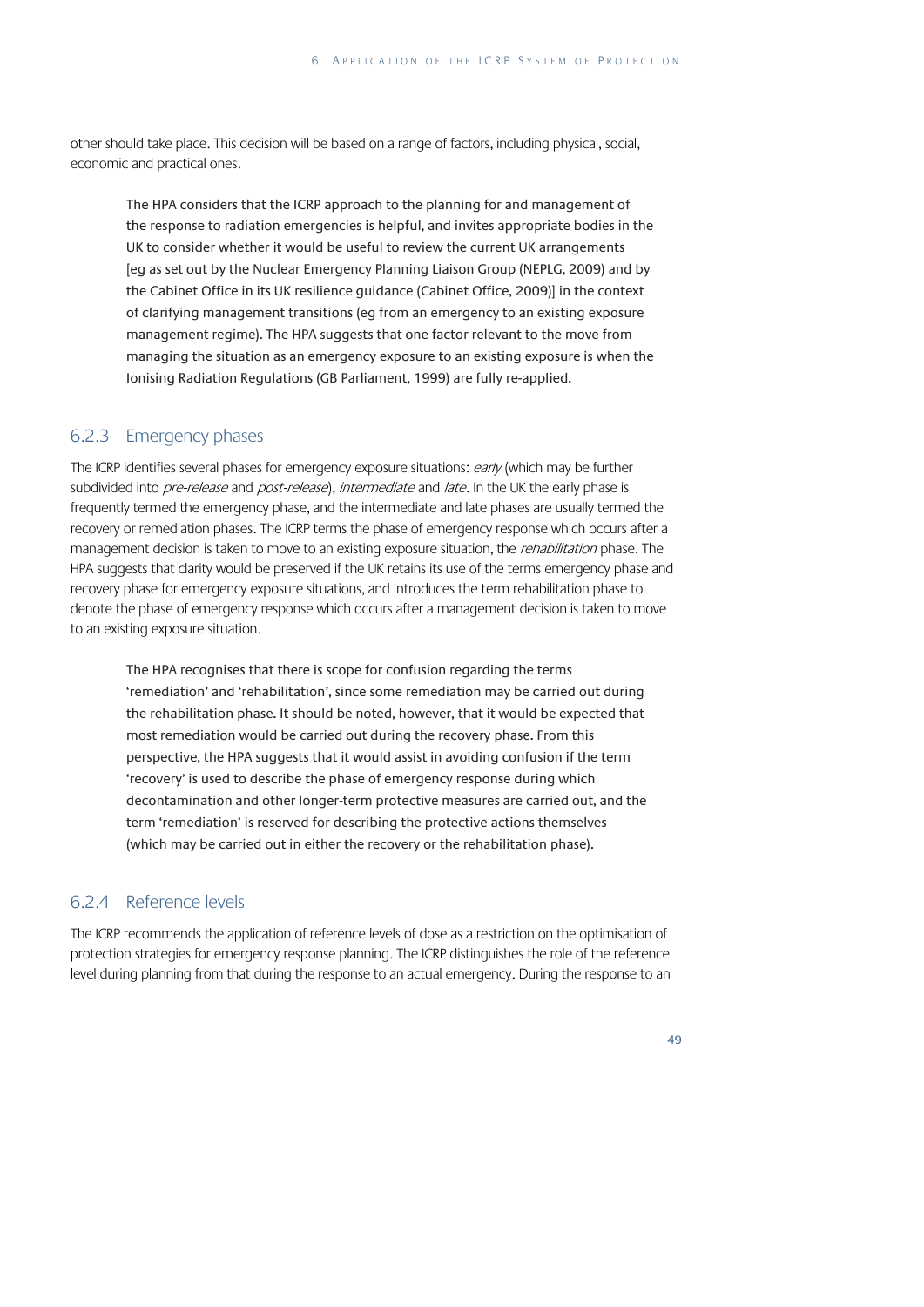actual emergency, the reference level should be treated as a benchmark, ie one of the factors against which the success of the response strategy should be judged, and not as an overriding constraint determining success or failure of the response. The ICRP recommends separate bands of reference levels that are applicable to emergency exposure situations and to existing exposure situations. The ICRP intends that national authorities will set reference levels appropriate to particular planning situations, for application in their own country.

The HPA supports the intent of the ICRP that optimised emergency plans should not result in some population groups receiving unreasonably high exposures as a result of an accident or incident. The approach of optimising the planned response such that doses received are below an appropriate reference level of dose is one way of achieving this. The HPA therefore invites relevant authorities to consider whether explicit adoption of this approach in the UK would provide an overall net benefit to the planning arrangements in the UK, and, if so, to specify appropriate reference levels for application in different circumstances.

The reference levels are expressed as effective dose attributable to all exposures due to the incident integrated over a period of one year (or less if the total exposure is received over a shorter time). In this context the effective dose is defined as the sum of the external whole-body dose received during the period and the committed effective dose from radionuclide intakes occurring during that period.

The HPA advises that the use of a reference level expressed in terms of effective dose is appropriate for application to the overall emergency response in situations where there is no potential for individuals to be at risk of severe deterministic injury, and where absorbed doses in organs and other tissues are below the relevant thresholds for tissue reactions (ie where the exposure does not primarily irradiate one part of the body). In emergency exposure situations where individuals are at risk of severe deterministic injury, the HPA advises that planning for the protection of these individuals must take priority over optimisation of the overall response, as described in its advice on the protection of those on-site at the time of an accident (NRPB, 2005b). Where the possibility of severe deterministic injury is not expected, the HPA advises that the use of effective dose in setting a reference level requires the assumption of linear response that underpins the concept of effective dose to be valid. This will vary with the type of radiation and form of exposure. For example, for external gamma exposures that are essentially uniform across the body, it would be appropriate to adopt reference levels up to around 1 Sv effective dose (see, for example, NRPB, 2005b). Where external exposure is likely to expose one part of the body preferentially (eg beta contamination on skin), or where internal exposures may occur, it would be necessary to restrict reference levels expressed as effective dose to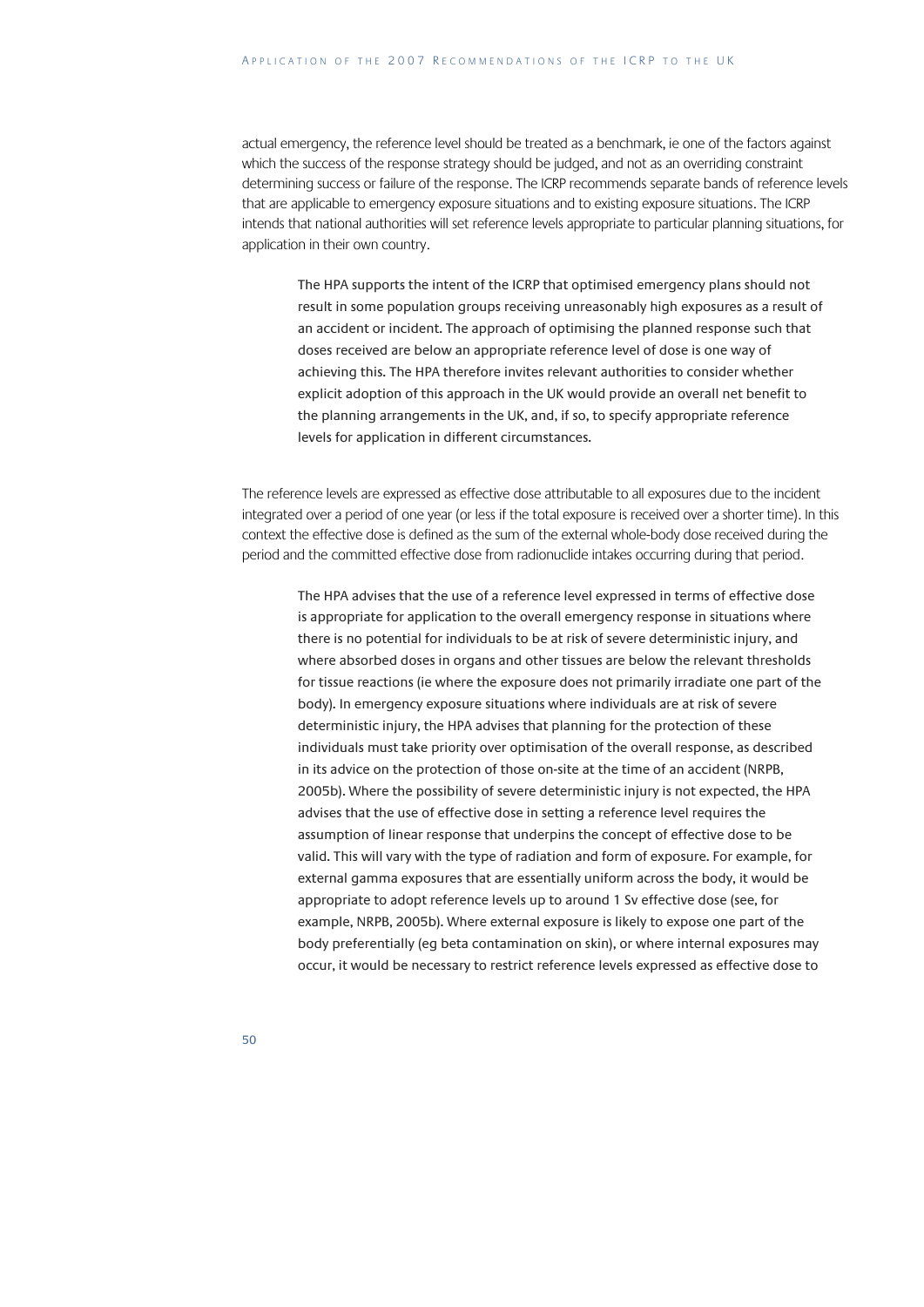values rather lower than 1 Sv. The HPA further advises that, in situations where specific organs are likely to receive most of the exposure (eg releases to atmosphere of radioiodine), consideration should be given to the specification of supplementary reference levels for the relevant organ dose.

The maximum reference level recommended by the ICRP for application to emergency exposure situations is 100 mSv effective dose (see Table 5.2, page 34).

The HPA recognises that planning to reduce doses below (or well below) 100 mSv in a year is an appropriate aspiration for many postulated emergency situations and the protection of potentially exposed population groups. This reference level (100 mSv) would only apply in circumstances where plans could reasonably be in place to protect people to below this level. Notably, there are some types of emergency, particularly very large accidents and malicious attacks, where it is impractical to plan to control exposures immediately following the initiating event (eg because the exposures occur too rapidly and without warning, or because the exposures are not initially known to be occurring). For such events, the emphasis should be on reducing their likelihood to a very low level, whether by additional prior protection measures to reduce the likelihood of accidents, or by appropriate intelligence and policing in the case of malicious attacks. However, it is still important that emergency response plans are developed for these potential exposure situations. Where it is impractical to plan to reduce doses initially received or committed below a specified reference level, the HPA suggests that the ICRP recommendations concerning the application of reference levels should be applied to doses that the response can reasonably be expected to influence, ie a test of practical controllability through protective actions should be applied.

Depending on the situation being planned for, the HPA suggests it may be appropriate to plan to avoid higher exposures for most population groups, but not all, or it may be appropriate to plan to reduce doses received or committed after a specified time to levels below the reference level. For those groups for whom it is not feasible to plan to keep doses below the ICRP maximum reference level, the greatest consideration should be given to practicable protective measures that could prevent exposures causing serious deterministic injury.

The HPA recommends that specific guidance should be prepared on how the principles of radiological protection (as discussed in Section 5.4) and the ICRP recommended upper reference level should be applied for extreme exposure situations.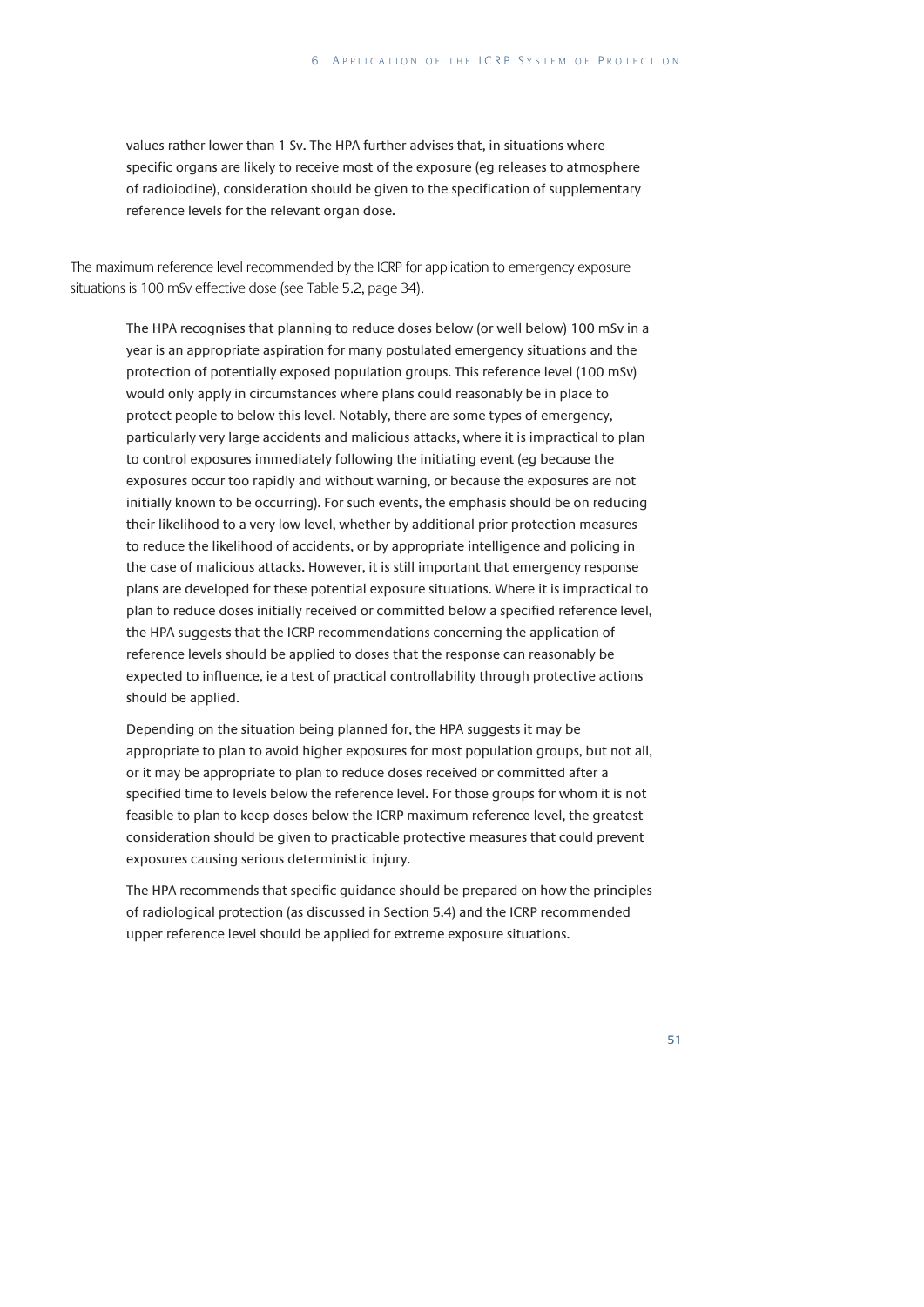#### 6.2.5 Protection of those involved in implementing protective actions

The ICRP intends its upper reference level to apply to all exposures received during an emergency, including those received by emergency workers. However, it notes that 'in exceptional situations, informed volunteer workers may receive doses above this band to save lives, prevent severe radiationinduced health effects, or prevent the development of catastrophic conditions' (ICRP, 2007a: footnote to Table 5). It further notes that occupational exposures resulting from 'long-term recovery operations should be treated as part of planned occupational exposure' (ICRP, 2007a: footnote to Table 4).

The HPA considers that this advice is entirely consistent with its existing advice for the protection of emergency workers (NRPB, 1990c) and with current UK practice. The HPA therefore advises that the 2007 recommendations do not require any change in the UK management framework for protecting workers involved in implementing protective actions in an emergency situation.

As indicated above, if the scale of the emergency requires a rehabilitation phase, then the ICRP (and the HPA) recommends that this should be managed as an existing exposure situation. The range advised by the ICRP for selection of reference levels for existing exposure situations is 1–20 mSv effective dose (see Table 5.2).

#### 6.2.6 Detailed and outline emergency response planning

The 2007 recommendations could give the impression that detailed response planning is advised for all postulated emergency situations, regardless of the likelihood of occurrence of these situations. The HPA does not consider this to be the intent of the ICRP.

The HPA advises that the UK approach of developing detailed plans for reasonably foreseeable emergency situations and outline plans for less likely scenarios continues to provide an appropriate balance between the provision of protection and the use of finite resources.

### 6.2.7 Application of the concept of representative person to emergency planning

In the event of an emergency exposure situation involving more than a few individuals, it is likely that those exposed will receive a distribution of doses, depending on their individual characteristics, their locations and their behaviours during the course of the event. In order to develop a response plan that both specifically caters for the needs of those potentially at risk of severe deterministic injury, and appropriately optimises protection for all others potentially exposed, it is necessary to identify a set of representative persons, each for a particular subgroup of the population. Population subgroups may be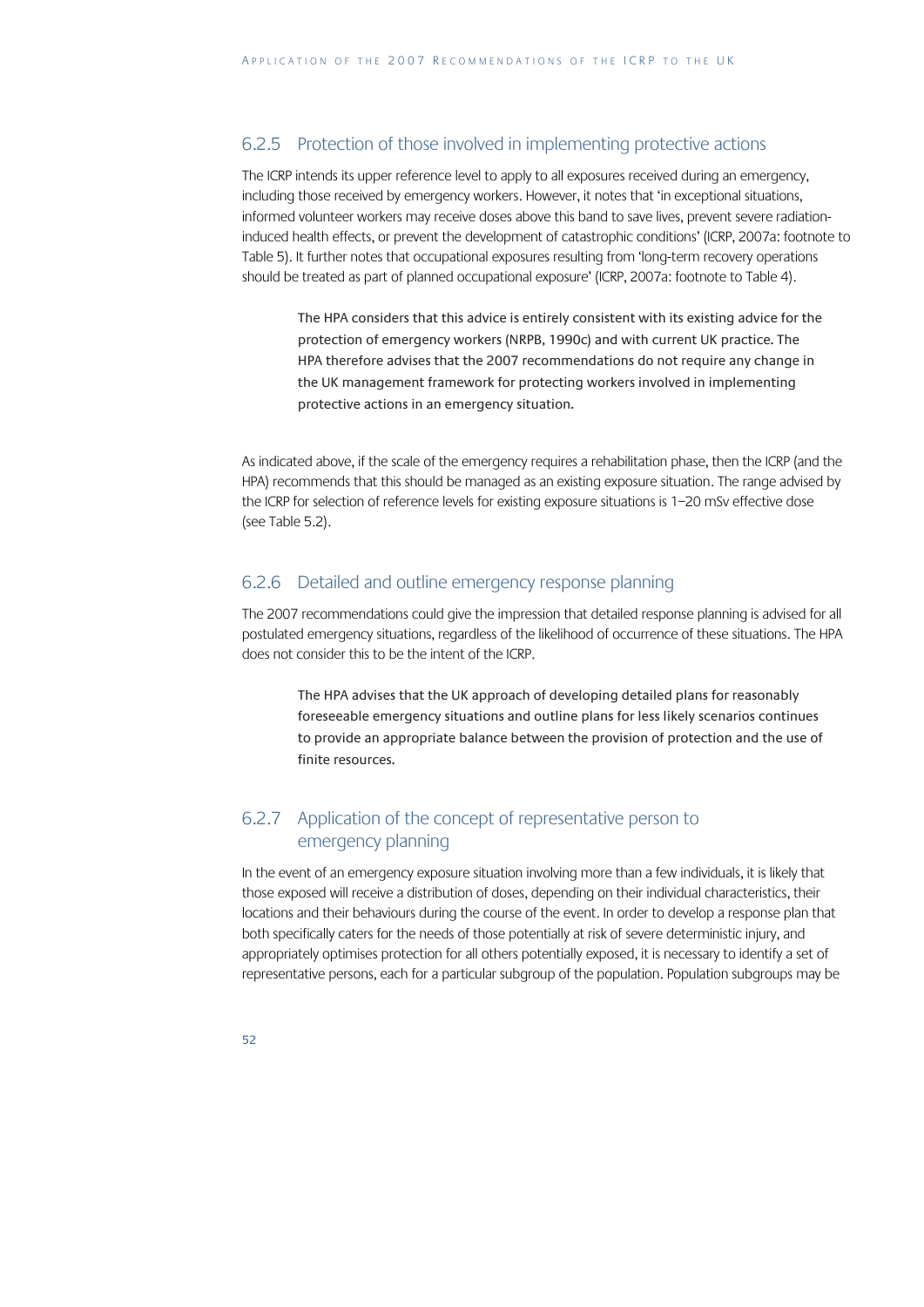formed according to a number of factors – in particular, location, specific protection needs and societal priorities. The number of subgroups identified will represent a compromise between the need to develop a practicable plan and the need to be able to provide appropriate protection to all groups, taking into account the large uncertainties associated with estimating doses received during emergencies. Generally, where people in a range of age groups are present in a location, it will be sufficient to define a single representative person for the most vulnerable age group, particularly for the planning of protective actions during the emergency phase. For most exposures, it will not be necessary to prepare plans specifically for women who may be pregnant or breastfeeding.

Considering the risks of stochastic effects from exposures in utero and during breastfeeding, a recent study by the HPA has shown that, for all but a few 'unusual' radionuclides, emergency plans that protect young children will also provide appropriate protection for the unborn child or breastfeeding infant (HPA, 2008). For protection against in utero exposure causing mental retardation, the ICRP considers (ICRP, 2007a: Section A.3.2) that absorbed doses below 300 mGy to the embryo/fetus will not cause severe mental retardation. The ICRP further advises that the data for IQ losses are unclear, but that 'any effects on IQ following *in utero* doses of a few tens of milligray would be of no practical significance for the vast majority of individuals'.

The HPA continues to advise that, for the protection of the general public, emergency response plans should be optimised with respect to the likely exposure of children. For situations where the exposed population group does not include children (eg industrial estates), it may be appropriate to optimise plans based on the most vulnerable age group present.

The HPA recognises that the potential health risk to individuals exposed during an emergency exposure situation may be dominated by factors other than age, particular for those present 'on-site' at the time of an accident. The HPA has published advice on planning the protection of these individuals (NRPB, 2005b). This advice continues to be relevant.

#### 6.2.8 Dose terminology for emergency response planning

The ICRP defines three types of dose: residual dose, projected dose and averted dose. Residual doses are those expected to be received, taking account of any protective actions (planned and/or implemented). The total residual dose is the sum of exposures over all exposure pathways. Projected doses are those expected to be received in the absence of protective actions. These are used to scope the probable impact of the event, and hence the scale of response that is likely to be required. Averted doses are the contributions to the projected dose that are expected to be averted by planned or implemented protective measures. Averted dose is the appropriate quantity for specifying intervention levels for individual protective actions.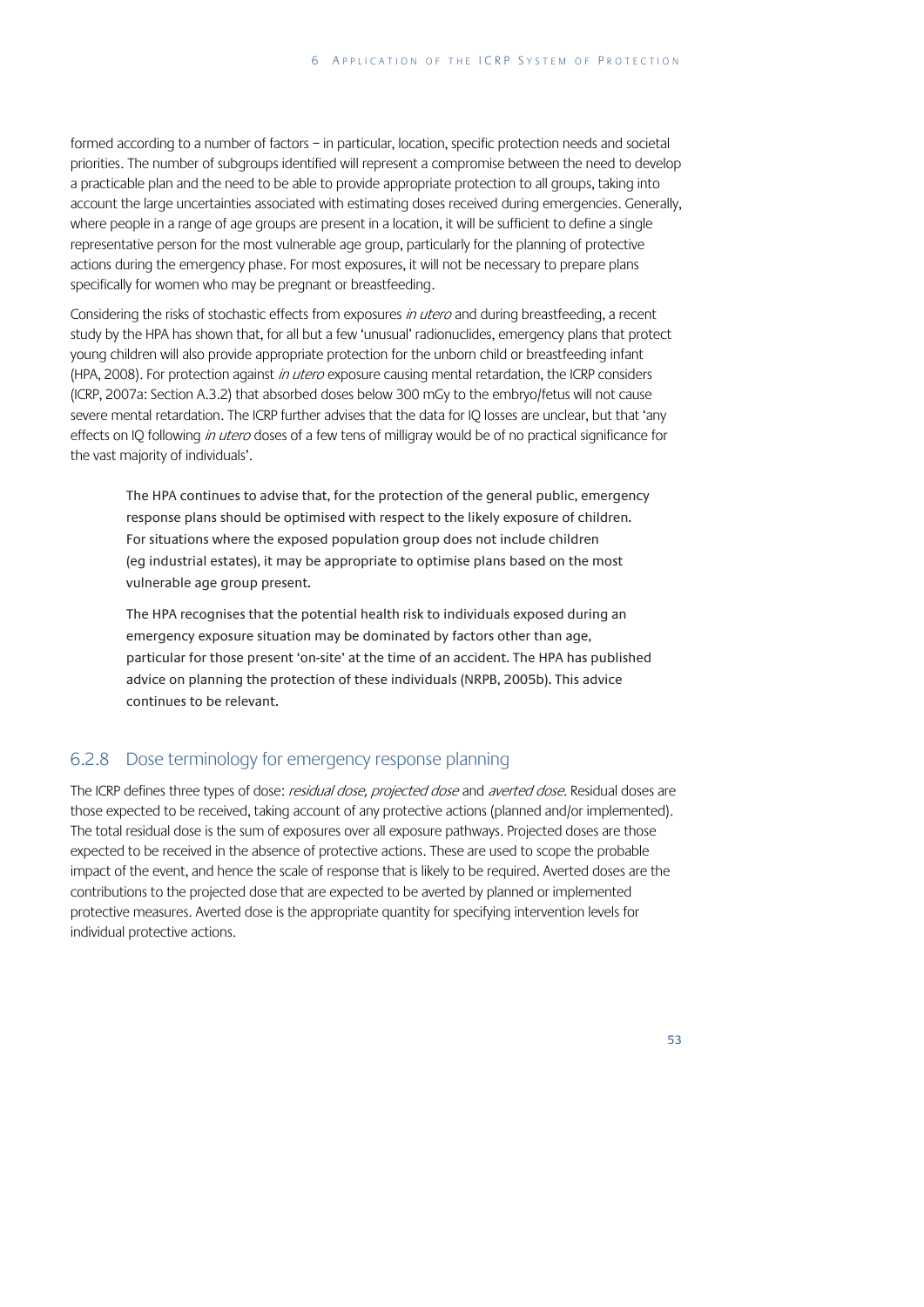Where exposures would be expected to continue over a year or more, the quantity to be compared with the ICRP reference level is the 'one year' total residual dose, ie the sum of committed effective dose for intakes over one year and external whole-body exposures received over one year, as a result of the emergency. Where exposures are likely to be received over a relatively short period of time, then it is the total residual dose that should be compared with the reference level.

Whether or not the UK adopts the full recommendations of the ICRP regarding the application of reference levels to the optimisation of the overall response to emergencies, the HPA recommends that the UK adopts the ICRP definitions for residual, projected and averted dose, to avoid potential misunderstandings.

#### 6.2.9 Application of emergency reference levels (ERLs) of dose

The role of intervention levels within emergency planning has not changed with the introduction of the latest advice from the ICRP. However, the need for planners to consider the optimisation of the plan over all response phases serves to highlight the role of intervention levels as useful inputs as opposed to absolute criteria for developing the plan. In particular, in circumstances for which it appears that no single protective measure on its own is sufficient to reduce residual doses to below the reference level, it may be necessary to combine several protective measures, one or more of which would appear unjustified by simple comparison with its intervention level, to achieve this outcome. In this case, the intervention level would act as a prompt to consider the introduction of that measure more carefully, to determine whether or not an alternative measure or manner of introduction might increase the expected benefits or decrease the expected harms. The ICRP therefore continues to recommend use of intervention levels in planning, provided they are applied flexibly, as an aid to developing an optimised overall protection strategy.

The UK emergency reference levels (ERLs) of dose (NRPB, 1990b, 1997a) and other dose criteria, eg the recommended framework for developing recovery strategies (NRPB, 1997b), were explicitly developed for flexible application. The HPA advises that the ERLs and associated guidance on emergency response planning continue to be appropriate for use in the UK. The HPA notes that the current EU directives (EC, 1987, 1989, 1990) relating to radioactive contamination in foodstuffs were developed taking into account a wide range of factors including public health, the need to maintain the food supply and the practicalities of regulating trade in potentially contaminated foodstuffs. The HPA has provided advice on the application of these directives in the UK (NRPB, 1994). The HPA advises that these directives continue to represent both regulatory requirements and sound application of radiological protection principles.

Optimisation of the overall response strategy requires planning for the withdrawal of protective actions as well as their initiation. The HPA will develop further guidance on the withdrawal of protective actions.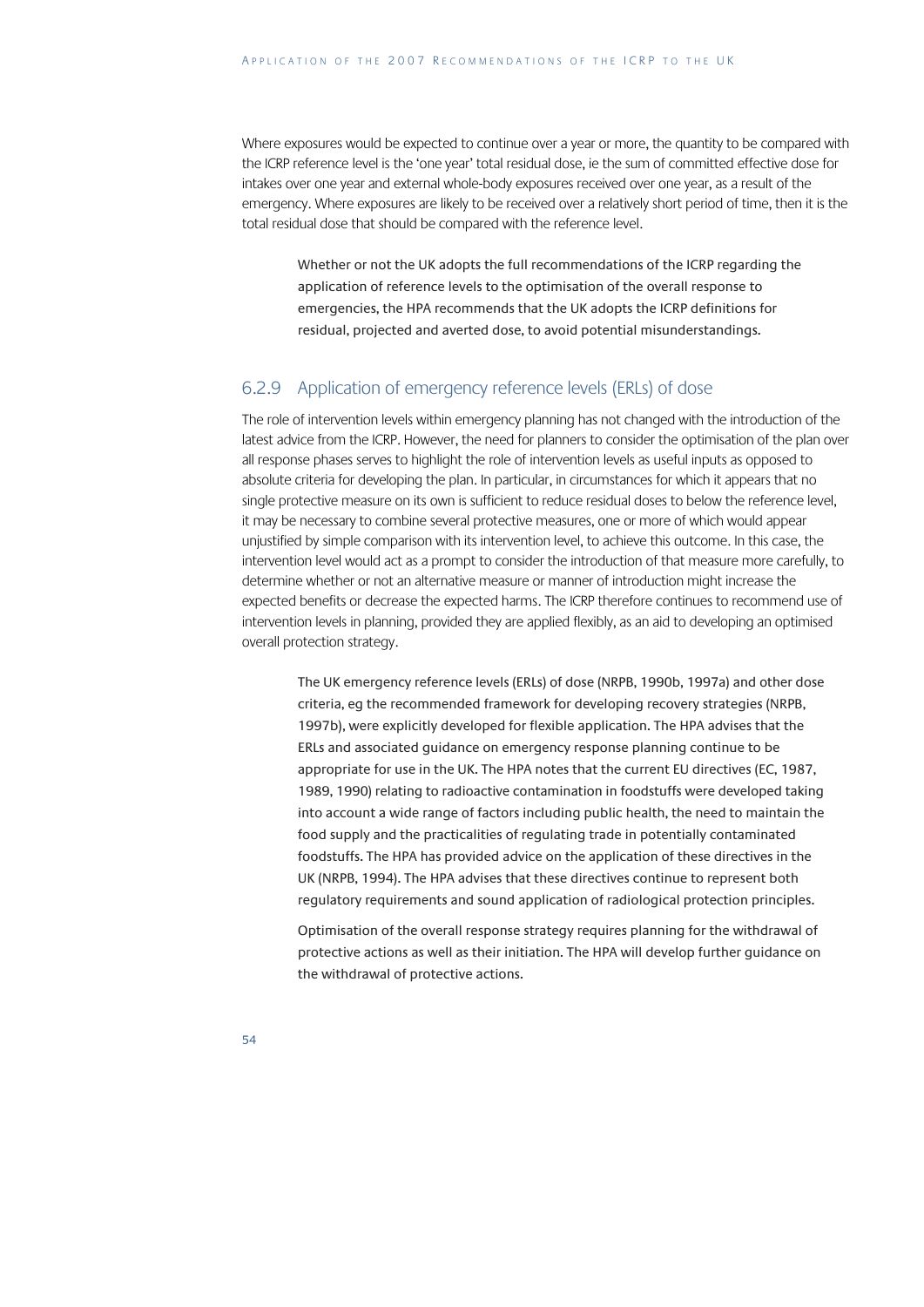## 6.3 Existing exposure situations

#### 6.3.1 General

Existing exposure situations are those that are already in existence when a decision on control has to be taken. They include situations involving exposures from naturally occurring radionuclides, such as radon in dwellings or the workplace, and from man-made radionuclides, such as land contaminated by previous nuclear site operations.

Many existing exposure situations involve naturally occurring radionuclides. Some of these, such as exposure to potassium-40 incorporated into the human body and exposure to cosmic rays at ground level, are excluded from regulatory control as they cannot be controlled by any reasonable means. Others, for which regulatory control is, or may be, required, include radon in dwellings and land contaminated with materials containing high levels of naturally occurring radionuclides. Such contamination may, for example, result from radium luminising activities carried out on the site or from the use of industrial byproducts with enhanced concentrations of naturally occurring radionuclides (for example, metal production slags used as aggregates on some construction sites).

The ICRP states that existing exposure situations that may cause exposures high enough to warrant radiological protective actions, or at least their consideration, include 'radon in dwellings or the workplace, and naturally occurring radioactive material (NORM)' (ICRP, 2007a). It is important to recognise that not all exposures to NORM can be classed as existing exposure situations. As indicated in Section 6.1, industrial installations and processes that either use materials with enhanced levels of naturally occurring radionuclides or produce materials and waste streams with enhanced levels of naturally occurring radionuclides should be considered as planned exposure situations.

The ICRP indicates that existing exposure situations involving man-made radionuclides include land contaminated as a result of previous activities on the site or by residues of radioactive discharges, where such activities and discharges were not conducted within the ICRP framework or equivalent (ICRP, 2007a).

The HPA endorses the ICRP position that land contaminated as a result of activities on a site or by residues of radioactive discharges, where such activities and discharges were not conducted within the ICRP framework or equivalent, should be considered as existing exposure situations. The HPA considers that this applies whether the radionuclides involved are man-made or naturally occurring. The HPA further notes that residues from discharges authorised by the appropriate UK regulatory bodies should be considered as part of the overall system for planned exposure situations, rather than as existing exposure situations, except in exceptional circumstances.

The ICRP also recommends that 'the management of long-term contamination resulting from an emergency situation should be treated as an existing exposure situation'.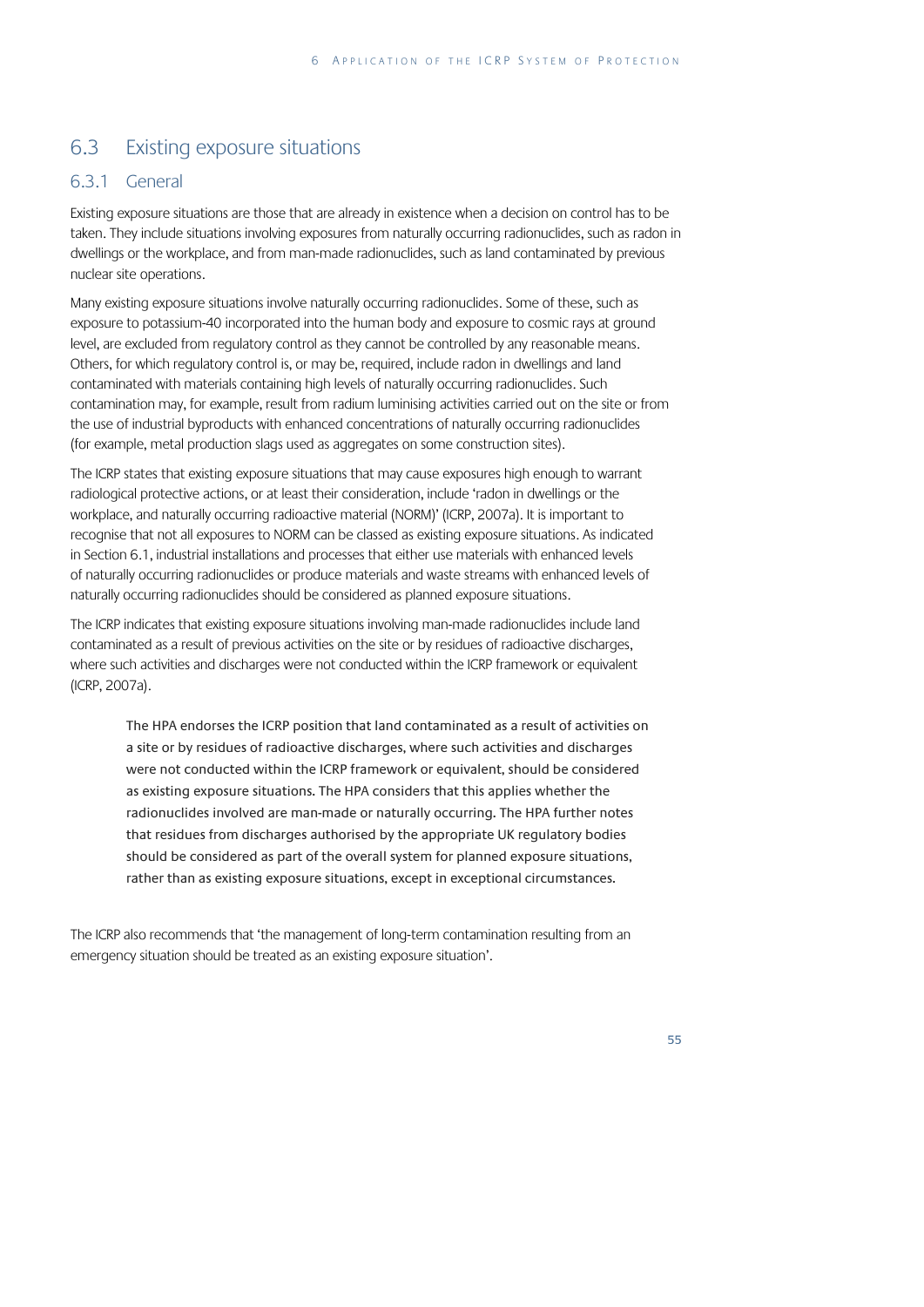The HPA endorses the ICRP position that the management of long-term contamination resulting from an emergency situation should be treated as an existing exposure situation, as this allows for consistent treatment of all related long-term exposure situations, but notes the need for consistent approaches and strategies at all stages following an emergency situation (ie seamless transition). Further guidance is given in Section 6.2.

The ICRP recommends that reference levels, set in terms of individual dose, should be used in conjunction with the implementation of the optimisation process for exposures in existing exposure situations. As indicated earlier, the HPA welcomes the use of reference levels as restrictions in the optimisation of protection.

The 2007 recommendations state that the objective for existing exposure situations is to implement 'optimised protection strategies, or a progressive range of such strategies, which will reduce individual doses below the reference level. However, exposures below the reference level should not be ignored; these exposure circumstances should also be assessed to ascertain whether protection is optimised, or whether further protective measures are required'. This statement makes clear that reference levels should not be treated as targets or limits but as constraints on optimisation, and this is in agreement with the HPA understanding of the concept. The often iterative nature of the optimisation process is also reflected in the description of the process. This arises primarily because the effectiveness of some strategies cannot be predicted in full beforehand. It is important, however, that the advice not be interpreted as 'the further below the reference level the better'.

The ICRP indicates that reference levels for existing exposure situations should be set typically within the 1 mSv to 20 mSv band of projected dose (see Table 5.2). The HPA agrees with this approach and advises that current UK regulations and advice for such situations are generally consistent with this objective.

Factors to be considered in setting reference levels for existing exposure situations include the feasibility of controlling the situation and past experience of the management of similar situations.

It is important to note that existing exposure situations can be very complex, involving several exposure pathways and potentially giving rise to wide distributions of annual individual doses (eg following nuclear accidents). Any optimisation process must consider the full range of doses. However, the reference level will generally be defined in relation to those most exposed, ie the representative person.

The ICRP states that individuals should receive general information on the existing exposure situation and the means of reducing their dose. It is further noted that in situations where individual lifestyles are key drivers of the exposures (eg if living on contaminated land following a nuclear accident), individual monitoring or assessment may be important requirements. The HPA agrees that this will generally be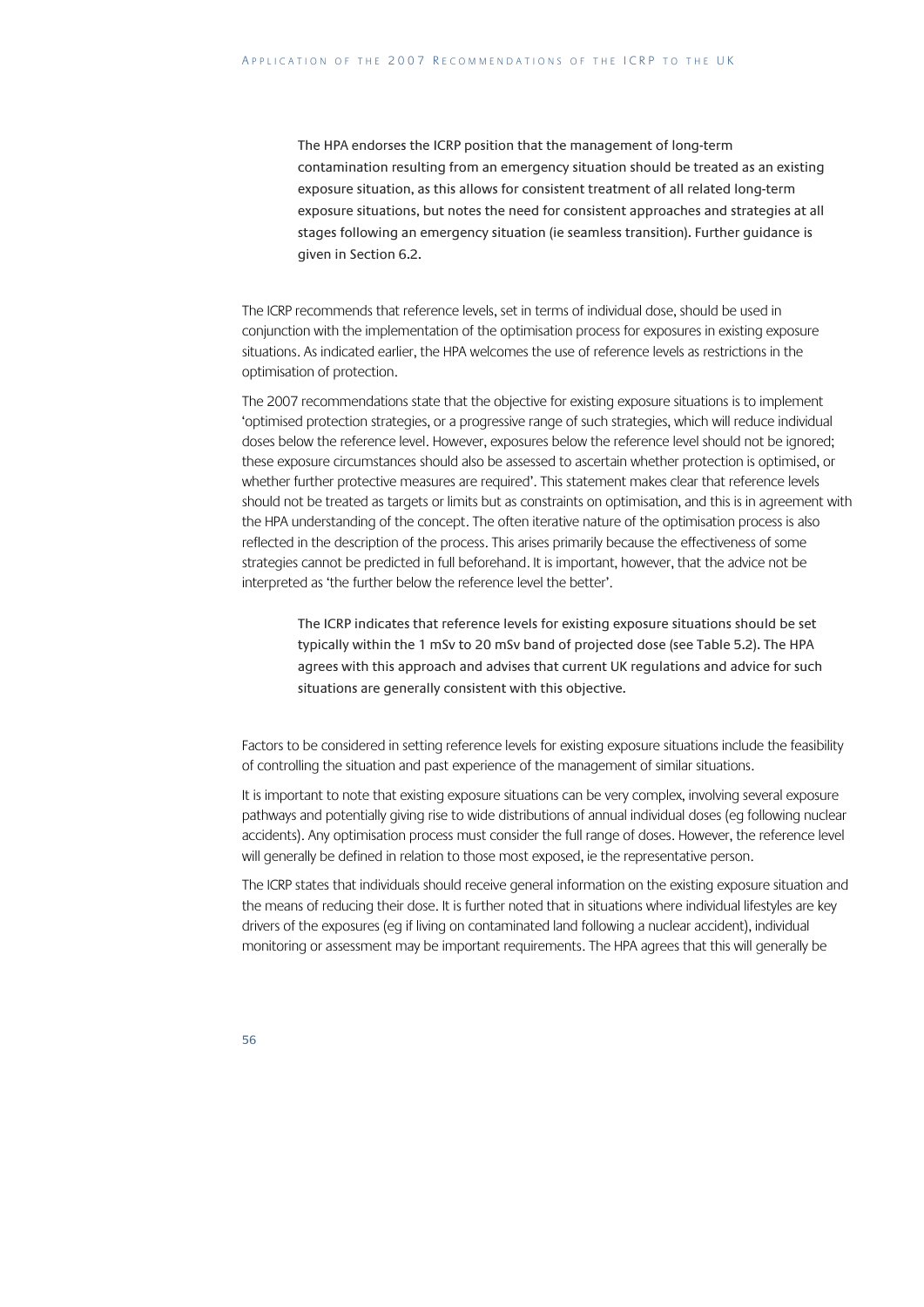appropriate but also notes the potential need for the involvement of affected individuals and communities in developing appropriate optimised strategies.

The ICRP notes that in most existing exposure situations, especially those involving exposures resulting from human actions (eg long-term contamination from accidents), there is a desire from the exposed population to 'reduce exposures to levels that are close to or similar to situations considered as "normal" '.

The HPA recognises that the desire of the exposed population in existing exposure situations to reduce exposures to levels that are close to or similar to those in situations considered as 'normal' is an important input to decisions on optimisation strategies, whilst noting that, in this context, it considers that the concepts of 'normal' and 'normality' do not refer to conditions as they were before the exposure situation arose but to a new status quo acceptable to all stakeholders involved.

#### 6.3.2 Radon

At the time of writing, the HPA was consulting publicly on the limitation of human exposure to radon-222 and its radioactive decay products within the UK (HPA, 2009b). Some aspects of protection referred to here are subject to the outcomes of that consultation. Where appropriate, the extant position in the UK is used as a basis for the advice given here, together with reference to the HPA consultation on radon, but without pre-judging the outcome of that work.

The ICRP recommendations on protection against radon exposure in dwellings and workplaces are given in Publication 65 (ICRP, 1993b). Current UK policy and practice are largely consistent with that advice. The 2007 recommendations are broadly consistent with Publication 65, but less prescriptive, leaving more of the implementation to national authorities.

The ICRP now recommends that the estimation of risk from domestic radon exposure should include the results of pooled residential case–control studies. It notes that the epidemiological studies on miners are still of great value for investigating dose–response relationships and confounding effects of smoking and exposure to other agents. It also notes that the currently available epidemiological evidence indicates that risks other than of lung cancer from exposure to radon (and its decay products) are likely to be small.

The HPA agrees that the estimation of risk from domestic radon exposure should include the results of pooled residential case–control studies, but notes that the ICRP does not provide:

- a any estimates of risk from radon exposure based on those studies,
- b any indication of whether estimates of risk are likely to be different from those based on epidemiological studies on miners,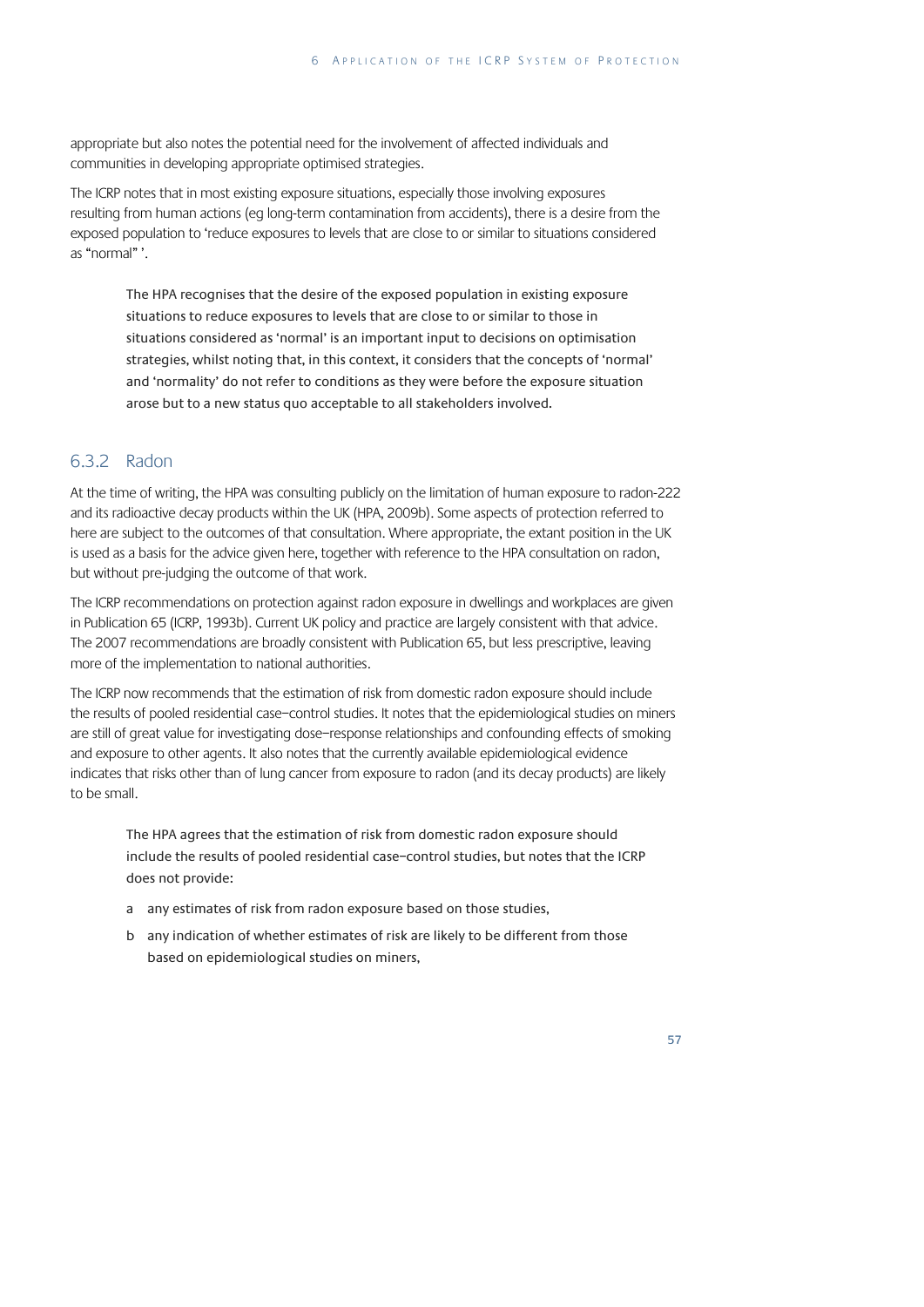- c a revised dose conversion convention [mSv per unit exposure (time-integrated air concentration)],
- d guidance on how to apply the results of the pooled residential studies to a specific population.

The ICRP recommends applying the source-related principles of radiological protection for controlling radon exposure, meaning that national authorities need to set national reference levels for workplaces and homes to aid the optimisation of protection. It reaffirms that radon exposure at work at levels above the appropriate national reference level should be considered part of occupational exposure, whereas exposure at levels below should not. Nevertheless, optimisation is a requirement below the national reference level. For the sake of continuity and practicability, the ICRP retains the upper value of 10 mSv for the annual dose reference level given in Publication 65, and upper values for the reference level expressed in activity concentrations of 1500 Bq  $m^{-3}$  for workplaces and 600 Bq  $m^{-3}$  for homes. (The difference is mainly due to the shorter time spent at work than at home over a year.) The ICRP adds that in the interest of international harmonisation of occupational safety standards, the single action level value of 1000 Bq m<sup>-3</sup> established in the International Basic Safety Standards (IAEA et al, 1996) might be used globally to define the entry point for occupational protection requirements for radon exposure situations. The ICRP also recommends that national authorities should periodically review the values of the national reference levels for radon exposure to ensure that they remain appropriate.

The HPA endorses the overall approach of the ICRP to the control of radon exposures in the home and workplace.

The HPA notes that the setting of national reference levels, and considering radon exposure at work at levels above (but not below) the national reference level as part of occupational exposure, is consistent with existing UK policies. The UK already has reference levels for radon: the action levels which, at the time of writing, are 400 Bq  $m^{-3}$  for workplaces [set in the lonising Radiation Regulations, 1999 (GB Parliament (1999)] and 200 Bq  $m^{-3}$  for homes [advised by the HPA (NRPB, 1990d)], are well below the ICRP upper values. The HPA considers, however, that the concentrations recommended by the ICRP as upper values are high by modern standards and has some concern that they might lead to suggestions that reference levels in the UK, and most if not all other countries, are unduly restrictive. The HPA considers that the action level of 1000 Bq m<sup>-3</sup> in the International Basic Safety Standards (IAEA et al, 1996) is inappropriate for the UK. The UK has a mature programme for occupational protection against radon, and the current level of 400 Bq  $m^{-3}$  in the UK is manageable.

The ICRP recommends that all reasonable efforts should be made to reduce radon exposures in homes and workplaces to below the reference levels that are set at the national level and to a level where protection can be considered optimised. The actions taken should be intended to produce substantial reductions in radon exposures. It is insufficient to adopt marginal improvements aimed only at reducing the radon concentrations to a value just below the national reference level. Responsibility for taking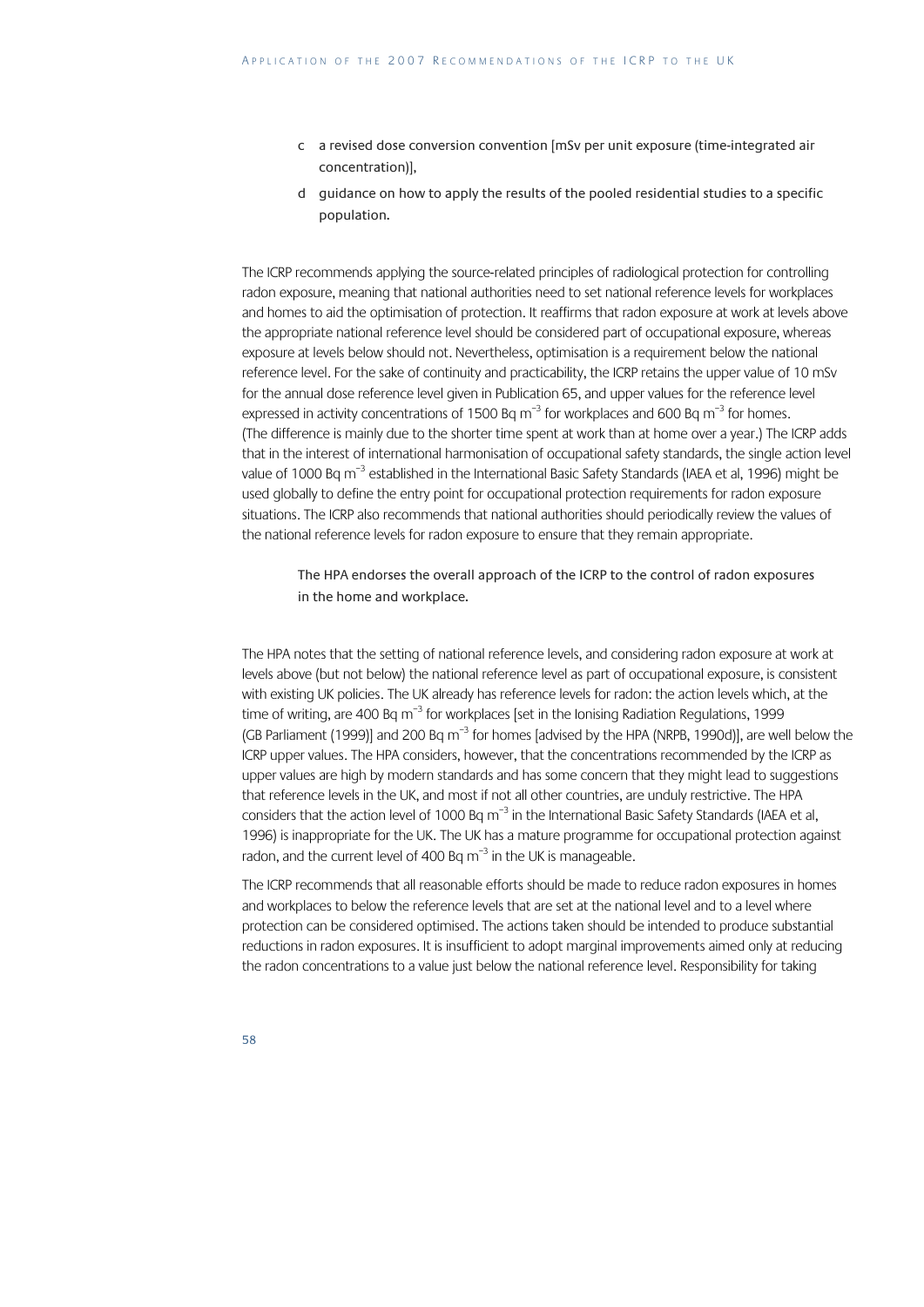action against radon in homes and other premises will often fall on the individual owners, who cannot be expected to carry out a detailed optimisation exercise for each property. Therefore, in addition to reference levels, regulatory authorities may also wish to specify levels at which protection against radon can be considered optimised, ie where no further action is needed. For the UK, the HPA has advised that all new buildings should include simple measures to reduce indoor radon concentrations (HPA, 2009b). This reflects the lower cost of implementing such measures at the design and building stages compared with those of later testing and remediation.

The HPA agrees with the ICRP recommendations for applying the principle of optimisation of protection to reduction of radon levels, noting that existing UK policy is consistent with the recommendations.

The HPA already advises that reasonable measures should be taken that are likely to produce as large a reduction in radon concentrations as possible, not just to get below the action level, because there is relatively little difference in cost between remedial measures that vary greatly in effectiveness. In the UK, it is considered that for most workplaces if the concentration is below 400 Bq  $m^{-3}$ , protection can be considered to be optimised, and no further action is needed. Thus 400 Bq  $m^{-3}$  is both the reference level and the optimisation level. In some workplaces where the equilibrium factor between radon and its decay products is very different from normal (eg certain mines) the optimisation level may be lower.

The ICRP states that there is merit in defining radon-prone areas in which the concentration of radon in buildings is likely to be higher than is typical of the country as a whole. This allows attention to be focused on radon where it is most exigent and action to be concentrated where it is most likely to be effective.

The HPA defines radon-prone areas for the UK, currently referred to as radon Affected Areas, to achieve the objectives set out by the ICRP. The HPA consultation on radon intervention proposes options for how this might be applied in future.

The ICRP recognises explicitly that for many individuals radon is an important source of exposure which, in principle, can be controlled.

The HPA considers that the ICRP should place greater emphasis on exposure to radon. For most of the world's population, radon is the largest single source of exposure to radiation, accounting for about half the total exposure (UNSCEAR, 2000). Radon concentrations are very variable and the HPA estimates that about 250,000 people in the UK live in homes with concentrations above its action level, and as a result receive doses at least ten times higher than the average. Radon concentrations are easy to measure and straightforward to reduce. There is therefore great potential for reducing exposure. However, HPA experience suggests that there are challenges in persuading householders and others to obtain measurements and take remedial action. The HPA has developed expertise in designing appropriate surveys and follow-up activities that seek to maximise these aspects of radon control.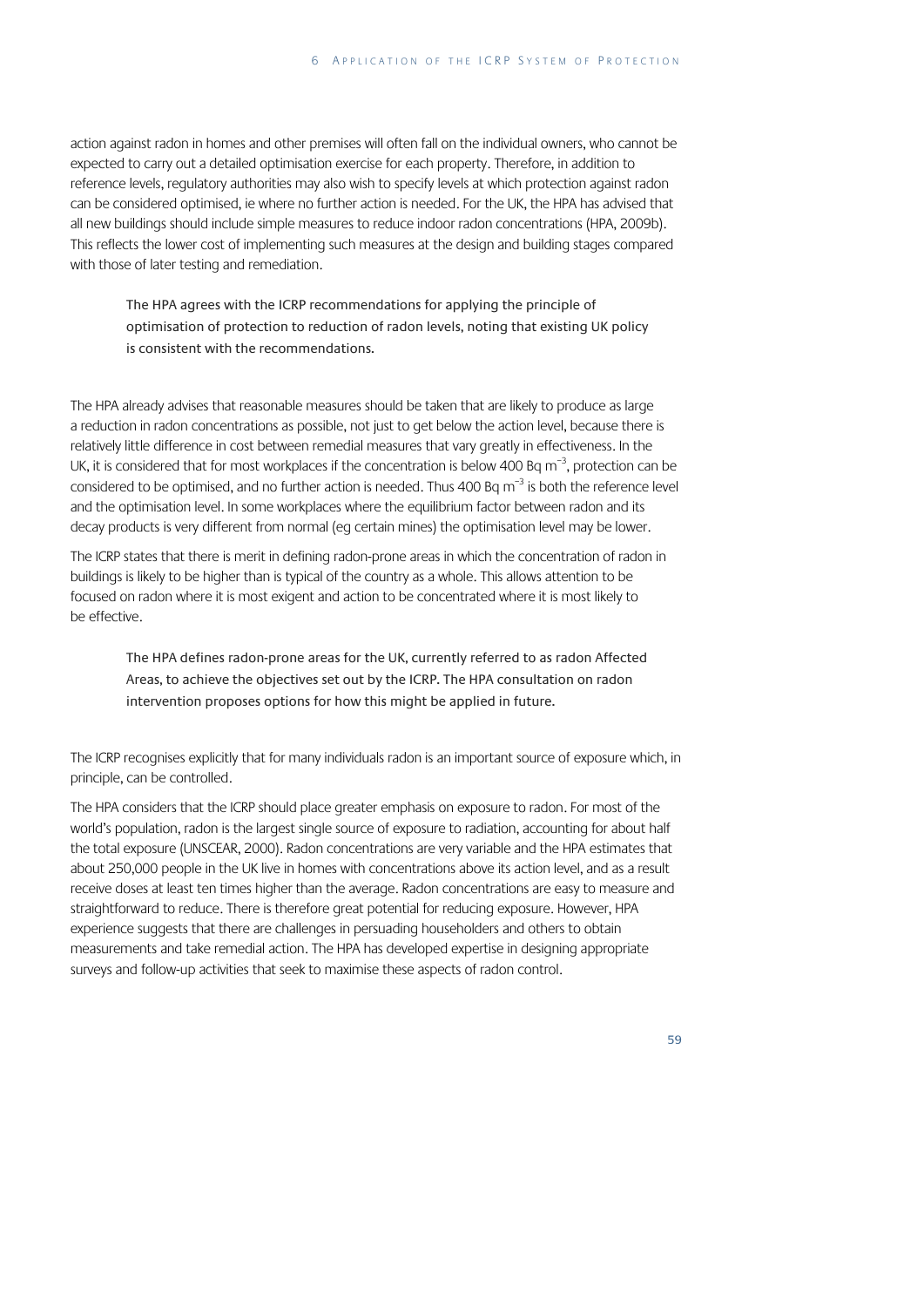The HPA welcomes application of the 'source-related' principle to control radon exposure, and thereby make it explicitly consistent with protection against other sources. However, the HPA is disappointed that the ICRP did not take the opportunity to give a greater emphasis to protection against radon exposure in its new recommendations. The HPA is currently preparing revised advice on protection against radon in the UK.

#### 6.3.3 Radioactively contaminated land

The NRPB provided advice in 1998 on radiological protection objectives for land contaminated with radionuclides (NRPB, 1998). This was developed from the 1990 recommendations of the ICRP and was intended to be consistent with them. The scope of the guidance covers the majority of situations where land may be contaminated, except areas contaminated as a result of accidental releases that are beyond site premises.

The advice identifies two general categories of exposure situation: first, those where a change of use is proposed that will result in exposures (eg site redevelopment) and, second, those where contamination is discovered on land to which the public already has access (ie land already developed for industrial, housing, leisure use, etc). The advice notes that the ICRP classification of exposure situations at that time into practices and interventions was not always helpful in relation to contaminated land, but broadly applied the 1990 principles for practices to the first type of situation and the principles for intervention to the second. As discussed in Section 6.1, the HPA considers that, in general, the redevelopment of a radioactively contaminated site is a planned exposure situation. Where members of the public are already exposed to contaminated land, the HPA considers that this is an existing exposure situation.

The 1998 NRPB advice gave guidance on the application of the principles of justification and optimisation for both types of exposure situation that is consistent with the 2007 recommendations of the ICRP. Appropriate dose constraints for planned exposures are discussed (see Section 6.1). For existing exposure situations no detailed guidance on reference levels is given; however, it is noted that if the projected lifetime effective dose is expected to exceed 1 Sv then implementation of measures to reduce this dose will almost certainly be justified.

More recently, the HPA has provided guidance on dose criteria for the designation of radioactively contaminated land (HPA, 2006). This related specifically to the development of regulations on the identification and remediation of radioactively contaminated land in, to use the terminology introduced in the 2007 recommendations, existing exposure situations.

On the basis of a review of existing advice, including that from the ICRP, and consideration of relevant national circumstances, the HPA concluded that intervention actions would normally be justified if people were receiving an effective dose of around 10 mSv per year from the contamination, where such a dose continues at a reasonably constant rate for a significant proportion of an individual's lifetime. The HPA further argued that the designation of land as radioactively contaminated should be based on a level of exposure at which it is appropriate that the site is investigated and remedial options are considered, but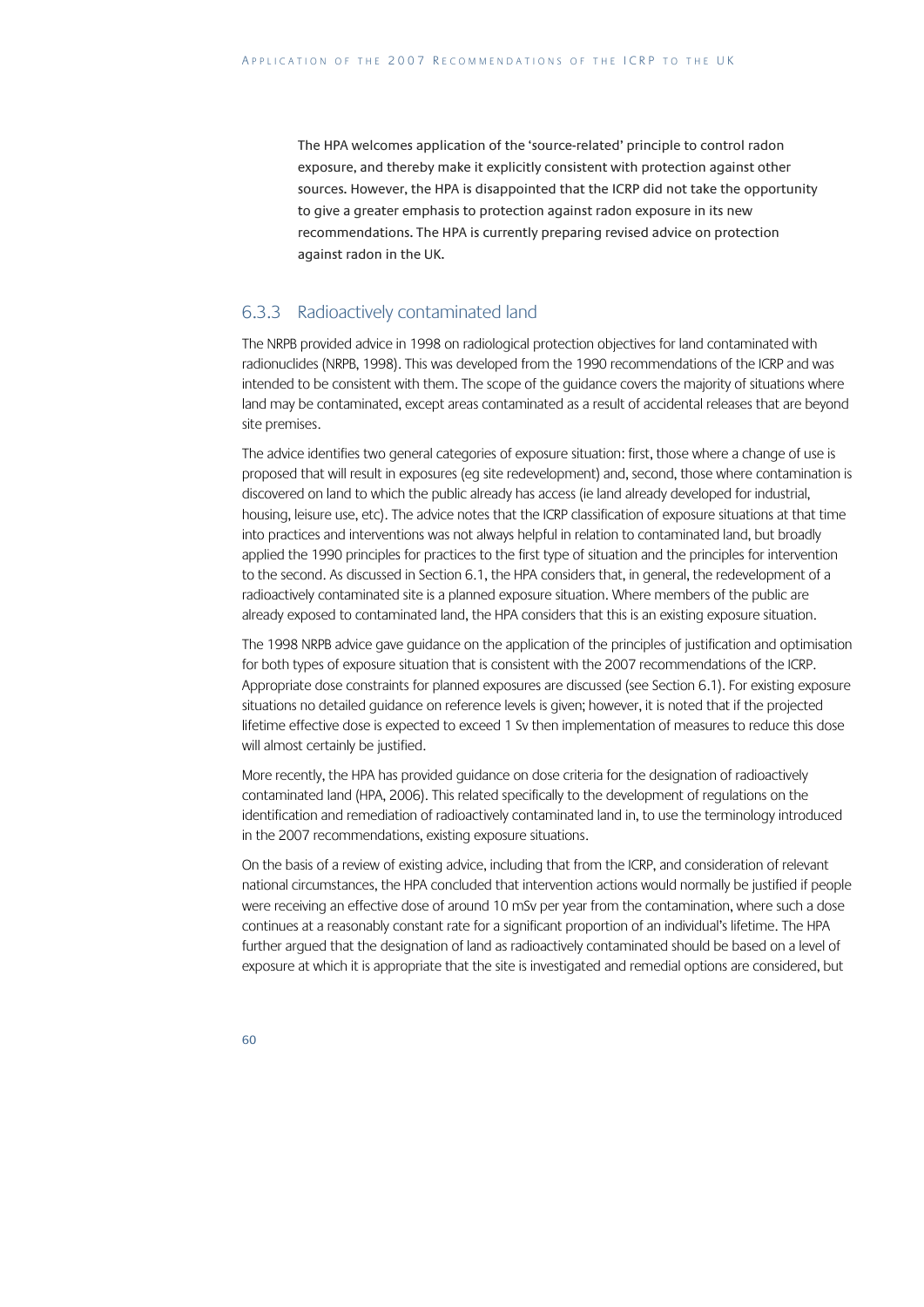that intervention actions need not necessarily be undertaken as they may not be justified, and that this level of exposure is clearly below 10 mSv per year. A recommended value of 3 mSv per year from the contamination was selected for this purpose. This value has been incorporated into UK regulatory guidance (Defra, 2006).

The HPA considers that the characteristics of such existing exposure situations are such that, under the 2007 recommendations, reference levels in the 1 mSv to 20 mSv band of projected dose would be deemed appropriate. The HPA therefore considers that its guidance on dose criteria for the designation of contaminated land is consistent with the 2007 recommendations. The HPA notes that the level of 3 mSv per year should not be interpreted as a reference level, as it is not an upper level for optimisation. It is a practical criterion specific to the particular regulatory context derived from consideration of a number of factors, including a consideration of appropriate reference levels. In general it is noted that although reference levels are useful radiological protection concepts, it may sometimes be necessary, for regulatory purposes, not to use them directly but to use them as inputs to the derivation of appropriate dose levels for more practical application.

It is important to note that the advice on criteria for the designation of contaminated land (HPA, 2006) also applies in the longer term to contamination resulting from emergency situations. The approach in the two areas is therefore consistent.

The HPA considers that its advice on radioactively contaminated land (NRPB, 1998; HPA, 2006) remains valid and is consistent with the 2007 recommendations, whilst noting that there are clearly some minor differences in terminology.

#### Potential exposures

HPA advice on dose criteria for land designation also addresses situations where there is a possibility of occurrence of exposures but the probability is low. Examples include land contaminated with a small number of radioactive 'hot' particles. There is very little ICRP guidance on the treatment of potential exposures under these circumstances. HPA guidance on the designation of land as contaminated under these circumstances was developed on the basis of the level of risk implied by a 3 mSv per year level, the need to consider the possibility of deterministic effects and the possible non-linearity of the dose–response curve at effective doses above 100 mSv, but it is recognised that in the majority of these cases decisions on designation would need to be undertaken on a case-by-case basis. The HPA guidance has been directly incorporated into regulatory guidance for England and Wales (Defra, 2006).

Current international and national advice, including that from the ICRP, on existing exposure situations where the probability of exposure is significantly less than unity (eg land contaminated with radioactive 'hot' particles), is very limited. Such situations are not specifically addressed in the new ICRP recommendations. In the UK there are a number of sites where contamination of this type is a significant radiological protection issue. This is clearly an area in which further guidance is required. The HPA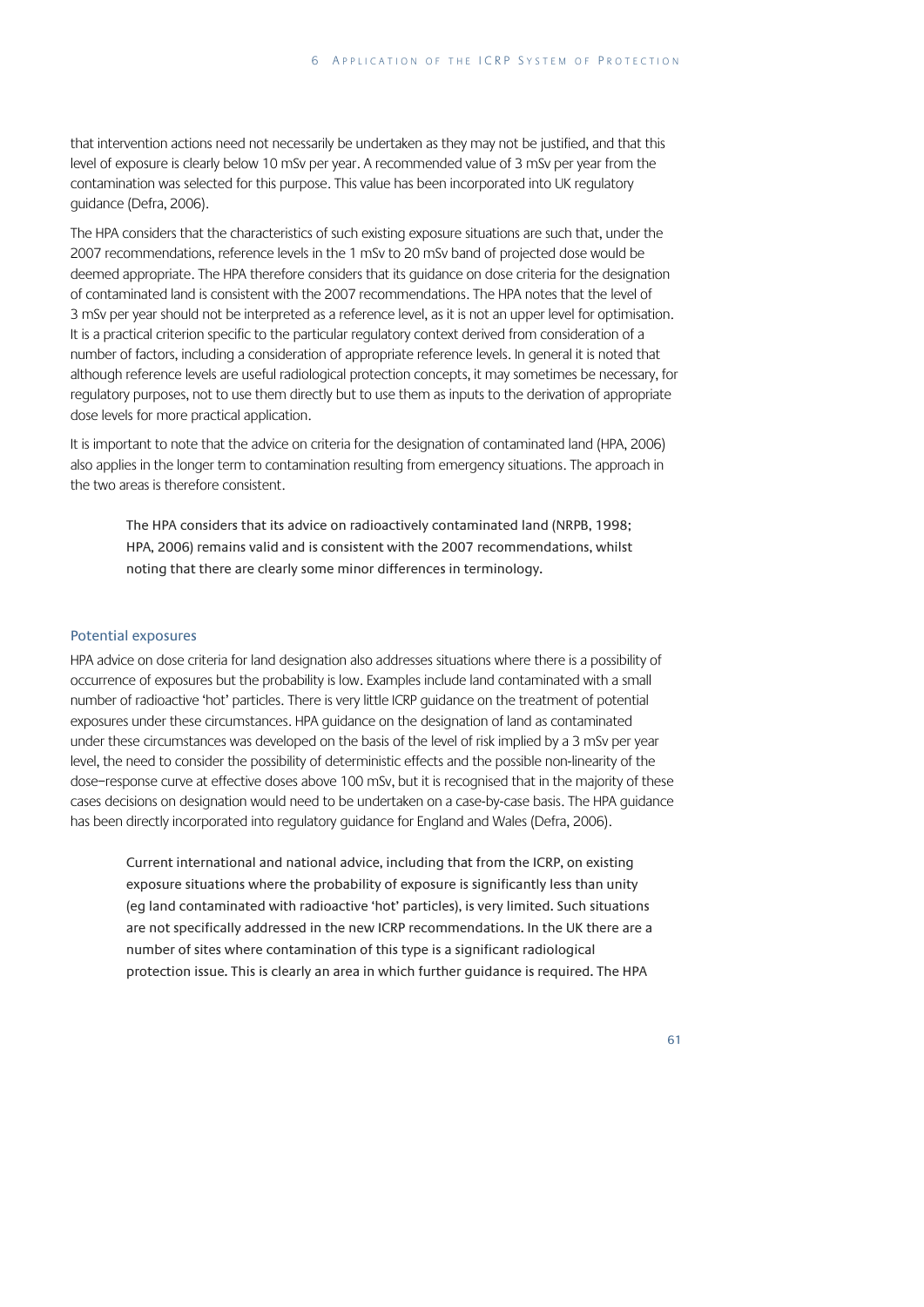considers it important to note in this context that, in its view, the ICRP recommended bands of reference levels (Table 5.2) strictly apply only in cases where doses are reasonably certain to occur and are thus not strictly applicable to situations of heterogeneous contamination. The HPA will issue further guidance on the radiological implications of heterogeneous contamination.

#### 6.3.4 Long-term contamination following emergency situations

The 2007 recommendations of the ICRP have introduced a number of changes to the overall framework for radiological protection following accidents and incidents. These include the recommendation that the management of long-term contamination resulting from an emergency situation be treated as an existing exposure situation, with reference levels to be set typically in the 1 mSv to 20 mSv band of projected dose (see Table 5.2).

The current advice from the HPA is based on a division of the response to an emergency into two stages: emergency and recovery (NRPB, 1990b, 1997b). The recovery phase addresses the issue of long-term contamination. Guidance has been given on the application of the principles of justification and optimisation of intervention strategies in the recovery phase as has some advice on appropriate dose criteria (NRPB, 1997b).

The HPA considers that, aside from differences in terminology, its current radiological protection advice on the recovery phase (NRPB, 1997b) is broadly consistent with the 2007 recommendations of the ICRP in relation to the treatment of long-term post-emergency contamination.

As discussed in Section 6.3.3, the HPA guidance on criteria for the designation of radioactively contaminated land also applies to long-term post-accident contamination (HPA, 2006), and this is considered consistent with the new ICRP recommendations.

It is anticipated that, in response to the ICRP recommended changes to the overall framework for accidents and incidents, additional guidance in this area will be issued at some later stage by the HPA.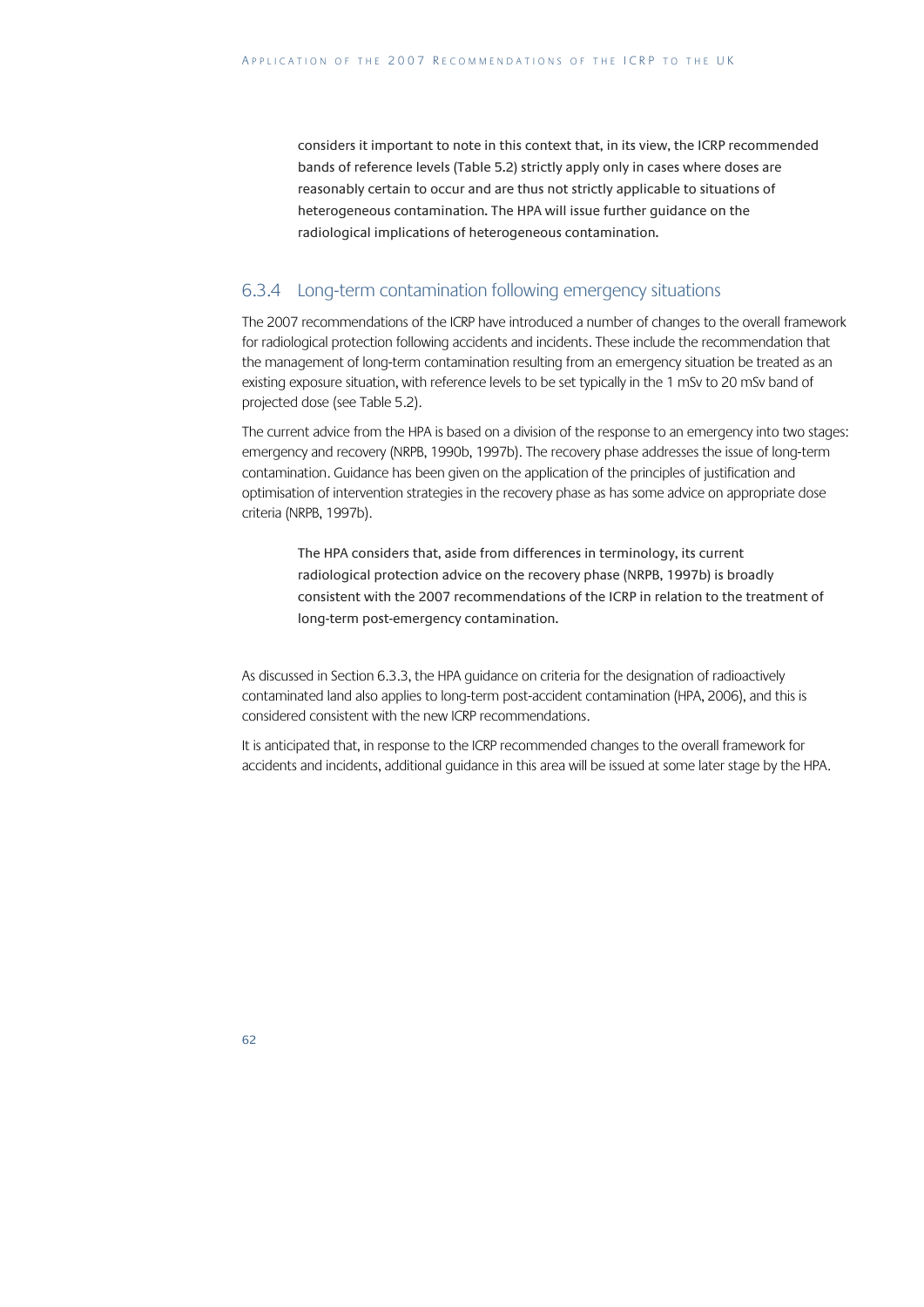# 7 Conclusions

The HPA welcomes the 2007 recommendations of the ICRP, which represent an update, consolidation and development on the previous recommendations and publications (ICRP, 2007a). A linear non-threshold model is still considered appropriate for estimating stochastic risks for radiological protection purposes at doses below 100 mSv. Furthermore, the risk factor for fatal and non-fatal cancer is substantially unchanged between the 1990 and 2007 recommendations (ICRP, 1991a, 2007a). Tissue and radiation weighting factors are updated. The change from 'practices and 'interventions' to the three types of exposure situations (planned, emergency and existing) is welcomed as it facilitates application of the system to all circumstances of radiation exposure. Overall, however, the 2007 recommendations do not imply any major changes to the system of protection applied in the UK.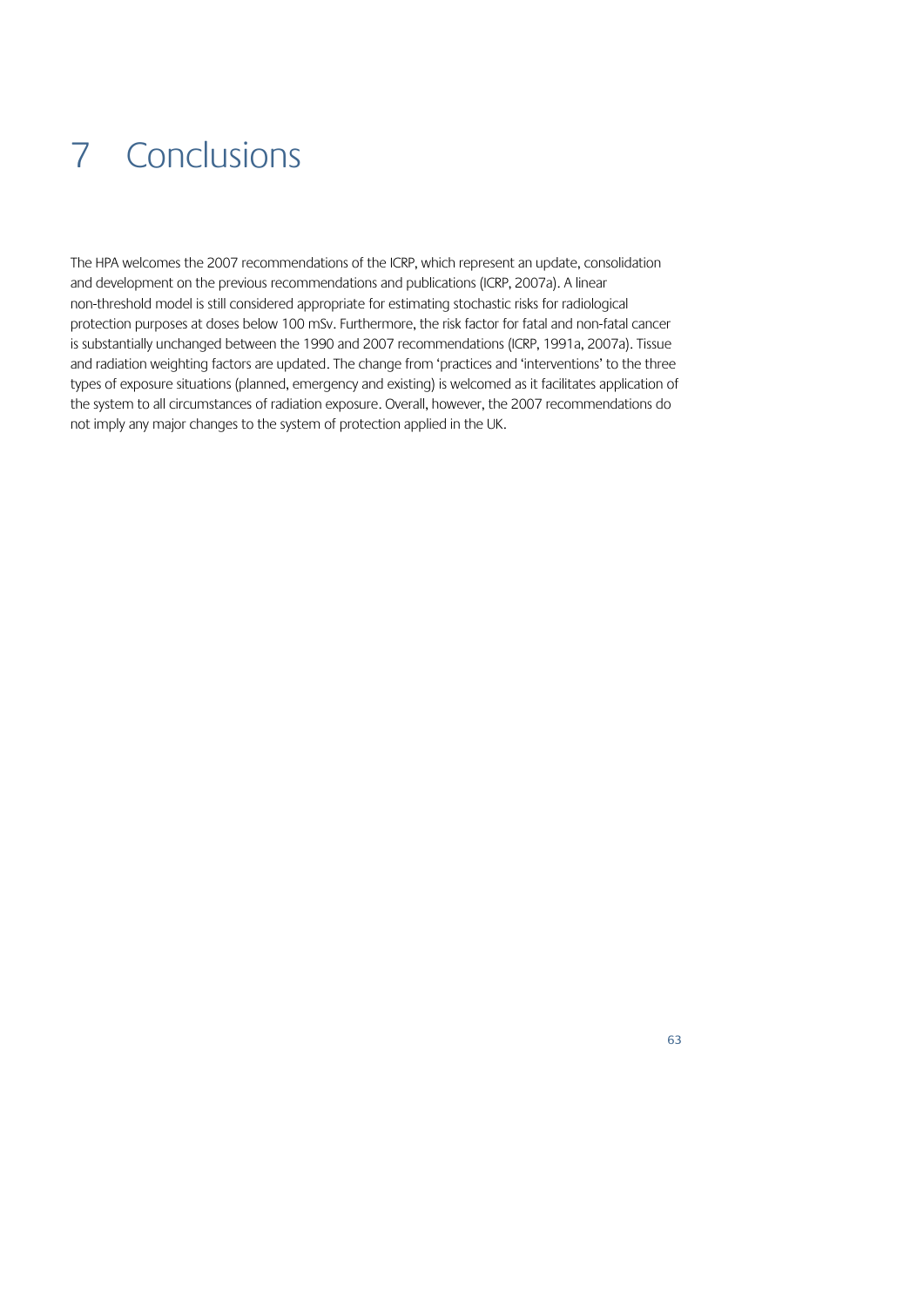## 8 Acknowledgements

The preparation of this advice drew on the expertise of a substantial number of HPA staff, including M R Bailey, J Brown, T Cabianca, D W Dixon, P J Gilvin, S M Haywood, S F Mobbs, K A Slack, K R Smith, R J Tanner and W Zhang.

Thanks are also due to the many individuals and organisations who commented during the public consultation, providing valuable input from a range of viewpoints.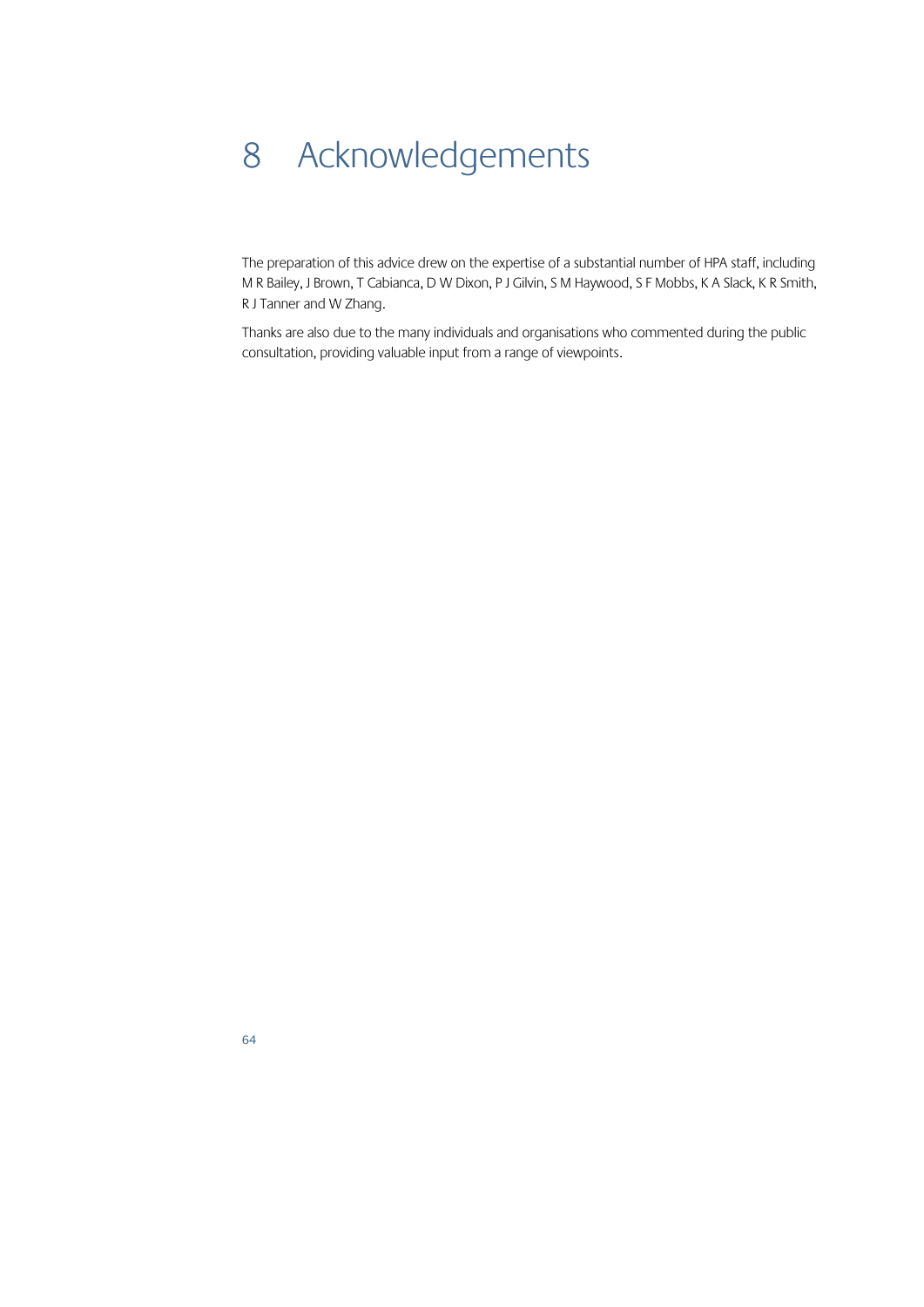## 9 References

- AGIR (2003). Risk of Leukaemia and Related Malignancies following Radiation Exposure: Estimates for the UK Population. Report of an Advisory Group on Ionising Radiation. Doc NRPB, **14**(1), 1–119.
- AGIR (2007). Review of Risks from Tritium. Report of the independent Advisory Group on Ionising Radiation. Doc HPA, RCE-4, 1–90.
- Ainsbury EA, Bouffler SD, Dörr W, Graw J, Muirhead CR, Edwards AA and Cooper JR (2009). Radiation cataractogenesis – a review of recent studies. Radiat Res (to be published).
- Azizova T and Muirhead CR (2009). Epidemiological evidence for circulatory diseases occupational exposure. Presented at Emerging Evidence for Radiation Induced Circulatory Diseases, European Union Scientific Seminar (to be published).
- BEIR VII Committee (2006). Health Risks from Exposure to Low Levels of Ionizing Radiation: BEIR VII Phase 2. National Research Council Committee to Assess Health Risks from Exposure to Low Levels of Ionizing Radiation. Washington DC, National Academies Press.
- Cabinet Office (2009). UK Resilience web pages. Available at www.cabinetoffice.gov.uk/ukresilience.aspx (accessed July 2009).
- CERRIE (2004). Report of the Committee Examining Radiation Risks of Internal Emitters. Chilton, NRPB. Available at www.cerrie.org.
- Cooper JR, Wellings J and Simmonds JR (2009). Response to Comments received during the Consultation on the Proposed HPA Advice on the Application of the 2007 Recommendations of the ICRP to the UK. Chilton, HPA (www.hpa.org.uk, to be published).
- Darby S, Hill D, Auvinen A, Barros-Dios JM, Baysson H, Bochicchio F, Deo H, Falk R, Forastiere F, Hakama M, Heid I, Kreienbrock L, Kreuzer M, Lagarde F, Makelainen I, Muirhead C, Oberaigner W, Pershagen G, Ruano-Ravina A, Ruosteenoja E, Rosario AS, Tirmarche M, Tomasek L, Whitley E, Wichmann HE and Doll R (2005). Radon in homes and risk of lung cancer: collaborative analysis of individual data from 13 European case–control studies. Br Med J, **330,** 223–6.
- Defra (2006). Statutory Guidance for Part 2A Defra Circular 01/2006 Contaminated Land. London, Department for Environment, Food and Rural Affairs.
- EA, SEPA, DoE(NI), NRPB and FSA (2002). Authorisation of Discharges of Radioactive Waste to the Environment. Principles for the Assessment of Prospective Public Doses. Interim Guidance. Environment Agency, Scottish Environment Protection Agency, Department of Environment (Northern Ireland), National Radiological Protection Board and the Food Standards Agency. London, Environment Agency.
- EC (1987). Council Regulation (Euratom) No. 3954/87 laying down the Maximum Permitted Levels of Radioactive Contamination of Foodstuffs and Feeding Stuff following a Nuclear Accident or Any Other Case of Radiological Emergency. Off J Eur Common, L371/11 (1987) amended by Council Regulation 2218/89. Off J Eur Commun, L211/1 (1989).
- EC (1989). Council Regulation laying down Maximum Permitted Levels of Radioactive Contamination in Minor Foodstuffs following a Nuclear Accident or Any Other Case of Radiological Emergency. *Off J Eur Commun*, L101/17.
- EC (1990). Council Regulation (Euratom) No. 770/90 laying down Maximum Permitted Levels of Radioactive Contamination of Feedingstuffs following a Nuclear Accident or Any Other Case of a Radiological Emergency. Off J Eur Commun, L83/78.
- EC (1996). Council Directive 96/29/Euratom of 13 May 1996 laying down Basic Safety Standards for the Protection of the Health of Workers and the General Public against the Dangers arising from Ionizing Radiation. Off J Eur Commun, L159, 29/06/16.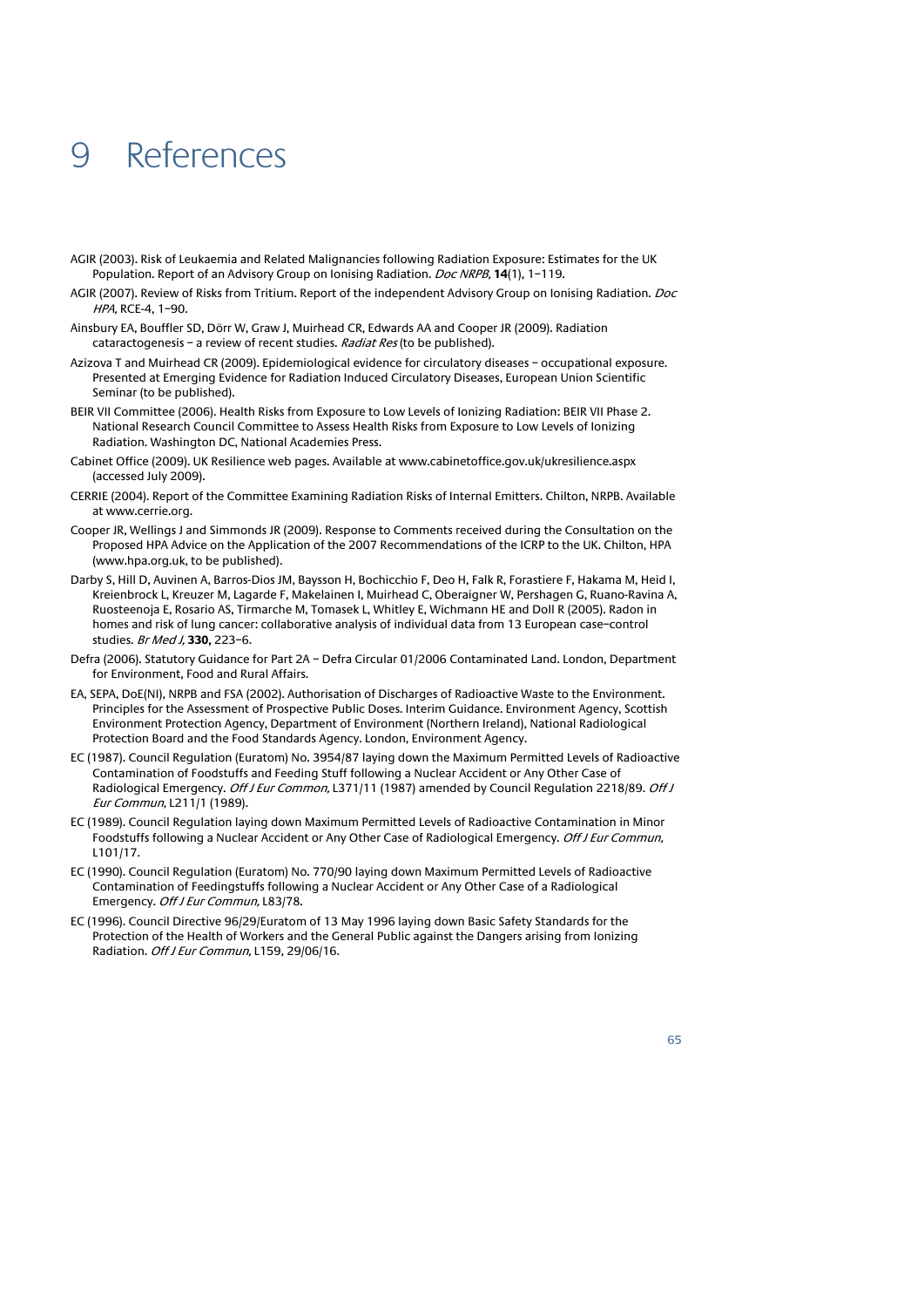- EC (2002). Guidance on the Realistic Assessment of Radiation Doses to Members of the Public due to the Operation of Nuclear Installations under Normal Conditions. Luxembourg, European Commission, Radiation Protection Report 129.
- Edwards AA (2003). The present ICRP protection quantities are seriously flawed. Opposing the proposition. Radiat Prot Dosim, **104,** 85–7.
- Ferrari P, Gualdrini G, Bedogni R, Fantuzzi E, Monteventi F and Morelli B (2007). Personal dosimetry in terms of <sup>H</sup>p(3): Monte Carlo and experimental studies. Radiat Prot Dosim, **125,** 145–8.
- GB Parliament (1995). Review of Radioactive Waste Management Policy: Final Conclusions. Command 2919, London, HMSO.
- GB Parliament (1999). The Ionising Radiation Regulations. London, HMSO, SI(1999) 3232.
- GB Parliament (2000). The Ionising Radiation (Medical Exposure) Regulations. London, HMSO, SI(2000) 1059.
- GB Parliament (2001). The Radiation (Emergency Preparedness and Public Information) Regulations. London, HMSO, SI(2001) 2975.
- GB Parliament (2004). The Justification of Practices Involving Ionising Radiation Regulations. London, HMSO, SI(2004)1769.
- HPA (2006). Dose Criteria for the Designation of Radioactively Contaminated Land. Doc HPA, RCE-2, 1-20. Available at www.hpa.org.uk.
- HPA (2008). Guidance on the Application of Dose Coefficients for the Embryo, Fetus and Breastfed Infant in Dose Assessments for Members of the Public. Doc HPA, RCE-5, 1-78. Available at www.hpa.org.uk.
- HPA (2009a). Radiological Protection Objectives for the Land-based Disposal of Solid Radioactive Wastes. Doc HPA, RCE-8, 1-51. Available at www.hpa.org.uk.
- HPA (2009b). HPA Advice on the Limitation of Human Exposures to Radon. Consultation Document. Chilton, HPA. Available at www.hpa.org.uk.
- IAEA, FAO, ILO, OECD/NEA, PAHO and WHO (1993). International Basic Safety Standards for Protection against Ionizing Radiation and for the Safety of Radiation Sources. International Atomic Energy Agency, Food and Agriculture Organization, International Labour Organization, OECD Nuclear Energy Agency, Pan-American Health Organization and the World Health Organization. Vienna, IAEA, Safety Series 115.
- ICRP (1991a). 1990 Recommendations of the International Commission on Radiological Protection. ICRP Publication 60. Ann ICRP, **21**(1–3).
- ICRP (1991b). Radiological Protection in Biomedical Research. ICRP Publication 62. Ann ICRP, **22**(3).
- ICRP (1992). Principles for Intervention for Protection of the Public in a Radiological Emergency. ICRP Publication 63. Ann ICRP, **22**(4).
- ICRP (1993a). Protection from Potential Exposure: A Conceptual Framework. ICRP Publication 64. Ann ICRP, **23**(1).
- ICRP (1993b). Protection against Radon-222 at Home and Work. ICRP Publication 65. Ann ICRP, **23**(2).
- ICRP (1994). Human Respiratory Tract Model for Radiological Protection. ICRP Publication 66. Ann ICRP, **24**(1–3).
- ICRP (1996a). Age-dependent Doses to Members of the Public from Intakes of Radionuclides. Part 4 . Inhalation Dose Coefficients. ICRP Publication 71. Ann ICRP, **25**(1).
- ICRP (1996b). Age-dependent Doses to Members of the Public from Intakes of Radionuclides. Part 5. Compilation of Ingestion and Inhalation Dose Coefficients. ICRP Publication 72. Ann ICRP, **26**(1).
- ICRP (1997a). Radiological Protection Policy for the Disposal of Radioactive Waste. ICRP Publication 77. Ann ICRP, **27**(Supplement).
- ICRP (1997b). Protection from Potential Exposures: Application to Selected Radiation Sources. ICRP Publication 76. Ann ICRP, **27**(2).
- ICRP (1998). Radiation Protection Recommendations as Applied to the Disposal of Long-lived Solid Radioactive Waste. ICRP Publication 81. Ann ICRP, **28**(4).
- ICRP (1999). Genetic Susceptibility to Cancer. ICRP Publication 79. Ann ICRP, **28**(1–2).
- ICRP (2001). Doses to the Embryo and Fetus from Intakes of Radionuclides by the Mother. ICRP Publication 88. Ann ICRP, **31**(1–3).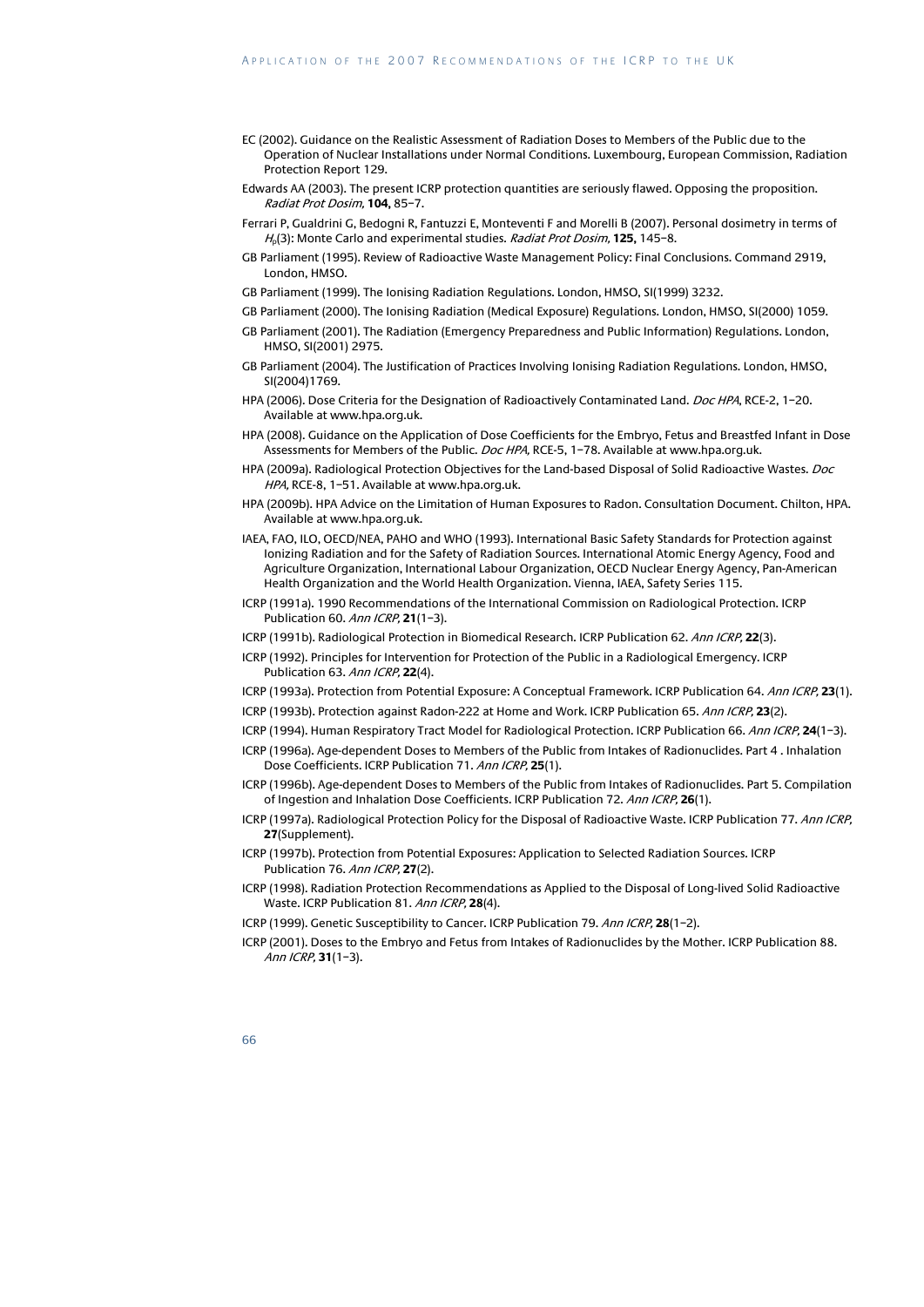- ICRP (2002). Guide for the Practical Application of the ICRP Human Respiratory Tract Model. Supporting Guidance 3. Ann ICRP, **32**(1–2).
- ICRP (2004). Doses to Infants from Ingestion of Radionuclides in Mothers' Milk. ICRP Publication 95. Ann ICRP, **34**(3–4).
- ICRP (2005). Protecting People against Radiation Exposure in the Event of a Radiological Attack. ICRP Publication 96. Ann ICRP, **35**(3).
- ICRP (2006a). Human Alimentary Tract Model for Radiological Protection. ICRP Publication 100. Ann ICRP, **36**(1–2).
- ICRP (2006b). Assessing Dose of the Representative Person for the Purpose of Radiation Protection of the Public and the Optimisation of Radiological Protection: Broadening the Process. ICRP Publication 101. Ann ICRP, **36**(3).
- ICRP (2007a). The 2007 Recommendations of the International Commission on Radiological Protection. ICRP Publication 103. Ann ICRP, **37**(2–4).
- ICRP (2007b). Scope of Radiological Protection Control Measures. ICRP Publication 104. Ann ICRP, **37**(5).
- McGeoghegan D, Binks K, Gillies M, Jones S and Whaley S (2008). The non-cancer mortality experience of male workers at British Nuclear Fuels plc, 1946–2005. Int J Epidemiol, **37,** 506–18.
- Muirhead CR, O'Hagan JA, Haylock RG, Phillipson MA, Willcock T, Berridge GL and Zhang W (2009). Mortality and Cancer Incidence following Occupational Radiation Exposure: Third Analysis of the National Registry for Radiation Workers. Br J Cancer, **100,** 206–12.
- NDAWG (National Dose Assessment Working Group) (2005). Assessment of compliance with the public dose limit. Principles for the assessment of total retrospective public doses. NDAWG/2/2005. Available at www.ndawg.org.
- NEPLG (2009). Nuclear Emergency Planning Liaison Group web pages. Available at www.berr.gov.uk/energy/sources/nuclear/key-issues/emergency/neplg/page31040.html (accessed July 2009).
- Neriishi K, Nakashima E, Minamoto A, Fujiwara S, Akahoshi M, Mishima HK, Kitaoka T and Shore RE (2007). Postoperative cataract cases among atomic bomb survivors: radiation dose response and threshold. Radiat Res, **168,** 404–8.
- NRPB (1990a). Patient Dose Reduction in Diagnostic Radiology. Doc NRPB, **1**(3), 1–46.
- NRPB (1990b). Statement by the NRPB: Principles for the Protection of the Public and Workers in the Event of Accidental Releases of Radioactive Materials into the Environment and other Radiological Emergencies: . Doc NRPB, **1**(4), 1–4.
- NRPB (1990c). Emergency Reference Levels of Dose for Early Countermeasures to Protect the Public: Recommendations for the Practical Application of the Board's Statement. Doc NRPB, **1**(4), 5–33.
- NRPB (1990d). Human Exposure to Radon in Homes. Doc NRPB, **1**(1), 17–32.
- NRPB (1993a). 1990 Recommendations of the International Commission on Radiological Protection: Recommendations for the Practical Application of the Board's Statement. Doc NRPB, **4**(1), 7–22.
- NRPB (1993b). Occupational, Public and Medical Exposure: Guidance on the 1990 Recommendations of ICRP. Doc NRPB, **4**(2), 1–80.
- NRPB (1994). Guidance on Restrictions on Food and Water following a Radiological Accident. Doc NRPB, **5**(1), 1–34.
- NRPB (1997a). Application of Emergency Reference Levels of Dose in Emergency Planning and Response. *Doc* NRPB, **8**(1), 21–34.
- NRPB (1997b). Intervention for Recovery after Accidents. Doc NRPB, **8**(1), 1–20.
- NRPB (1998). Radiological Protection Objectives for Land Contaminated with Radionuclides. Doc NRPB, **9**(2), 1–12.
- NRPB (2005a). Guidance on the Application of Dose Coefficients for the Embryo and Fetus from Intakes of Radionuclides by the Mother. Doc NRPB, **16**(2), 1–41. Available at www.hpa.org.uk.
- NRPB (2005b). Protection of On-site Personnel in the Event of a Radiation Accident. Doc NRPB, **16**(1), 1–29. Available at www.hpa.org.uk.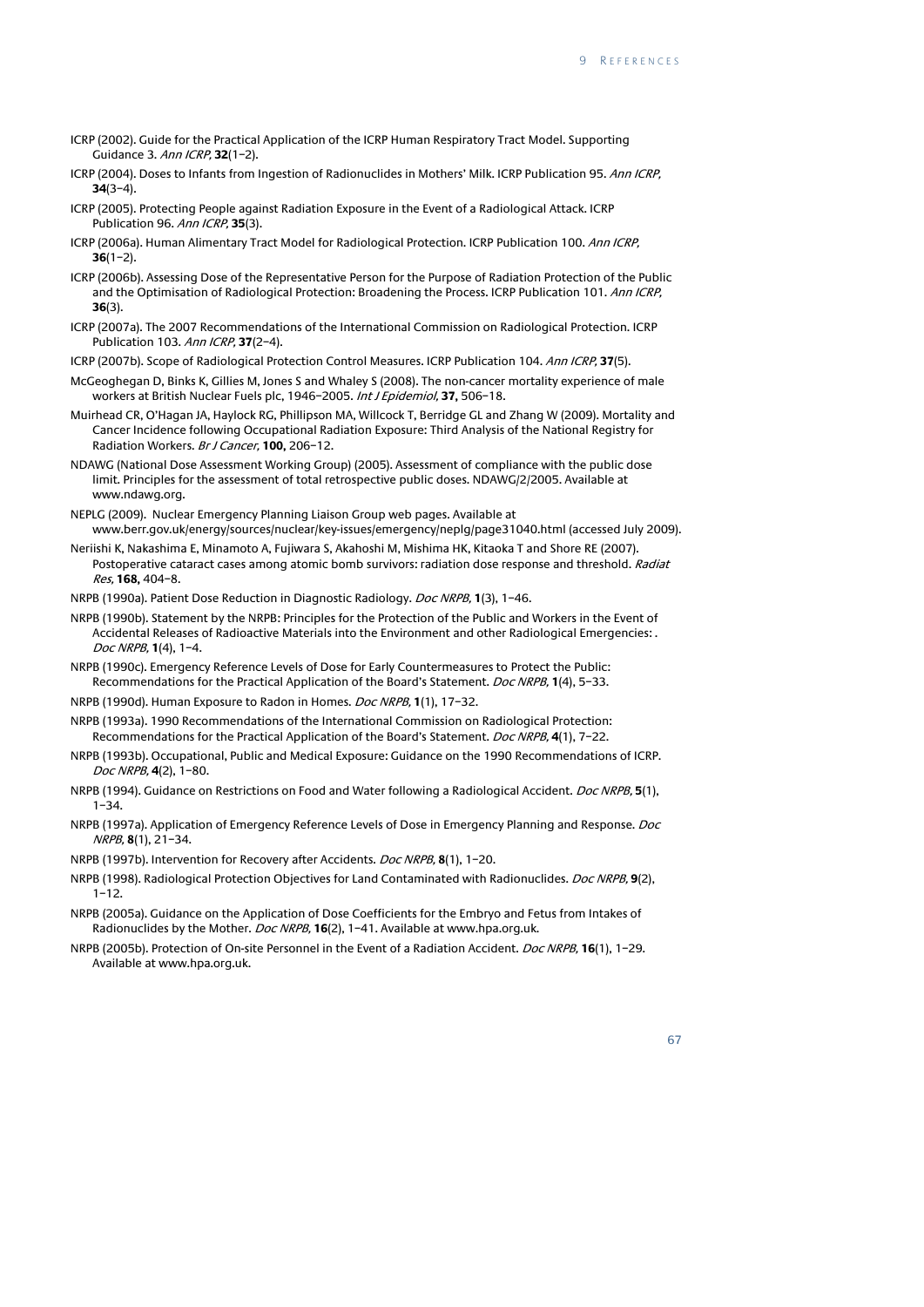- Preston DL, Shimizu Y, Pierce DA, Suyama A and Mabuchi K (2003). Studies of mortality of atomic bomb survivors. Report 13: Solid cancer and noncancer disease mortality: 1950–1997. Radiat Res, **160,** 381–407.
- Preston DL, Ron E, Tokuoka S, Funamoto S, Nishi N, Soda M, Mabuchi K and Kodama K (2007). Solid cancer incidence in atomic bomb survivors: 1958–1998. Radiat Res, **168,** 1–64.
- Preston DL, Cullings H, Suyama A, Funamoto S, Nishi N, Soda M, Mabuchi K, Kodama K, Kasagi F and Shore RE (2008). Solid cancer incidence in atomic bomb survivors exposed *in utero* or as young children. *J Natl Cancer* Inst, **100,** 428–36.
- Smith KR, Bexon AP, Sihra K, Simmonds JR, Lochard J, Schneider T and Bataille C (2006). Guidance on the Calculation, Presentation and Use of Collective Doses for Routine Discharges. Luxembourg, European Commission, Radiation Protection Report 144.
- UNSCEAR (United Nations Scientific Committee on the Effects of Atomic Radiation) (2000). Sources and Effects of Ionizing Radiation. 2000 Report to the General Assembly with Scientific Annexes. New York, United Nations.
- UNSCEAR (United Nations Scientific Committee on the Effects of Atomic Radiation) (2001). Heritable Effects of Radiation. Report to the General Assembly with Scientific Annexes. New York, United Nations.
- Worgul BV, Kundiyev YI, Sergiyenko NM, Chumak VV, Vitte PM, Medvedovsky C, Bakhanova EV, Junk AK, Kyrychenko OY, Musijachenko NV, Shylo SA, Vitte OP, Xu S, Xue X and Shore RE (2007). Cataracts among Chernobyl clean-up workers: implications regarding permissible eye exposures. Radiat Res, **167,** 233–43.